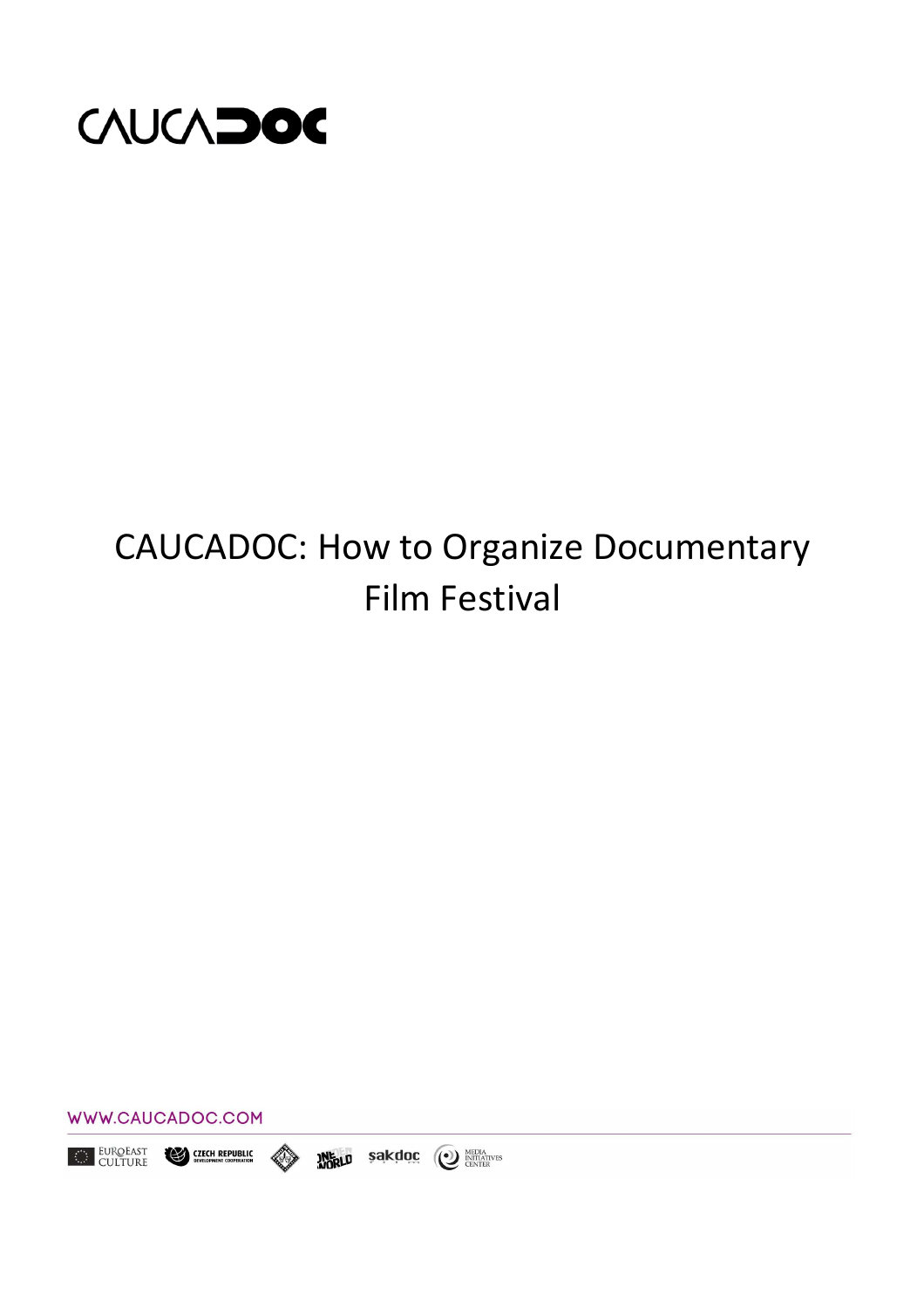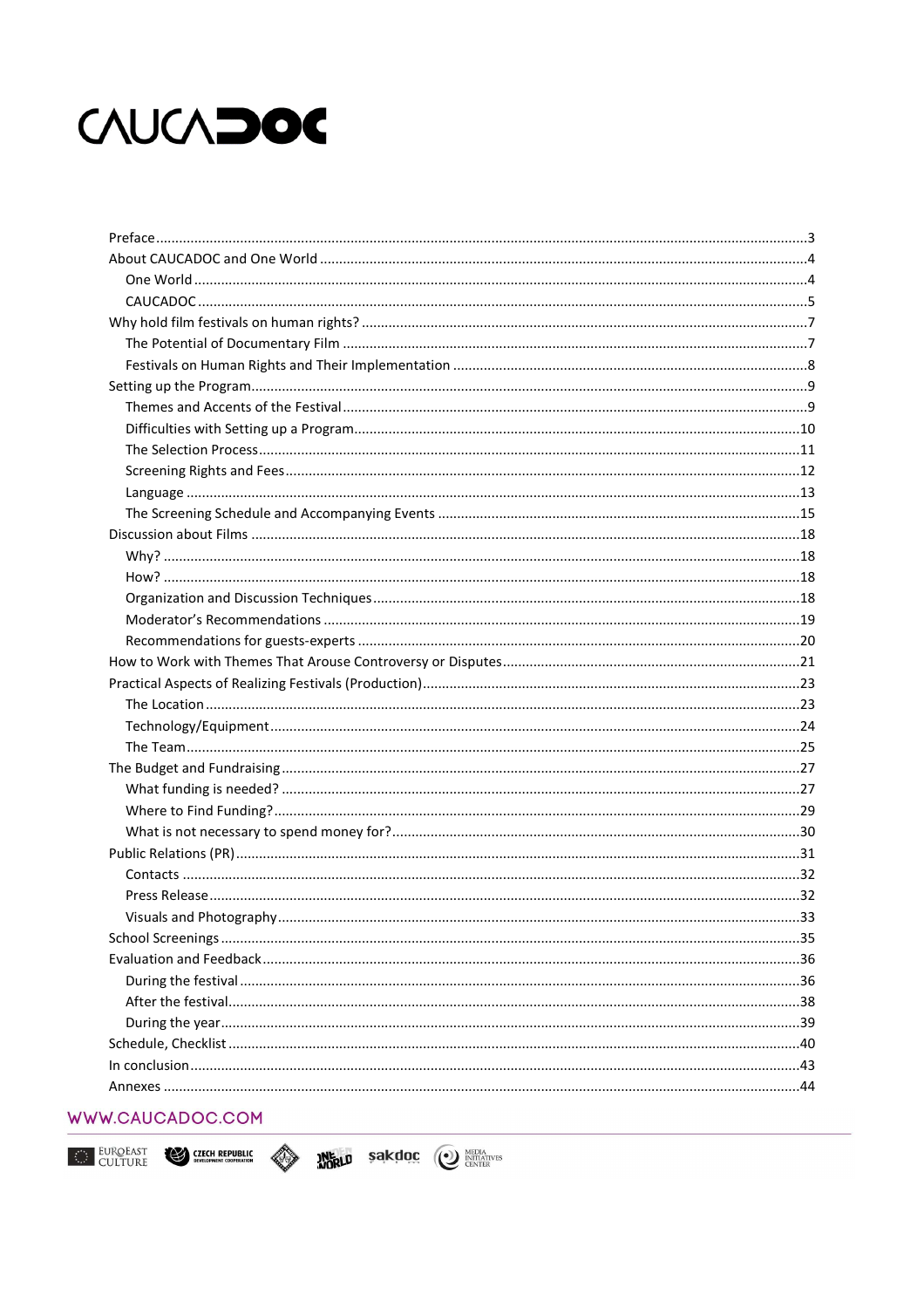

### **Preface**

The purpose of this Guide is to provide support to those who have decided to organize public presentations of documentary films. According to our experience, showing documentary films is one of a comparatively simple yet highly effective means of raising the degree of public awareness about the challenges of our times and existing social problems; helping to initiate discussion and critical way of thinking; and formulating questions, comprehensive presentation of views on human rights and other similar problems. As a contemporary audiovisual means, film not only can adeptly present information on the given theme, but also unique stories from the life of real people, making direct or indirect impression on the viewer. Documentary films can stimulate operative solutions to issues and problems.

This Guide presents appropriate recommendations for organizing individual presentations followed by discussions, аs well as small-scale festivals (up to 10 presentations, 500 viewers). In general, it is based on experience gained in Southern Caucasus, even though we hope that the presented information will be useful and applicable in other regions, e.g., Russia and Central Asia. This Guide is designated **primarily to organizers of small-scale festivals for protection of human rights, аs well as volunteers from the broad public who are interested in films, festivals and cultural activities; organizing discussions and debates; collaborating with communities and various audiences; and promoting human rights.** 



EUROEAST CZECH REPUBLIC sakdoc (1) MEDIA<br>CENTER **ANGRLD**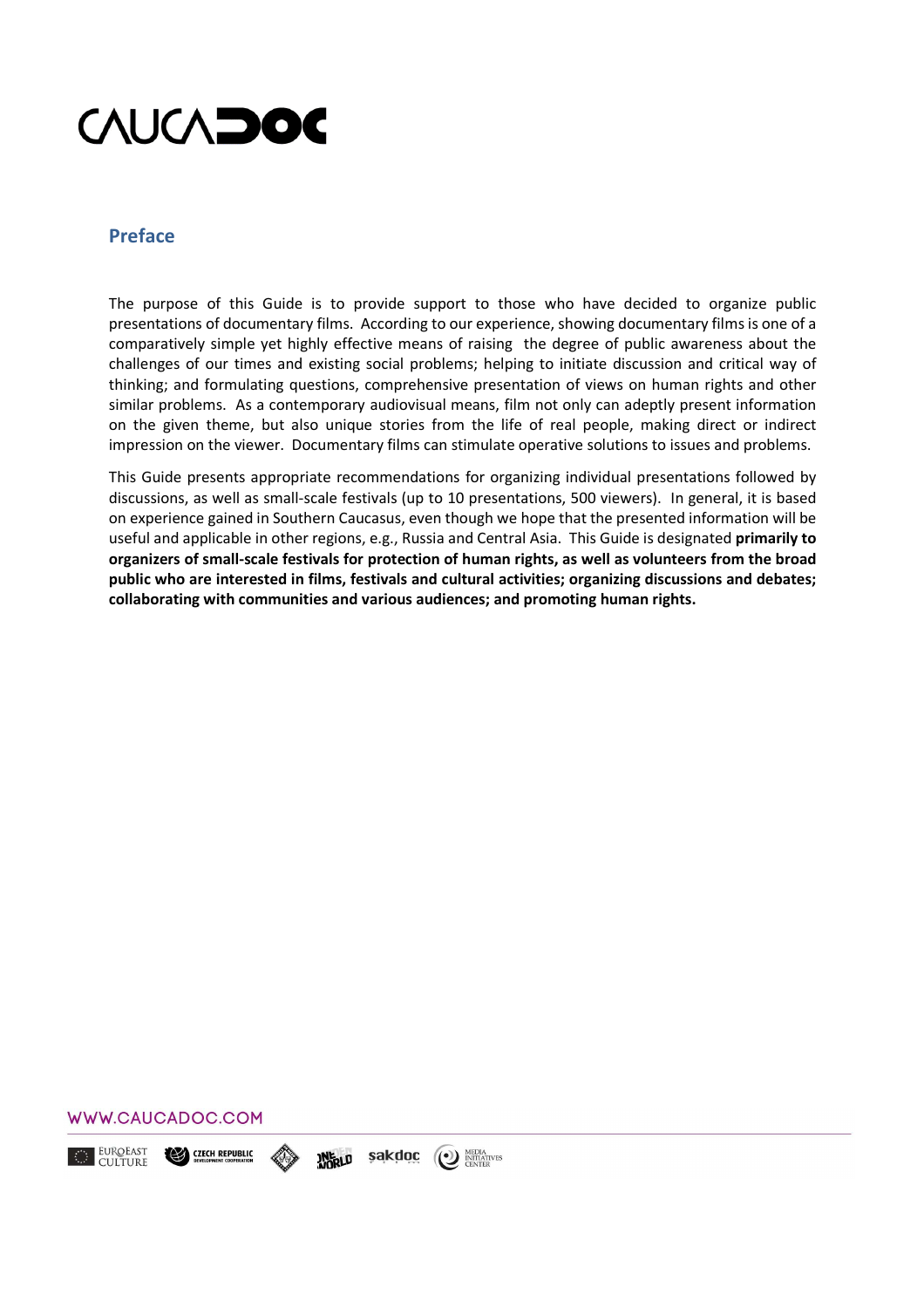

## **About CAUCADOC and One World**

Program CAUCADOC is based on 16 years of experience in work with organizing the festival of documentary films about human rights, One World (Единый мир), in Prague, the capital of the Czech Republic. Over the period of its existence, One World has drawn an enormous audience, won a good reputation, and gained considerable experience. In addition to organizing festivals and other socially oriented programs, the festival concentrates on sharing its know-how as part of specific activities, such as Program CAUCADOC.

## **One World**

People in Need (Человек в Беде), organizer of the festival, initiated One World in 1999. The People in Need organization is one of the strongest NGOs in Central Europe that focuses on humanitarian aid, development cooperation, human rights, and social integration (see www.peopleinneed.cz). One World has dedicated its endeavors to using documentary films as a means of supporting and protecting human rights. Initially, One World used to be organized under the patronage of Vaclav Havel, former president of the Czech Republic and a well-known advocate of human rights, who was a great fan of One World. Today, One World is one of the most significant events in the Czech Republic and the world's most ambitious film festival оn human rights.

Every year, One World presents over 100 documentary films from the whole world. The festival promotes production of high-quality documentary films on social and political themes, ecological and environmental issues, and current problems. The promoters of One World believe that **if films are used effectively and strategically, they may bring about change**.

One World has built a large audience base, reaching more than 100,000 viewers yearly. An important part of One World is the numerous Q&As with filmmakers and experts and panel debates. One World serves as a **meeting point for discussion in which** the public takes an active role. Moderated and translated debates are held after a vast majority of screenings.

Many **socially oriented activities** take place as part of One World. Smaller-scale One World film festivals are organized in every part of the Czech Republic, in 40 towns, under a common name: One World in Regions. Regional festivals are organized by local NGOs, active citizens, volunteers, or local cultural institutions. Screenings for elementary and high schools are an inseparable part of One World and are held within a special educational programme called **One World in Schools (www.oneworldinschools.cz),**  which is focused on promoting education though documentary films and other audiovisual materials. Apart from films, the One World in Schools programme offers educational sets and other accompanying tools to teachers and students. One World in Schools is active also in Armenia and Georgia (www.caucadoc.com, www.pin.ge). One World cooperates with the Institute of Documentary Film in Prague (www.dokweb.net), which organizes **East Doc Platform** for documentary film professionals. Moreover, One World engages in the **distribution** of selected documentary films for presentations to the public, free-of-charge, under the name "Get Your Audience" (promitejity.cz). One World follows new

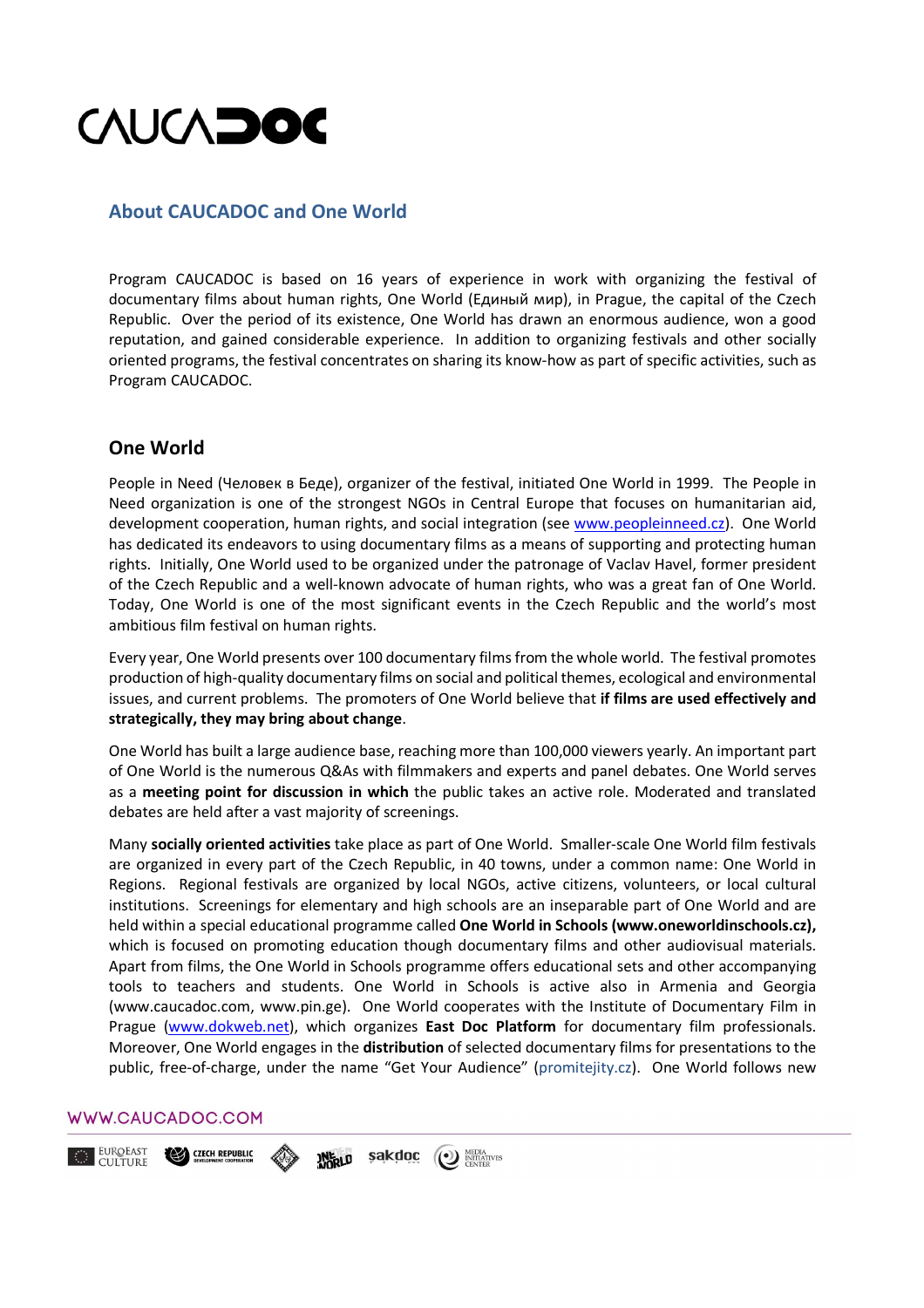trends indicated by the **role of new means of mass information and new technologies in a changing world,** and organizes every year special side events.

One World is active not only in the Czech Republic, but also takes part in **many activities abroad and collaborates internationally**. Organized efforts of the team One World in Prague produced **One World in Brussels** with the aim of using films for protection of human rights and attract the attention high-ranking politicians and representatives of Brussels' international institutions. One World in Brussels is also performed in the European Parliament.

One World **helps other organizers of human rights film festivals all over the world**. One World shares its experience with those who wish to organize a festival by providing assistance and giving them advice. One World has inspired and helped realize a number of film festivals, including as follows:

Vienna, Austria: This Human World; Sarajevo, Bosnia & Herzegovina: Pravo Ljudski; Berlin, Germany: One World Berlin; Budapest, Hungary: Verzio; Bagdad, Iraque: Baghdad Eye; Amman, Jordan: Karamu; Prizren, Kosovo: Docufest; Bishkek, Kyrgyzstan: Bir Duino Kyrgyzstan; Tripolis, Lybia: Tripoli HRFF; Skoplje, Macedonia: Makedox; Kuala-Lumpur, Malaysia: Komas Freedom FF; Yangon, Myanmar (Burma):Human Rights Human Dignity International FF; Warsaw, Poland: Watch Docs; Bucharest, Romania: One World Romania; Belgrade, Serbia: Free Zone Belgrade; Bratislava, Slovakia: Jeden svet Bratislava; Freetown, Sierra Leone: Opin Yu Yi HRFF; Vavunyia, Sri Lanka: Films for Future; Tunis, Tunisia: Human Screen FF, Kampala, Uganda: Manya HRFF; Kiev, Ukraine: Docudays.

**For information about film festival One World, go to: www.oneworld.cz**

## **CAUCADOC**

Program CAUCADOC (www.caucadoc.com, www.facebook.com/CAUCADOC) is realized by People in Need and other organizations – partners from Southern Caucasus – "Sakdok Film" and "Center of Media Initiatives." **CAUCADOC participates in the production of documentary films in Southern Caucasus**, under the guidance of experienced People in Need, organizer of the One World festival. The program is funded by the European Union under the Eastern Partnership Culture Program; Development Cooperation, Czech Republic; the Open Society Fund, Georgia; the Black Sea Trust (Regional Cooperation Fund); and regional office of the Heinrich Böll Fund in Southern Caucasus. CAUCADOC has been implemented to act from 2012 to 2014 and encompasses all Southern Caucasus, including disputed territories.

The Program CAUCADOC includes **many activities that address various target groups.** Students of primary and secondary schools use study programs complemented by documentary films. Filmmakers from the whole Southern Caucasus may participate in an intensive training course, with emphasis on documentary film projects. During main film festivals held in the region (Golden Apricot IFF, Batumi Art House FF, and Tbilisi IFF), as part of CAUCADOC, are conducted master classes and lectures that are open to all of the community of documentary films. In the effort to address and solve problems related to documentary films on national and regional level, CAUCADOC engages all decision-makers and all roundtable experts in such discussions.

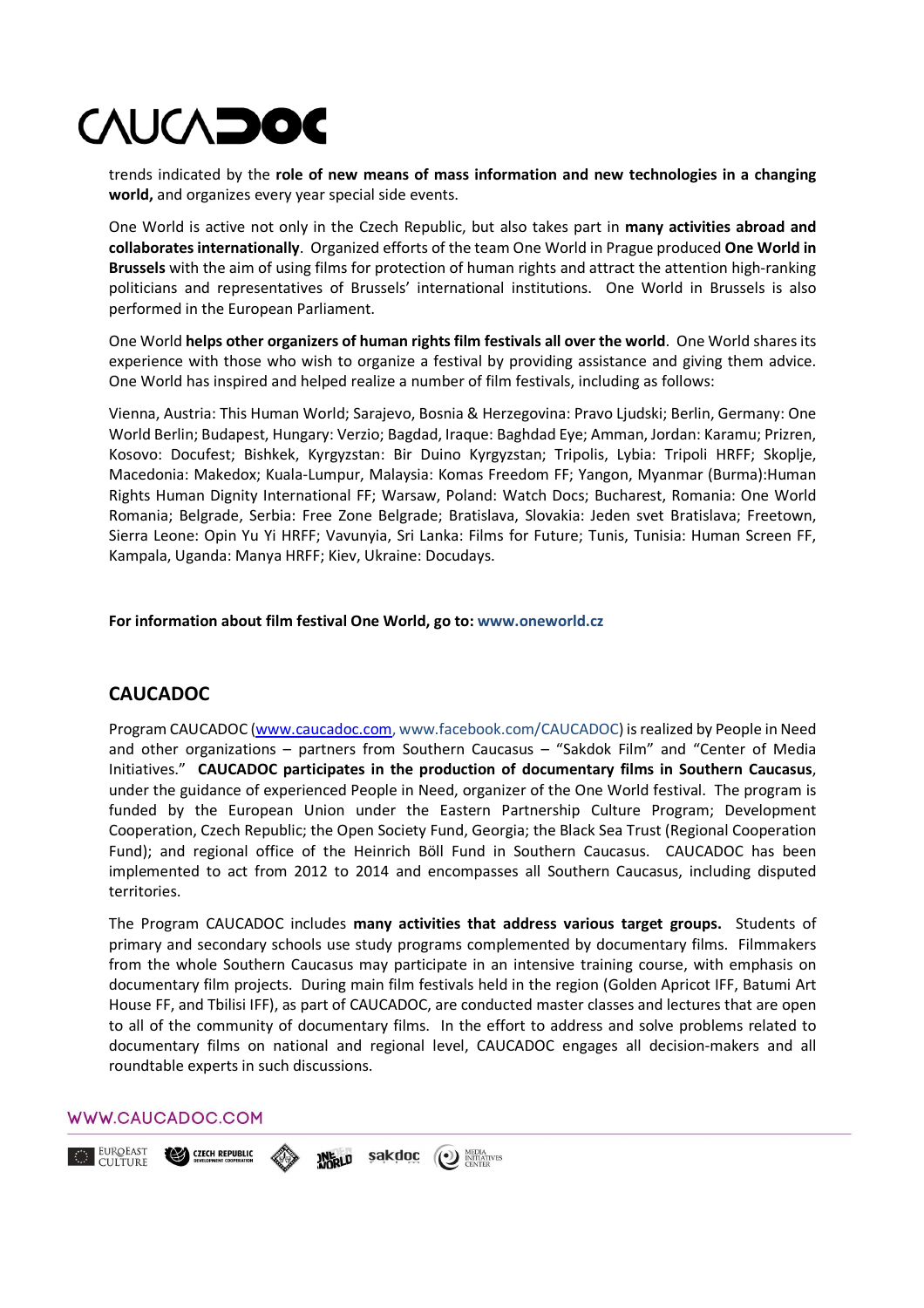

In addition to activities oriented on the participants and special audience, CAUCADOC is also open to the **broad public**. CAUCADOC presents documentary films to people who live far from the capital cities and **promotes the organization of small-scale film festivals remote area of Southern Caucasus.** Similar smallscale activities focus on initiating development of documentary films as an effective instrument for enlightening the population, and encourage active citizens' involvement in the above-mentioned areas. Small festivals present documentary films to viewers, which stimulate their thinking – moderated discussions are held after such presentations.



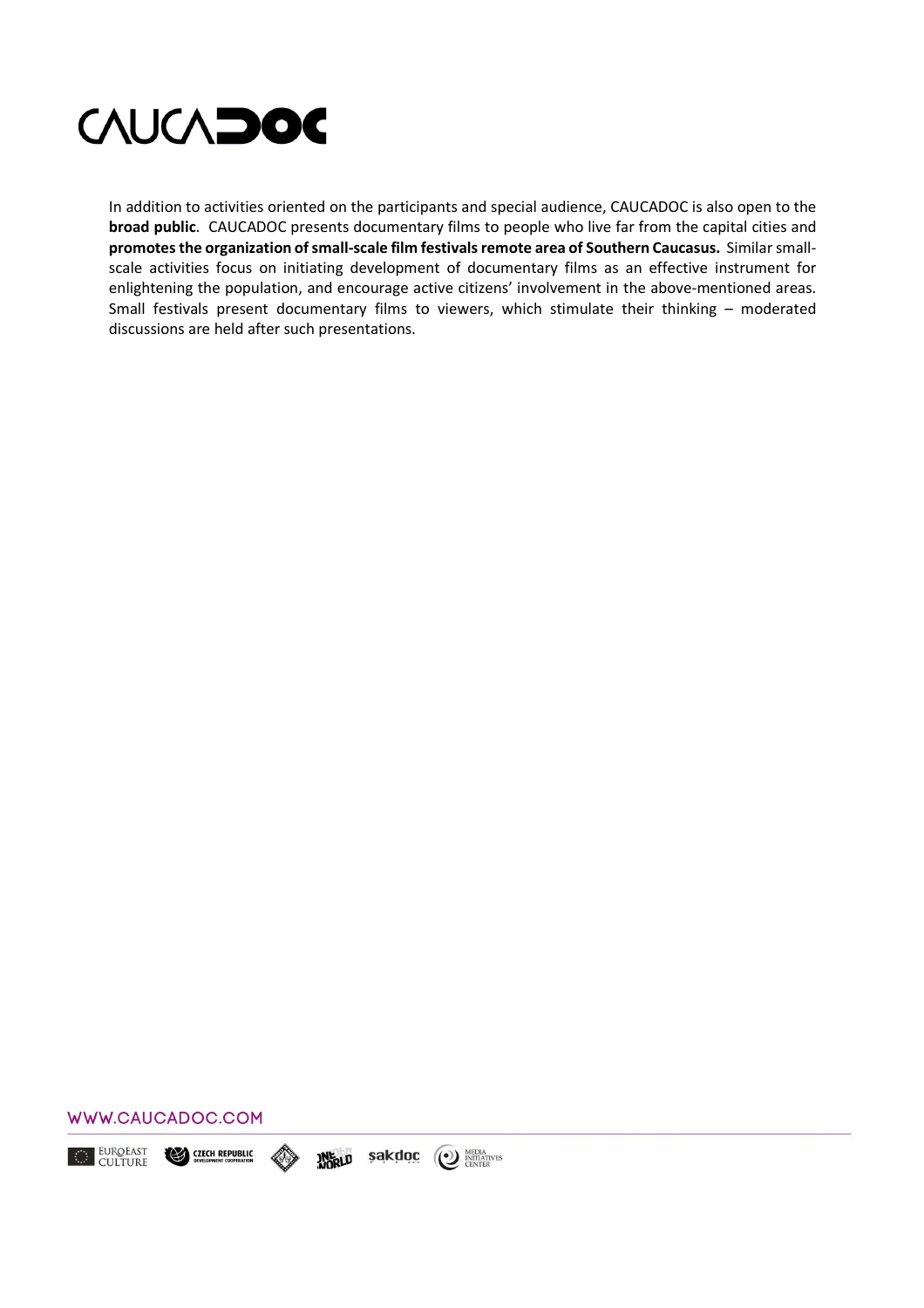## **Why hold film festivals оn human rights?**

## **The Potential of Documentary Film**

Film festivals оn human rights are motivated by the idea that **film is a powerful means of bringing about a change –** whereby **important** is not merely the given film per se, but mainly the concept of human rights, in the light of which the given film is presented. Therefore, the programs of the vast majority of film festivals on human rights are comprised of films that are shown at festivals that do not claim to be having a specific purpose (classical film festivals not pursuing a concrete objective in human rights protection). Sometimes, it may be that the given filmmaker does not even expect that his/her film would be presented at a film festival оn human rights.

**A film can captivate and inspire the viewer:** Mainly in cases where the viewer is not used to seeing creative documentary films, аs he/she normally watches TV serials, featuring phantasy and commercials, such viewer might be very touched by authentic stories about people presented by means of documentary films. Very important is the work with the audience during discussions that follow film presentations. After watching a heartbreaking documentary film, a viewer may feel a strong desire to get involved and help. It is hardly possible to resolve directly the problem shown in the film, but there certainly exists the possibility to find corresponding institutions or organizations that can provide assistance or are even working on the given problem. Emphasizing the positive aspects may even inspire the viewer to engaging personally into the process. Involved viewers can be easily guided towards an action, e.g., through participation in campaigns related to a film or participation in solving analogical problems in their community, town, school, etc.

**Films can be used for promulgating information and education:** A documentary film may serve as a source of information. An audiovisual presentation is a good means of absorbing information. Documentary films may have a positive impact, especially in places where the level of education is low and access to information inadequate, limited, or subjected to censorship.

Documentary films, especially those that feature a particularly strong protagonist, instill a deep understanding. Presenting stories of real people in films may change the viewers' attitudes and beliefs, and disrupt stereotypes. Thus, problems can be viewed in a different light, thereby letting the viewer contemplate about his own life from a completely different perspective.

Documentary films **that show violations of human rights testify to abuses of such rights.** Films for presentation must be carefully selected, taking into account the age of the viewers, their past experience or knowledge, local environment, and above all their past traumas or war experience. These films inform about human rights and are essential for conducting such film festivals.

Documentary films **can be used with the aim of convincing politicians of the need to make changes.** The mission of film festivals on human rights is not merely to raise public awareness – the main role is to attract the attention of legislators, who are responsible for the executive and judiciary, and hold leadership positions. These films can be used as propaganda instruments, as part of information campaigns while meeting with politicians, representatives of state institutions and governments.

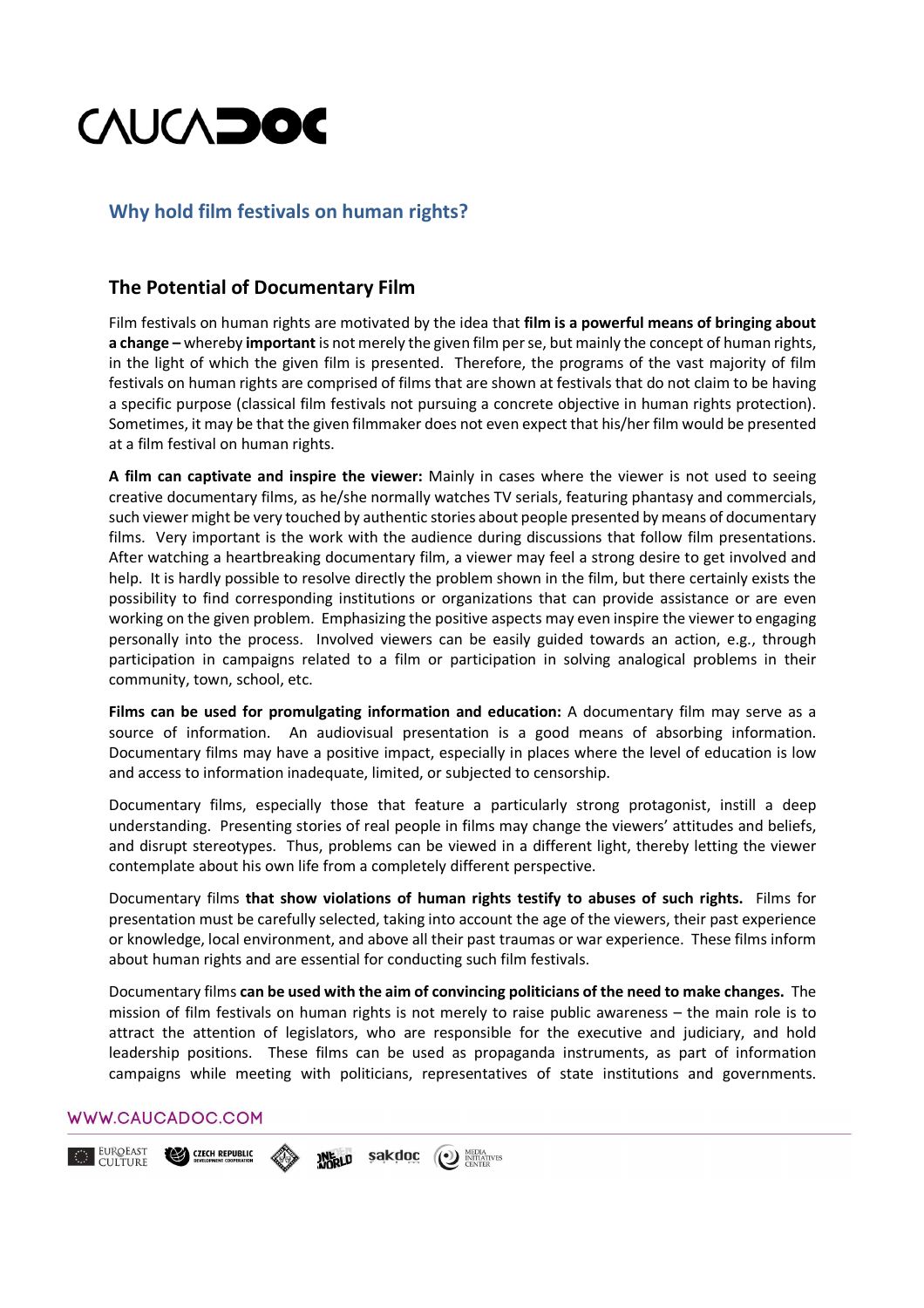Therefore, they ought to be invited to presentations of films or presentations ought to be organized in their facilities.

## **Festivals оn Human Rights and Their Implementation**

Festivals оn human rights and small-scale activities dedicated to human rights exist all over the world, mainly in countries in a transitional period and in democratic countries, and festivals emerge in places where non-democratic system are losing strength. In such cases, festivals on human rights can play a decisive role in new social movements. The stimulus for initiating a film festival on human rights usually arises from **absence of alternative information** about politics and society, through official means of mass information, or the **need to uncover hidden problems** in the society, such as past infringements, inequality of rights, etc.

Some of the festivals on human rights are included in the **Human Rights Film Network - HRFN**, founded in 2004 in Prague. One World has become one of the founding members of the network that currently comprises 35 independent festivals (www.humanrightsfilmnetwork.org).

#### WWW.CAUCADOC.COM

EUROEAST **CZECH REPUBLIC** sakdoc (2) MEDIA<br>
CENTER **ANGRLD**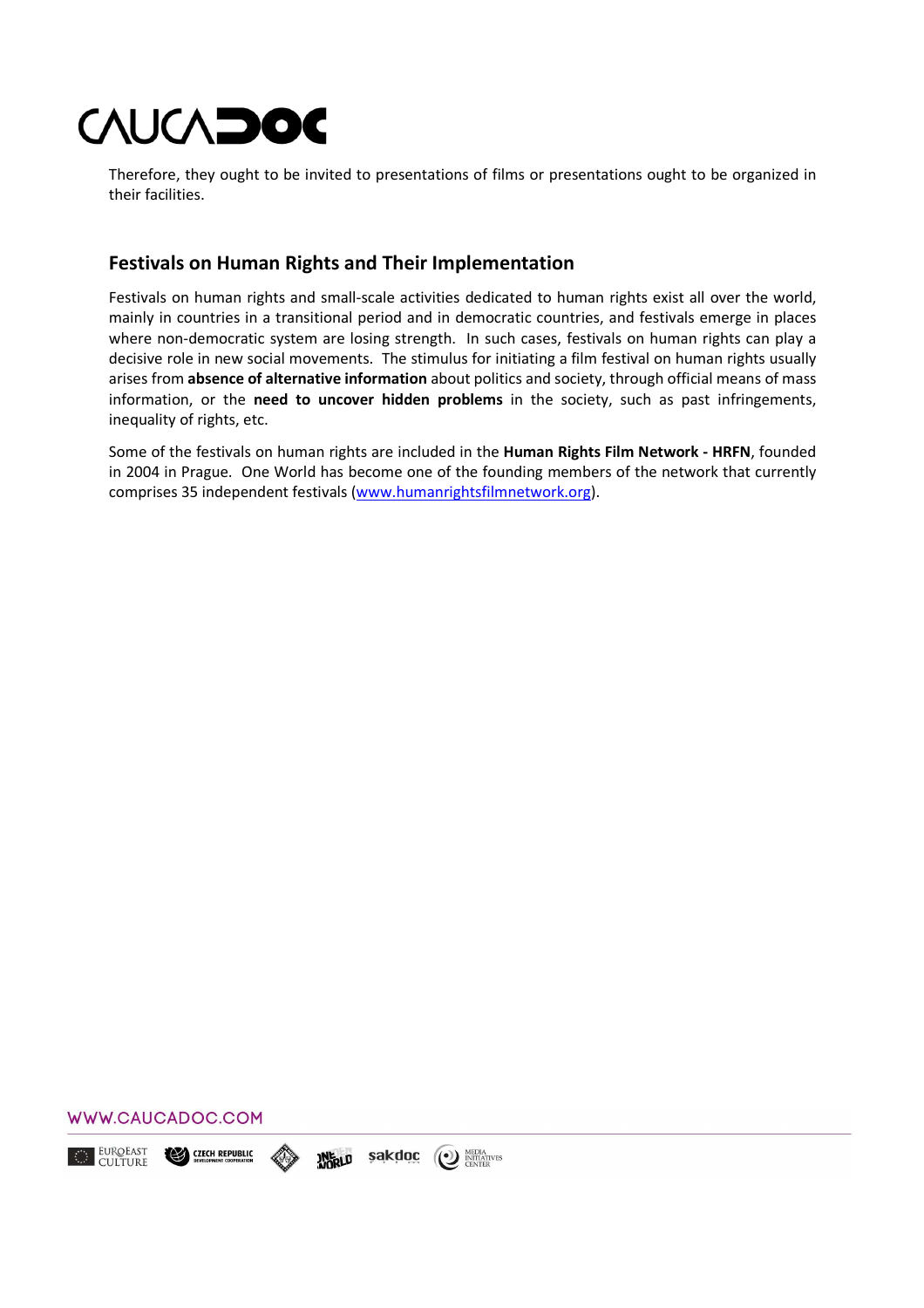

## **Setting up the Program**

When planning to organize a film festival or small-scale event, it is essential to define **your main objective**. A genuine plan for realizing a festival cannot be implemented without **being certain what you want to achieve with the aid of the given activity.** Do you define concrete objectives and specific problems concerning your country or town? Do you inform about current events in the world with the aid of engage people living amidst such events? Possibly, there might be a combination of two purposes or a different objective on your part.

## **Themes and Accents of the Festival**

The program should not be arbitrary. It is necessary to define the subject and the subject matter of discussion before searching for suitable films. It is not the films as such, whereas the themes that you want to emphasize and scrutinize, which form the substance of film festivals on human rights. Film is a work of art, whose meaning derives from the context of your discretion. Considerations about issues concerning principal human rights in the Universal Declaration of Human rights<sup>1</sup> is a starting source. The basic problems that are most likely felt in all communities usually concern the rights of women and children, reconciliation with the past, and freedom of speech.

#### **Examples of themes usually targeted during film festivals on human rights**

- Zones of conflict, war, post-war trauma, and reconciliation
- Abuse of power and corruption
- **Migration**
- Freedom of speech
- Problems concerning women and human trafficking
- Ecology and the environment
- Civil society, activism, and social movements
- Nationalism, racism, and extremism
- Social problems and family relations

#### WWW.CAUCADOC.COM

<u>.</u>

<sup>1</sup> http://www.un.org/en/documents/udhr/index.shtml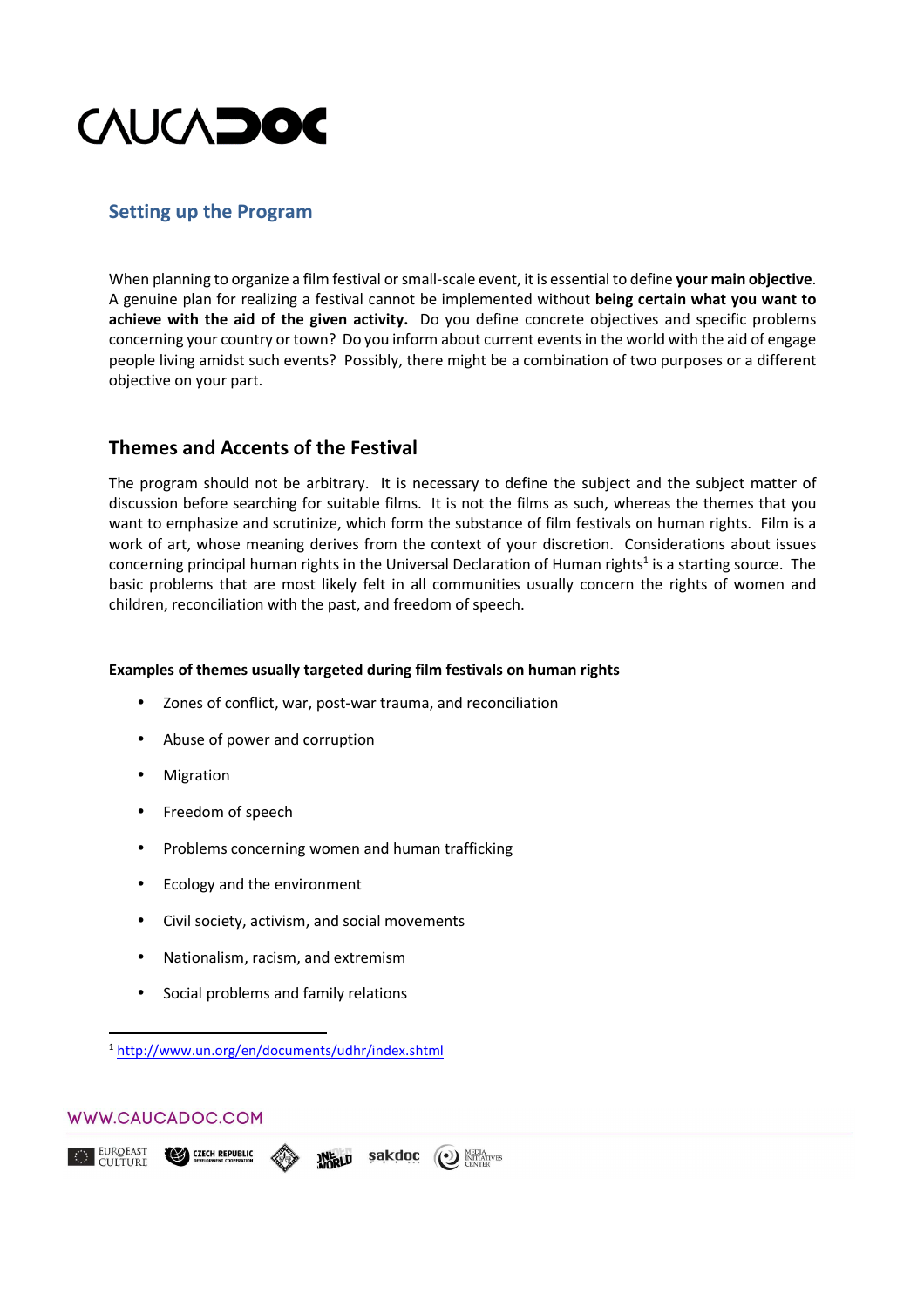Once you have decided about the main sphere, you can find **concrete, specific films, or create whole thematic categories or blocks**. Picking a greater number of films dealing with a certain theme allows the viewer to see the given problem from different angles. Do not forget about local production**.** It is more convenient to look for films of local production, if they exist in your country: they are more comprehensible to the viewers, as the presented problems will not be hard to understand.

## **Difficulties with Setting up a Program**

The process of selecting a particular film for the program is an enormously responsible matter, for you want to acquaint the audience with the thematic as a whole, not merely the "film" itself. Thus, even though you are not liable for the film's content, you have to be prepared to deal with liberal questions, disputes, or negative reactions after the presentation or in the press. Be prepared to **stand up for your decision to show the film to the broad public.** 

If you want to understand the **subtleties related to selecting films for the program**, it is necessary to **acquaint yourself with the local situation thoroughly**, e.g., take into account the level of education of the audience, their social situation, and learn all written as well as unwritten laws, customs, and traditions. It helps anticipate the audience's reaction and possible consequences after the given film's presentation.

Much more important is not to leave the audience without an answer to the theme in point. **Always make sure that a discussion take place after the presentation –** either the film's author who is familiar with the theme, or with a member of your team who may be a good moderator and will not be afraid to communicate with the audience. Discussions and Q&A – that is what should distinguish you from other festivals and ordinary film presentations. Maybe that instead of a public discussion you encounter an unpredicted outcome of the presentation, for example, the film might provoke an aggravate already existing polemic in the given community or country.

The presentation might cause a shock and arouse a sense of disappointment in the audience, especially when it comes to taboo themes. The taboo might apply to existing conditions in politics and culture. In this case, safety and censorship become a serious issue to deal with. In many societies, taboo themes are: criticism of the government of non-democratic countries, testimony of the violence committed by the authorities vis-à-vis the population, or themes concerning sexual minorities.

Selecting films that will be viewed by hundreds of people is a great responsibility – even more so in postcommunist, non-democratic, transitional, and other countries where the viewer is **extremely sensitive to issues associated with personally experienced suffering and hardship**. He who is responsible for compiling the program has to pick films that help the viewer better cope with the trauma, rather than aggravate it. Often, this can be achieved by selecting a film that enables the local viewer draw parallels with his/her own experience. It is advisable to include films that deal with the same problems (ethnic conflicts, wartime trauma, dissident activities, etc.) but in a different geographical and cultural context. Such films can be easily comprehended and can form a good base for discussing the local population's problems. In addition, it is very effective, if the viewer can see people in other parts of the world struggling with analogical problems.

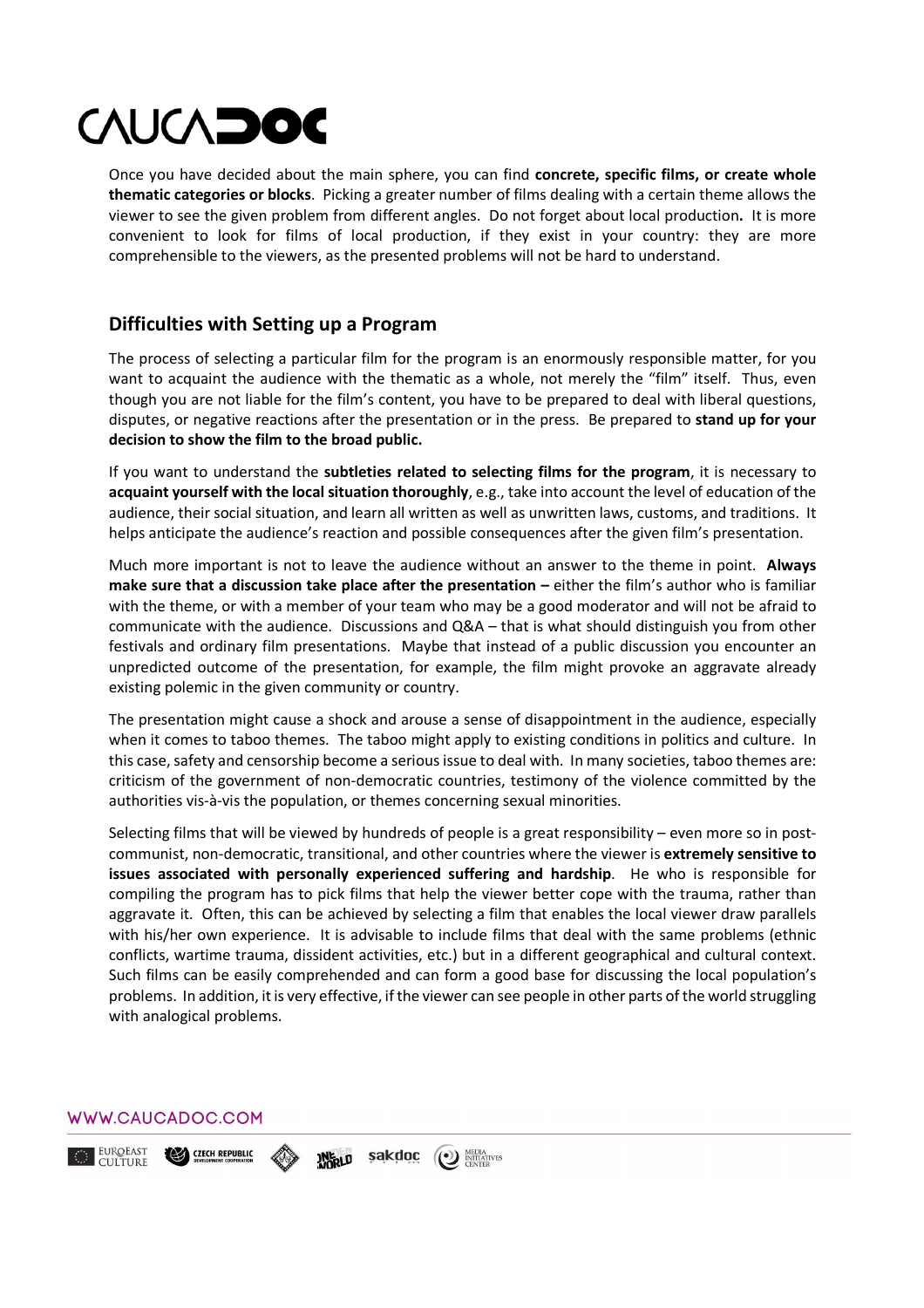Apart from all of the above, when selecting a program, make an effort to **be courageous and determined.**  If you include non-confrontational, colorful films in your festival, they will bring boredom and no food for thought. On the contrary, a variety of choices will surprise and excite the audience.

## **Where to look for films**

Once you understand the issues and themes for the program, you can start your search for films. At the beginning, it is necessary to **locate good sources**. If you have decided to conduct the search independently, **look into the websites of film directors, make inquiries about production companies, sale or distribution, and go through other film festivals**. One of the most effective methods of searching for good films is as follows: personally attend other festivals, use video libraries, organize meetings with distributors, and participate in other events where you can benefits from information exchange with professionals (networking). This method might be very costly, so it is better to approach more experienced festival organizers and ask them to send you a list of the films that they presented in their events and which they consider suitable and attractive for your festival.

### **Main types of online resources:**

- Websites of analogical events with film screenings (human rights festivals, non-specified festivals, film clubs, etc.)
- Websites on production, sale, and distribution of films and TV station sites
- Websites of national film centers, film institutions, NGOs and other institutions related to films dealing with human rights problems (e.g., OSI, Amnesty International, Human Rights Watch)
- Various online databases, such as Documentary Educational Resources
- Film schools

**Filmmakers, film producers, and persons specializing in selling films are used to being approached with inquiries about films, so feel free to contact them. Send them a brief and clear letter/e-mail and ask them for a DVD preview version. In the letter, you have to introduce yourself and state what kind of event you are planning.** 

## **The Selection Process**

Once you have picked all the films, **you may start choosing those you want to show.** However, such decisions should be made after detailed discussions with at least two members of your team or with external colleagues, who are familiar with the objectives of your festival. Another possibility is to set up a committee for preliminary selection, comprised of several persons who have experience in the organization of festivals, adequate work experience in this sphere, and most importantly, who know what you want to achieve through your festival. In some cases, it is possible, at your discretion, more profound knowledge is required, if the theme of the film is not so well known. For this purpose, it is appropriate to form a reference group of experts who will stay in touch with you and make helpful recommendations.

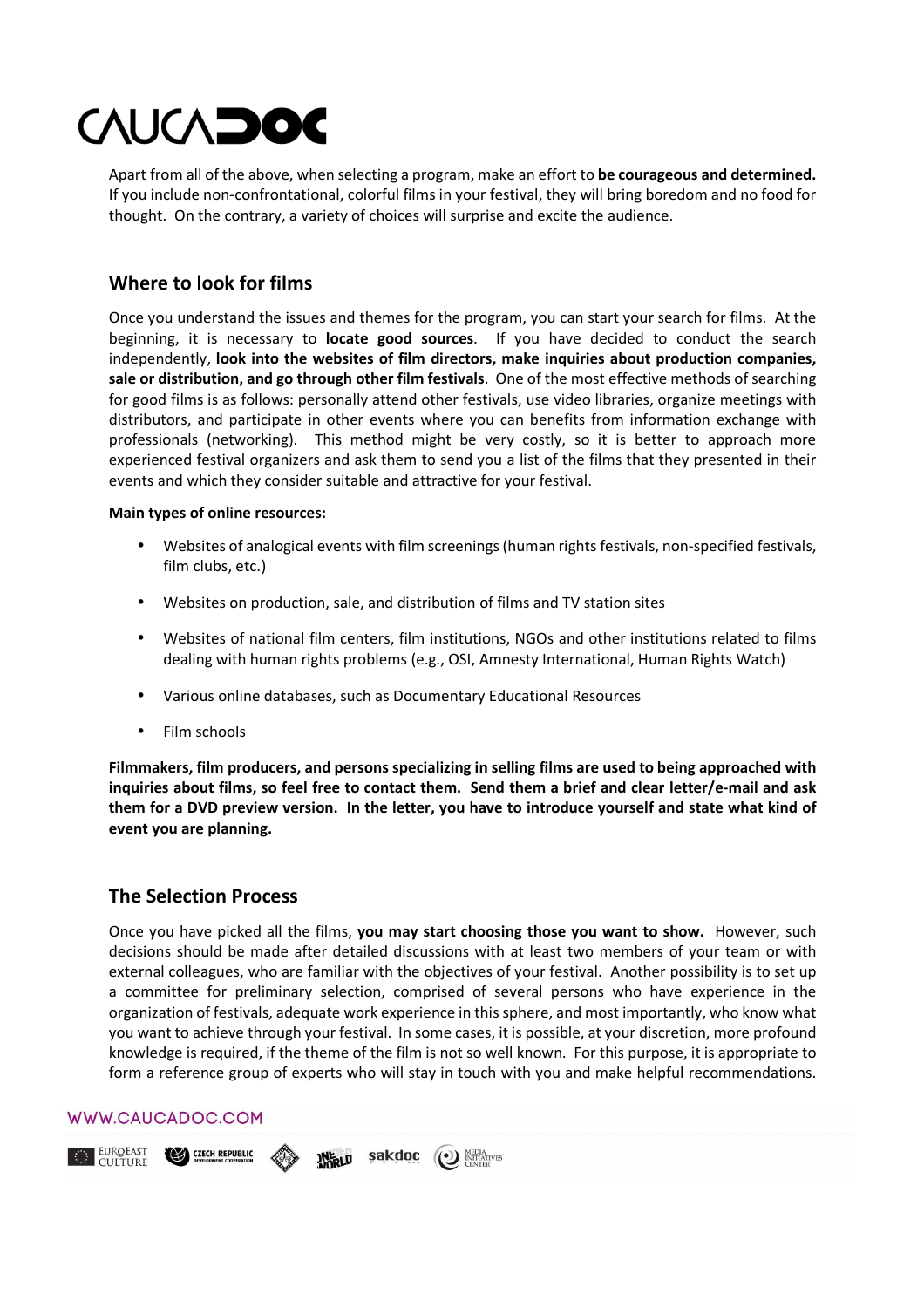They might be journalists, NGO representatives, and persons from academic sphere. Moreover, if you intend to show the film to a target audience (pupils or students), it is advisable to organize a control preview for small groups, in order to confirm your choice for yourself. **The final program always ought to be the result of detailed discussions to help justify your choice before the audience.** 

## **Screening Rights and Fees**

Once the films have been selected, it is time to start the process of acquiring the copyright for presentation. **It is extremely important acquire the copyright from the relevant filmmakers, distributors, or producers. Presenting a film without obtaining a copyright from the author /distributor is unlawful and equal to theft!!!** A film is the property of the author (and/or other persons/organizations, e.g., distributors who hold the copyright title). Usually, filmmakers spend years working on a film, so that the film as well as its destiny is fundamental important to them. Consequently, using a film without the knowledge of the copyright holder, albeit for "good" purposes or non-commercial purposes, is very disrespectful to the filmmaker's work. **This applies to films available over the Internet.** Тhe fact that it is possible to watch a film on YouTube does not mean that it may be used for public presentations! Even in cases where he has put his film on YouTube himself, the film director may get angry, if you show it without at least notifying him first.

Filmmakers tend to respond positively to requests for the copyright for non-commercial presentations. Send an email announcing your decision, **a letter of confirmation**, to include the specific film in your programme. Ask for his kind consent and require also various materials necessary for the presentation (see below). Explain the nature of your festival/event, its goal, and the format of presentation (number of showings, where, when, to whom).

**Either they grant you the right to presentation, or they will ask you for a contribution.** As a rule, you have to be prepared to pay for the permission to show the film. However, you can always negotiate the price. Try to bring bargain, underlining the non-commercial aspect of the event. Explain that emphasis is put on human rights and the awareness thereof in your country, town, or community. If it comes to signing an agreement, be polite and considerate, and stick to your words (e.g., with respect to the number of showings or length of the presentation period). Only good relations with representatives of the film industry and their cooperation will enable you to join the world of recognized festivals and ensure your access to films for future events.

#### **What to ask for beside the copyright**

While communicating with the filmmaker/distributor/producer, do not forget to ask for materials necessary for organizing the presentation:

- Photographs from films that can be used for PR objectives, posters, etc.

- Dialogue lists (written form of everything what is said in the film) and list of subtitles (list of the subtitles, different language versions can be available), to be used for translation.

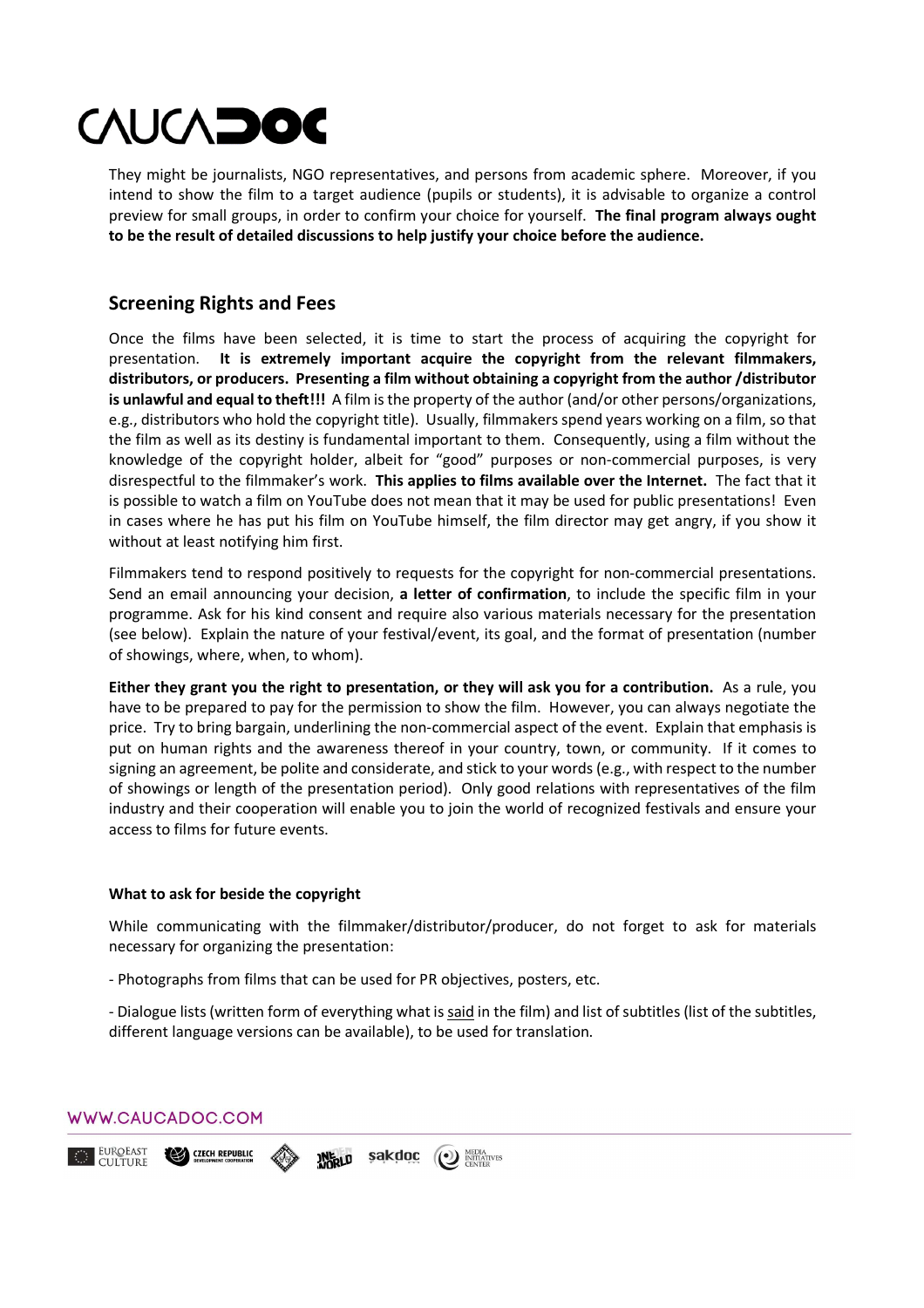Furthermore, define the format of the presentation. For a small-scale festival with modest financing, **DVD** appears to be the most reasonable variant – even though filmmakers may consider the quality inferior to other formats. If you have the option of presenting films using **Blu-ray** discs, give them preference over DVD**.** Both DVD and Blu-ray discs can be downloaded into your PC /laptop with the aid of an optical drive. Both movie theaters and other projection sites for such events will be equipped with quality DVD and Bluray players. There also exist other professional formats (Digibeta, HDCAM, DCP, etc.). They all require separately functioning, expensive players, thus limiting your options of working with the film. Old films might be available in 35-mm print format. Most movie theaters do not have any problem to work with such formats. However, the transport costs of such parcels are high, and, moreover, you lose the option of previewing the film and working with it before its presentation.

Nowadays, film material in file form has become more popular. Films may be converted to appropriate size (from 5 to 50 GB) without affecting their quality. If a very fast Internet connection is available, it is possible to send files over the Internet. Generally acceptable multimedia formats are: **.mp4**, **.mov**, and **.avi**. If you wish to work with files, your team will need an experienced specialized worker (e.g., video production company, video installation engineer/director, etc.).

### **Language**

#### **The language of the film plays an important role, and one has to think about it at the latest when asking for the copyright.**

When you ask for the presentation format, do not forget to mention what language version you need. You may either ask for the original without subtitles (blank version) or a copy with subtitles (usually, subtitles are available in English, but you can ask for Russian, French, Spanish, German, etc.).

In case you want to translate the film in your local language, you might need ask for the dialogue list (written form of everything what is said in the film) and the subtitle list (list of the subtitles, different language versions can be available).

In general, there exist three ways of translating a film: dubbing, subtitles, and simultaneous. You ought to choose the variant that suits your viewers best. According the experience with CAUCADOC and One World, dubbing is the most convenient variant for viewers with limited communication capabilities in culture/films (children, peasants). Dubbing is the most pleasant variant for such audiences, as it gives the viewer the comfort of being able to concentrate fully on the film's content. Subtitles are suitable for audiences that are used to them (people with plenty of experience with communication in culture/films, urban population). Simultaneous translation does not bring any possibilities for working with the film (several showings for different viewers). It is only recommended in rare cases or when it is necessary to check what impact the given film will have on the given audience, or if you plan a single presentation, or if there is not enough time for subtitles or dubbing.

Dubbing enables the viewer to concentrate on the film's content without losing a lot of energy trying to understand it. According to the experience of CAUCADOC and One World in Schools (with presenting documentary films in schools), dubbing is the most preferable translation variant. Technically, this is a considerably complex process, so that it is necessary to engage the services of a specialized company. The process starts with the assurance of a good translation of the list of dialogues/subtitles. The translated

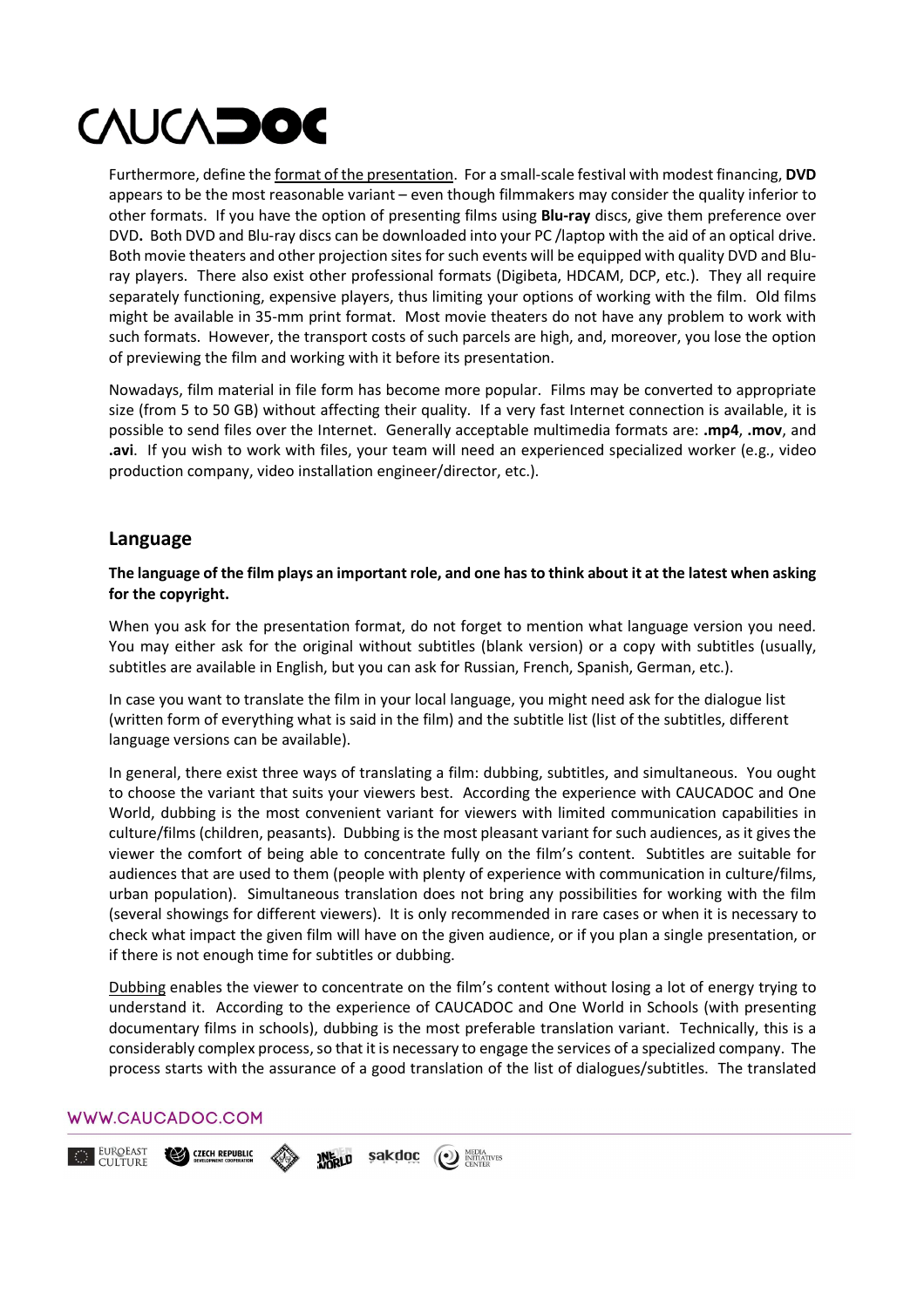text is thereafter edited, read by professional actors, usually 1-3 persons (man, woman, child), recorded, and synchronized with individual scenes. Usually, companies deliver the whole package (with translation and dubbing). The prices and delivery limits may vary considerably ( $\epsilon$  200-900, 1-3 months, if all goes smoothly, for a 60-minute film, as per experience in Southern Caucasus in 2013).

Subtitles, Compared to dubbing, they do not diminish the artistic value of the film, and if your audience feels comfortable with subtitles, it is clearly the best variant. Audiences that are used to watching foreign films and interested not only in the content, but also the form, dubbing can be disturbing and be perceived as affecting the quality of the film. However, subtitles may be preferable for films where the frames do not change very quickly and the quantity of dialogues is limited. In such cases, neither the process of adding subtitles, nor reading them is inconvenient. If the film is packed with dialogues in quick succession, it requires a lot of concentration – consequently, may viewers might find it hard to keep up with the subtitles. According to the experience of CAUCADOC, the use of subtitles is a major drawback for people from rural areas, young students, members of ethnic minorities, and other groups. Subtitles often wore viewers out and prevented them fully grasping the atmosphere of the film. Sometimes, viewing a film with subtitles resembles "labor," rather than entertainment.

Once the list of dialogues/ subtitles is translated and edited, you can start projecting the subtitles below the screen (provided that you have the necessary equipment – it is available in some movie theaters), or you can put the subtitles directly on the film's frames. The latter variant is far more common and has to be done by a company specializing in providing such services. The price varies greatly – if all goes well, the whole process need not last longer than a week per one-hour film. However, be prepared, delays are likely!

Technically, it is possible to download software for subtitling and do the work yourself. It requires good computer proficiency and patience on your part to do this job right. Maybe, there is someone amongst your young colleagues/volunteers/fans who has adequate experience in computer work and video technology. For such persons, it is fairly simple to figure out and learn how to work with subtitles, and letting your team do the work, and save money at the same time, would be a great advantage.

There are two main approaches to subtitling: manual and time-coded. If your rendition is not time-coded (usually **.srt or .ass** files with programmed-in timing, e.g., [00:00:08.08] on every line), showing the distribution of the text over the video images, you may do subtitling manually by adding all subtitles on the video, one by one. The process is quite time-consuming, but it gives you the opportunity to have full control over the subtitles. You can use free software, such as Windows Movie Maker, or a professional program (approx. USD 1,000) Adobe Premiere Pro or Final Cut. If you have subtitles with time coding, you can record them automatically on the video. Тhe text, like time coding, may be edited using a free program, such as Subtitle Edit or Subtitle Workshop. To consolidate subtitles with the film, you can use Adobe Encore or Format Factory. Subtitles may be recorded automatically solely to the blank version of the film. If the film already has subtitles and you do not have the option of procuring a blank version, it is necessary to cover the existing subtitles with black masking layer, so that the new subtitles would be easily readable.

Synchronized (simultaneous) translation is usually not recommended because of its monotonous nature - you spend money for a single presentation, but the film becomes а film useless for your further work. As far as prices are concerned, at the time of this Guide's issue in Southern Caucasus, the cost of

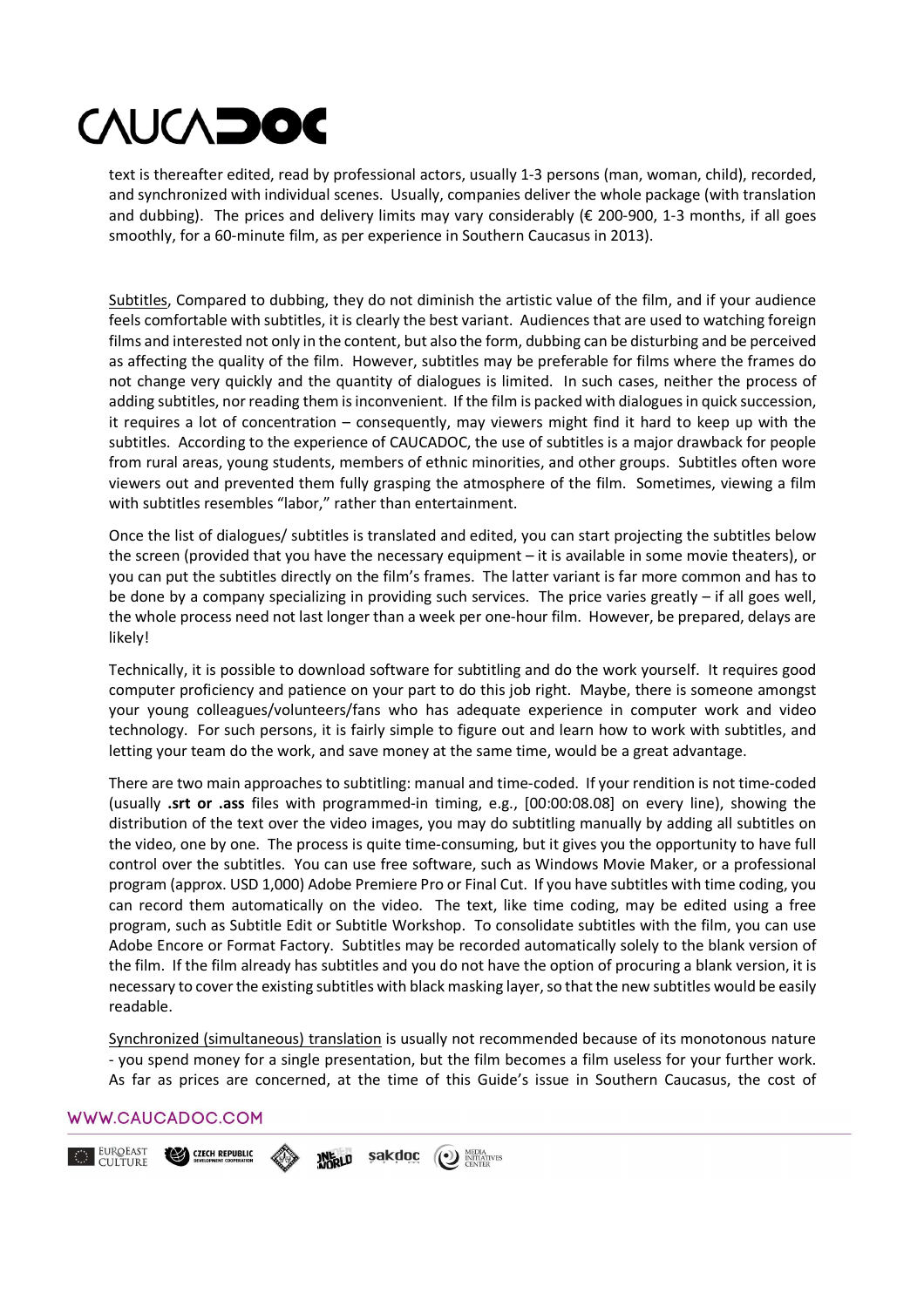translating a one-hour film was approximately USD 100-200. The fee for the relevant equipment (headphones, etc.) amounts to about USD 600 per day. Films with simultaneous translation are less comfortable for the viewer (compared to dubbing, subtitles), аs well as audiences used to subtitles – even more so to the viewer who is not used to subtitles, e.g., rural population or children; simultaneous translation might be more suitable than subtitles). Another drawback is a relatively weak perception on the part of the viewer. Even an experienced and well-prepared interpreter is not able to translate all details, nuances, humor, etc. to the viewer. The viewer obtains a general presentation of the picture and situation, hardly more than that.

If you choose to use simultaneous translation (e.g., if you are planning a single screening, you are short of time or funding), make sure to find a qualified interpreter who has experience in interpreting films. Provide the interpreter with the film in time, so that he/she has time to see it ahead of time and prepare himself/herself. Ideally, provide the interpreter with a printout of the list of dialogues/subtitles. If the interpreter can read the text while interpreting, he/she will be able to see what is being spoken in the film, rather than having to rely on his ears only. For the presentation, you can rent special technology for synchronized translation, or make an interpreter stand in a place with good audibility (front seats, next to the screen). If a large hall, it is necessary to install a microphone.

## **The Screening Schedule and Accompanying Events**

Now that you have selected the films and reserved a place for the festival, you can start work on the **graphic of the presentations** to announce the **name, place, and time of the presentations**. You set the date of festival in advance and make sure that the days of your festival do not coincide with other similar cultural events taking place in your town/country. According to the experience of CAUCADOC, it is essential to consider the time of the year – aren't the people going to freeze in the hall? Will the viewers be able to get to the place on the winter roads? Isn't the local population busy working in the fields (as the case was in the town of Noyemberyan).

Usually, festivals take place over **at least three consecutive days**. It is a good idea to open the festival with a **ceremonial inauguration**. It can be done before the first presentation in the form of a modest, short opening speech of the festival's organizer or invited guests. It is advisable to invite local official to the opening day or other persons of authority and introduce them to the audience. Alternatively, a reception can be organized after the presentation or a greater-scale ceremonial opening. You have to **select carefully the film for the opening ceremony** to attract appropriate attention. For instance, the theme of the film has to deal with a contemporary problem existing in your community. The film has to possess adequately characteristic features that ensure it certain fame as a "spectator's hit," arouse interest in the event, and motivate the audience come to see the subsequent presentations. Тhe same applies to the **festival's opening ceremony**. The last presentation ought to be somewhat different. You can organize a small reception or give a speech before the last film. It is always welcome and very well remembered, when the festival's organizer publicly expresses gratitude to his team, partners, соorganizers, donors, volunteers, participants in debates, moderators, and viewers for their participation.

When setting up the program, **pay attention to the length of films**. The presented films can be short (up to 30 min), medium-length or TV hour (up to 60 min), or feature-length (approx. 95 min). If you are planning to show several **short films,** there usually are two approaches: you can show a short film before a full-length film, but always add up the length of both films – it should not exceed 95 min. Moreover,

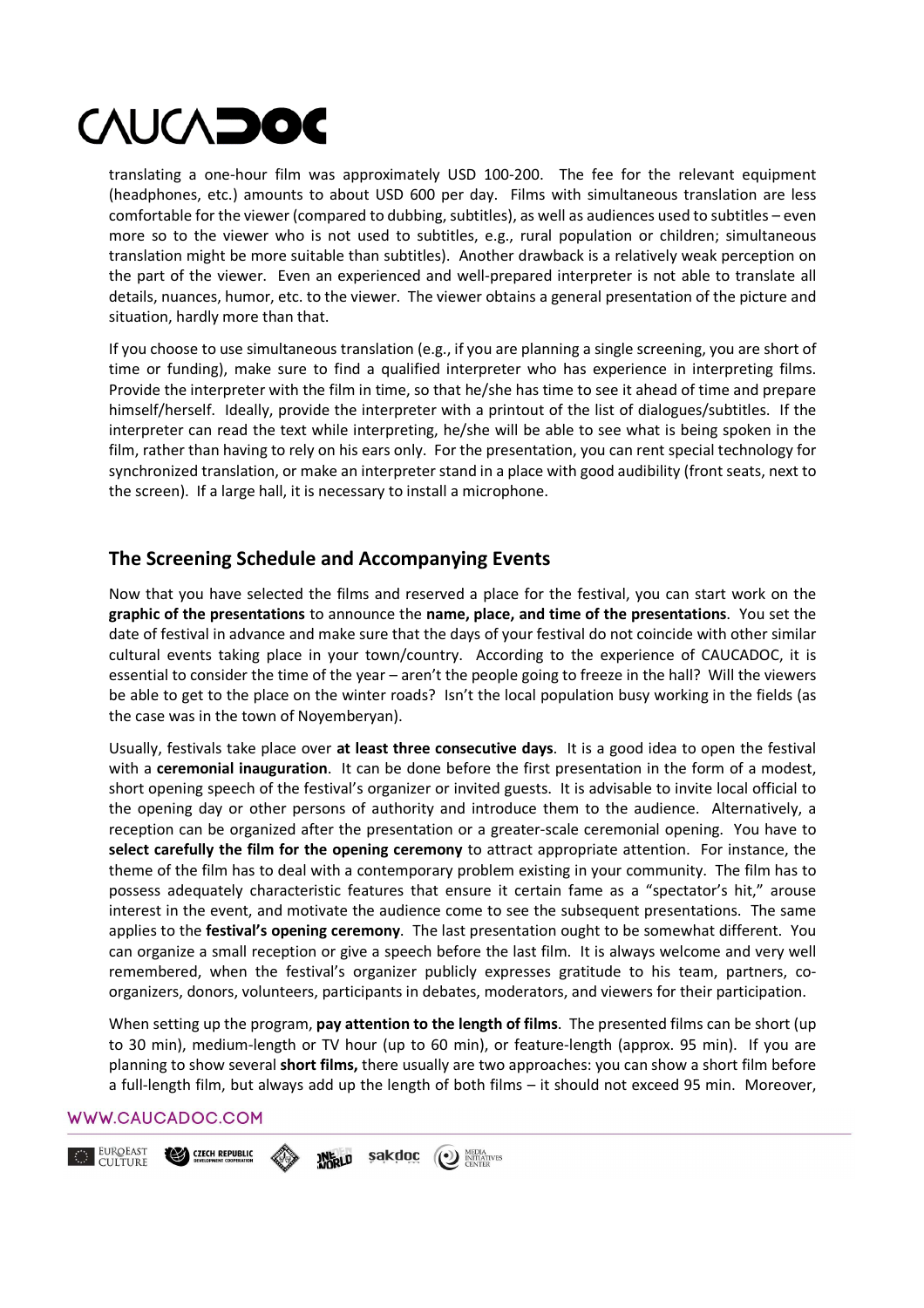the reasons for presenting these two films must be credible; the films should address similar themes, present the given problem from various perspectives or be somehow linked and have something in common. With the second approach, short films would be shown together as a block of short films. In this case, you have to consider carefully their sequence. Usually, it is recommended to start with the shorter films and leave the long ones for the end. However, it depends on the thematic and other factors. If you organize discussions of one of the films in the block, leave that film for the end, so that discussion would follow right afterwards. If you organize a discussion of several films, then it is necessary to set up their sequence, so that short discussions follow immediately each of them or organize one long discussion after the whole block.

Each presentation should be **preceded by a short introduction** and followed by **Q&A** (questions and answers, debates with the moderator). When scheduling presentations, it is essential to consider, what should be paid adequate attention during the discussion – you need 5-15 minutes for the opening part and a minimum 20-40 minutes for the moderated discussion with guests. Be practical when setting up the schedule. Remember that it is necessary to make a break before the next presentation – not merely for a discussion or verification of tickets (if necessary). There has to be time for the viewers to leave the hall and go back to their seats. It is always advisable to announce intermissions, so that the hall can be prepared for new arrivals, fresh air let it, trash taken out, or additional places arranged.

**The ideal day and time for a presentation is determined by local circumstances.** You have to be familiar with the customs of the local population to be able to the leisure time of their day. Usually, it is the evening for adult audience аnd morning for children and students. If your shows take place only in the evenings, it would be preferable to have two shows per evening, each followed by a discussion and Q&A, after proposing a suitable time frame to the audience. Тhe same approach is to be applied to determining appropriate weekdays to viewers – it is a good idea to choose days that are suitable for the expected audience. The best time interval is Friday and Saturday evening. However, there are countries where it is not safe make plans for evening presentations (transportation problems evenings, security problems after dark). In such cases, it is advisable to organize the whole festival in the morning or during the day.

Most organizers in the Caucasus preferred to show films during the afternoon hours, but not evenings: at two presentations a day, the first one began at 3 or 4 p.m., the second one at 5 or 6 p.m. Of course, this timing is not very practical, if the target group consists of employed population. However, the factor of people's employment was not taken into consideration when compiling the schedule of any of the CAUCADOC festivals.

Generally, it is advisable to present a diversified program where local films are combined with international ones. For instance, films dealing with a particular theme that can be easily promoted (e.g., poverty, women's rights, etc.) might be scheduled for a certain day. If your festival is foreseen to last a longer period of time, it is a good idea to show each film twice, so that more people get a chance to see it.

If you expect a diversified audience, such as children and adults concurrently, or uneducated people together with students, select a film that is suitable for all of them to avoid discouraging the underprivileged group. When choosing films for a young audience, select one that is up to one hour in length and suitable for the given age category.

In addition to presentations and discussions, you can also organize various accompanying activities, e.g., concerts, art exhibitions, or ordinary competitions for children. Such activities can attract the attention

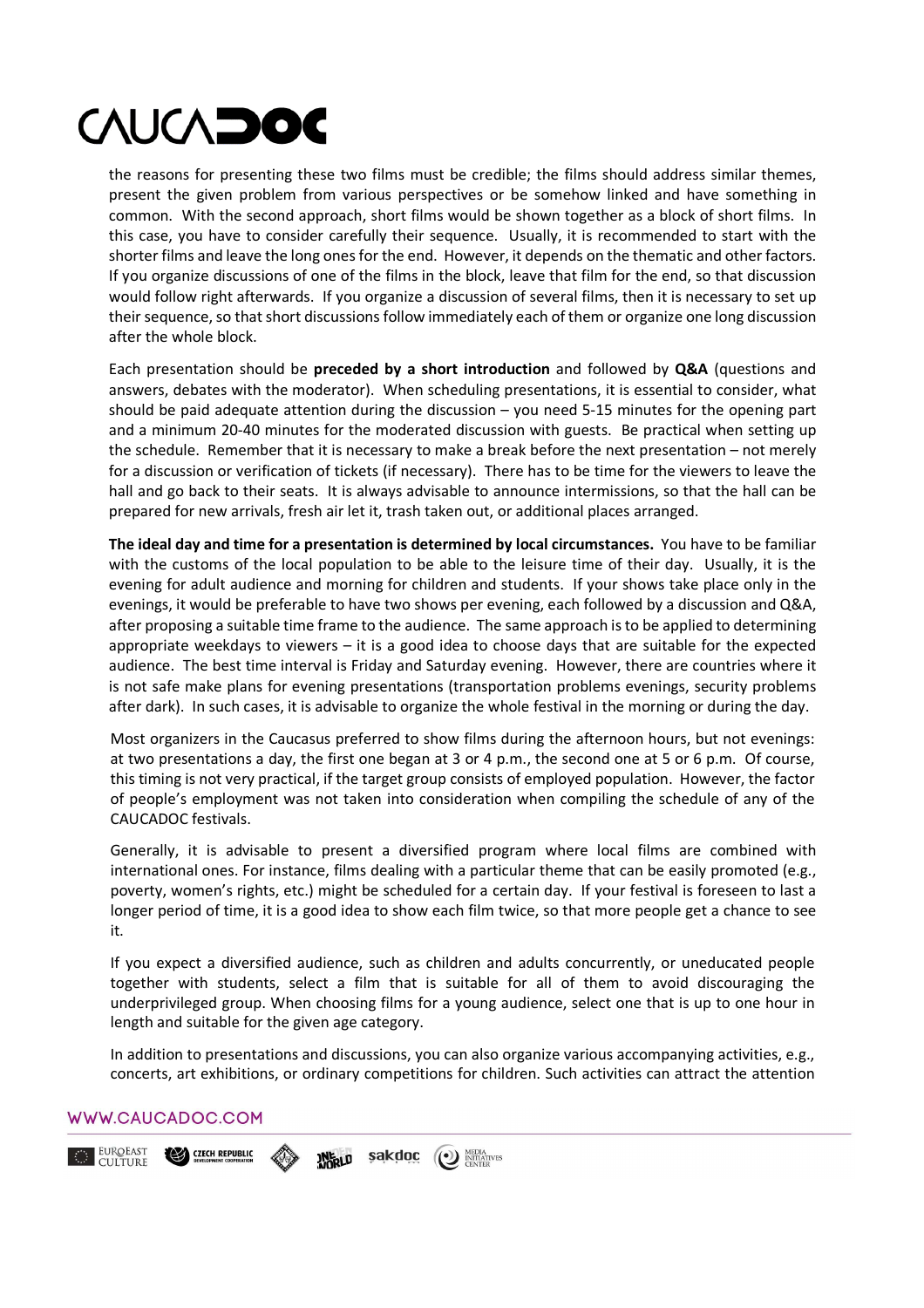of various groups of people who might become viewers of the festival. Exhibitions and concerts attract the media (and, by the way, do not look bad at all in the press). Moreover, since the nature of the presented films and themes is quite serious, the accompanying activities can balance it out. On the other hand, one should not forget about priorities. Specifically, less experienced organizers sometimes invest more financing and energy into accompanying activities, than into the quality of presentations and discussions. It is recommended to invest money and energy into a good film program and into guests and technical provisions, in the first place, and only then – if any resources are left – into other activities.

Sample structure of a small-scale festival based on small-scale One World/CAUCADOC film festivals (i.e., experience from the Czech Republic and Southern Caucasus):

- Three-day event in a local cinema theater (Czech Republic) or a local cultural house (Caucasus)
- 2 screenings per day, at 6 and 8 p.m. (Czech Republic) and 3 and 5:30 p.m. (Caucasus)
- The festival starts on Thursday (opening) and ends on Saturday (on weekends, people are more likely to visit the event)
- Official opening consists of an introductory part organizer's welcoming speech, film presentation, small reception, and small photography exhibition
- The opening film has to be a hit: to attract the attention of the media, to be relevant to the given town, to attract viewers and arouse their interest
- Czech Republic: the first screening at 6 p.m. is intended for young viewers and comprehensible to facilitate subsequent discussion. The main presentation is planned for 8 p.m., when the biggest turnout of viewers is expected – the main films are presented and followed by discussions with experts and the moderator
- Caucasus: usually, the same audience attends both presentations, therefore, a small coffee break is set up between the screenings
- Concert of a local band/group after the last screening Friday evening (Czech Republic)
- The program combines local films with international ones
- Special family screening (children with parents) Saturday morning (Czech Republic); special screenings at schools before noon on a school day (11 a.m., whole classes attending - Caucasus)
- Official closing with presentation of the last film Saturday evening, accompanied by a speech of appreciation, a few songs performed by the local school's children, and a small reception

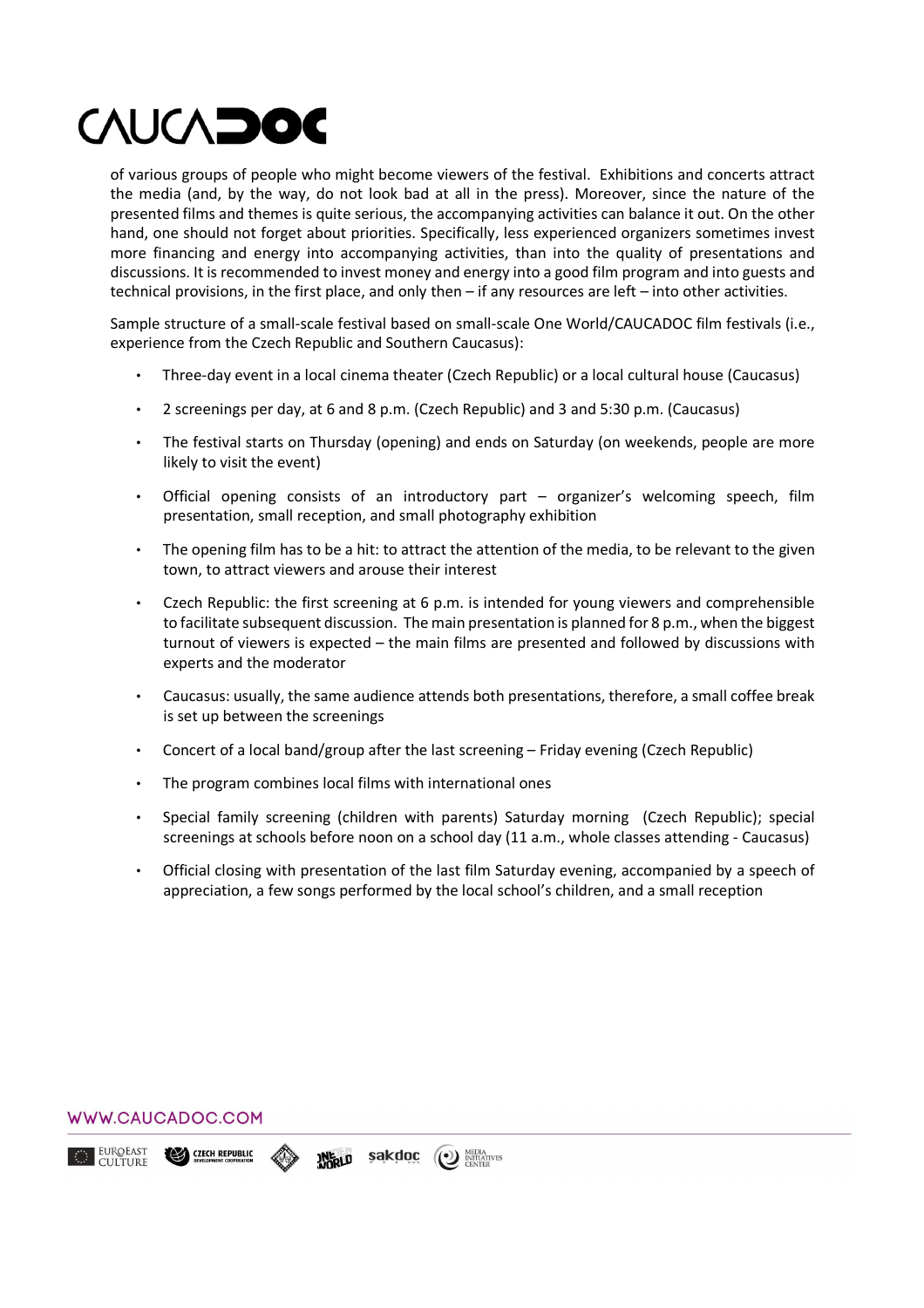

## **Discussion about Films**

### **Why?**

- Discussions generate possibilities for discussing the theme beyond the limits of what was shown in the film.
- Discussions allow us to make parallels between the viewer's visual impressions and his direct experience.
- Discussions offers the opportunity to express openly one's opinions that viewers rarely have the chance to discuss with their neighbors, colleagues, etc.
- During a discussion, one can explain what may have been unclear in the film and there are many such moments.
- Discussions after a film is a wonderful opportunity to identify and challenge stereotypes.
- It can help control emotions aroused by the film.
- Discussions often show possible solutions of problems and help express diverse points of view, as well as lead to catharsis.

### **How?**

A good discussion is not possible without a preliminary **preparation by the moderator**. The role of a moderator does not suit everyone – it is far better to engage a professional who is used to speaking to the public (journalist, lecturer). Organizers of presentations /festivals should not take the role of a moderator upon themselves: namely, it is very difficult to keep track of all the organizational issues, while dealing with the public. If, however, the organizer does decide to play the moderator, we recommend engaging in the organization a person to take care of the technology and other organizational aspects, when you will have to pay attention to the guests' discussions, preparation of questions, etc.

In addition to the moderator, discussions can be strongly influenced if you involve a **guest-expert**. A guest who has expertise in the given theme is able to explain nuances and correlations that escape the understanding of the public. He can explain stereotypes as they emerge during the discussion. The public enjoys listening to a person of authority from elsewhere, as his presence contributes to the festival's character.

## **Organization and Discussion Techniques**

• If a discussion is planned after the film, inform the viewers about it and tell them who will be the guest.



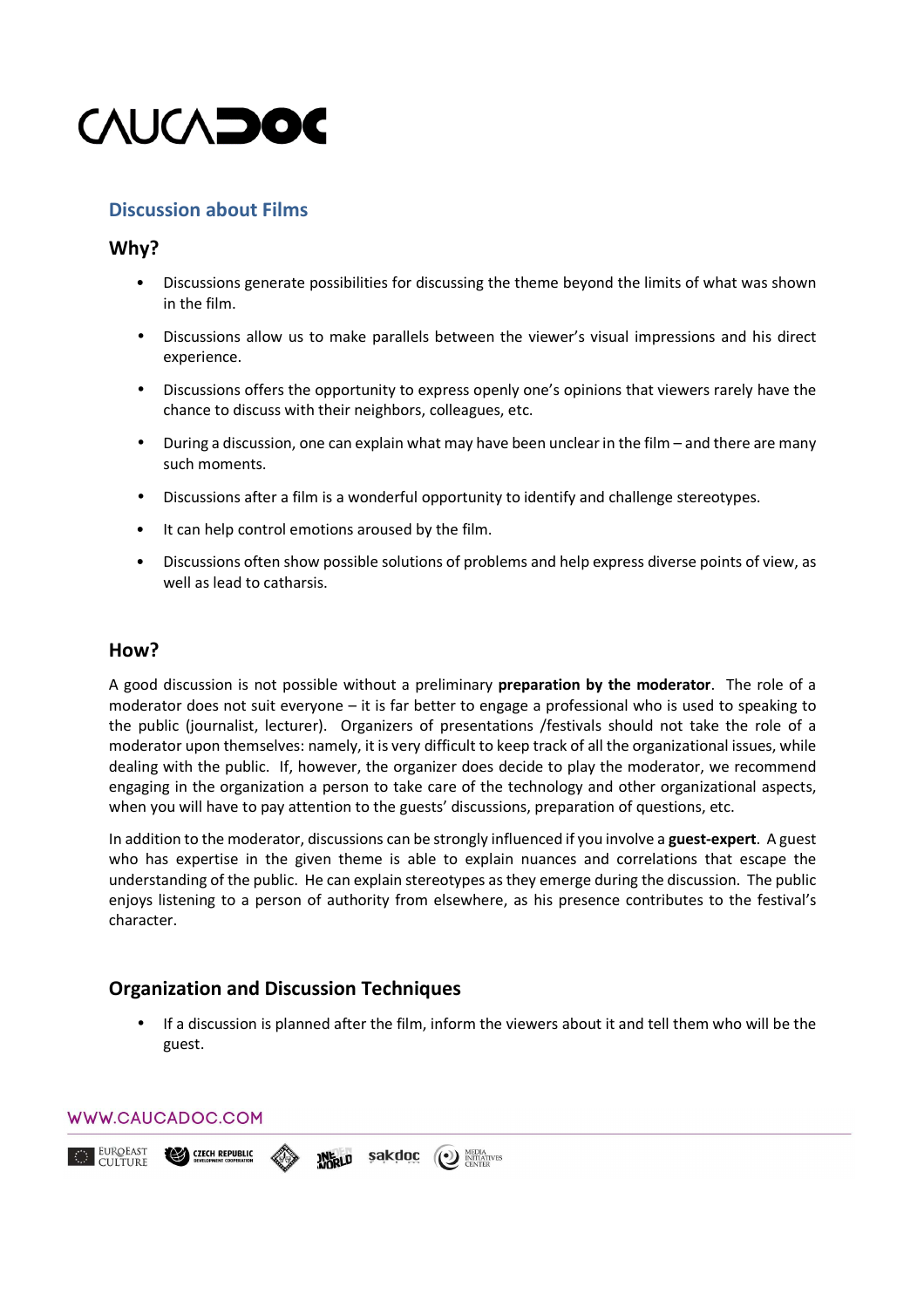• A good discussion can be conducted even with a large audience (100 and more persons). Organizers of presentations sometimes worry that if too many people attend, the discussion would not be successful. Experience testifies to the contrary. If you reckon to have a large audience, you will need microphones – one for the moderator and two mobile ones for the audience. Ideally, portable microphones should be in the hands of volunteers who pass them to the public according to the moderator's sign.

## **Moderator's Recommendations**

- You have to see the film in advance, optimally together with several other members of the team, so that you would be acquainted with the central theme, evolvement of the theme, and opinions presented in the documentary film.
- Decide which moments in the documentary film (problems presented in it, common theme for contemplation, etc.) are suitable for discussion. Choose 2-3 themes, maximum, and concentrate on them. Often, a single theme is quite sufficient. It can be useful to have a script of the discussion or a short introduction, introduction of a guest and several questions that you want to ask in the course of the debate. Write them down in advance and rehearse them in front of a mirror.
- It is recommended to clarify in advance the main issue you want to return to any time, especially when concluding the discussion.
- Find the latest information on the issue, as you have to be prepared for the public's questions.
- In cases where a stormy debate is expected (especially, in connection with hot, controversial issues), it is useful to familiarize the public in advance with the rules of the discussion: do not shout your questions, wait before the moderator turns to you, let the guest or preceding speaker stop speaking, and comply with the time limit for speeches and the total time that can be devoted to the discussion, etc.
- Do not forget to keep track of time as a rule, discussions need not be longer than one hour.
- Try to avoid having the debate stuck at a "dead end" do not hesitate to return to a question that has already been asked, if any of the viewers wishes to elaborate on it.
- Be polite and do not be afraid of humor, but not at the expense of other participants.
- Your main weapon **questions.** Do not lecture, do not say simply ("Let's listen what the expert has to say"), rather, address the expert with concrete questions. Your role is not to inform the public, not to repeat what happened in the film (they all have seen it), whereas give the people а chance to express themselves and respond to the views of their interlocutors.
- Be prepared for provocateurs in the audience, who will try to disrupt the discussion. The moderator's task is to moderate their emotions or exclude them from the discussion, if their behavior upsets the debate. In such situations, it is advisable to have some friendly participants in the room, who will ask constructive questions and help you correct the flow of the debate.

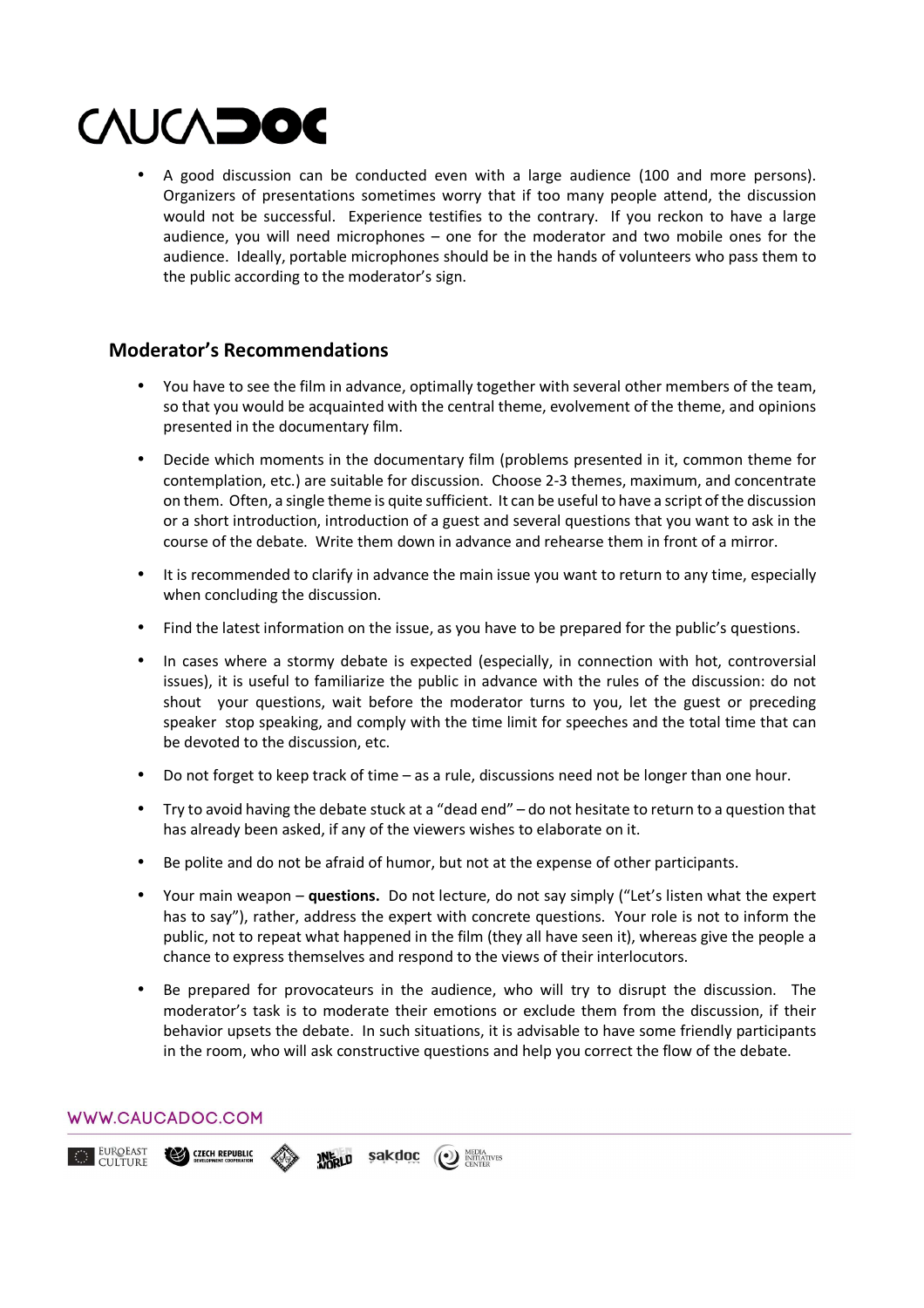- If the public reacts sluggishly, do not hesitate to ask individual viewers (*"And you, the gentleman in the second row, what would you do in the given situation"?*).
- In conclusion, it is recommended to summarize the debate this task may be delegated upon a guest.

#### **Recommendations for guests-experts**

- **There are no "know-it-all experts."** A guest-expert in a particular topic cannot be expected to give qualified opinion after seeing several films on diverse themes. If you present a film on the subject of conflicts and your guest is an expert "conflictologist," do not expect him to be particularly engaged in a discussion on an environmental theme. It is better to conduct a discussion without a guest-expert, than listen to generally applicable cliché phases that do not bring anything new or interesting.
- How to **choose a guest-expert?** Firstly, it ought to be an expert on the film´s topic. Secondly, he/she should be able to speak so as to captivate the listener's interest. Thirdly, a guest should not only know how to talk, but also listen, as well. According to experience in Southern Caucasus, audiences in regional areas are more interested in guests from the metropolitan area than in inhabitants from their own town. Of course, the presence of a guest from abroad is always interesting, as he/she can tell the audience how they address the given issue in his/her country.
- Do not hesitate to **interrupt the guest speaker** if his appearance tends to be too long and resembles a monologue. Both the guest and the viewers should have their word in the discussion.
- Very **reputable and respectable experts** are helpful, but there is one concern to consider. The audience might be shy in the presence of a very respectable guest and the discussion turns into a lecture. If a discussion of a particular theme is being attended by such authority, the moderator has to prepare the event carefully. The moderator should not hesitate to interrupt the authoritative guest, if his/her speech is too long and others get no chance to express their views.
- Familiarize the guests with the structure of the discussion, i.e., the main theme of the discussion, the direction of the discussion, and the rule of the discussion. If feasible, let the guest preview the film, so that would have knowledge about the content.
- It is necessary to have **information on the guest** and introduce him/her to the viewers before the presentation.

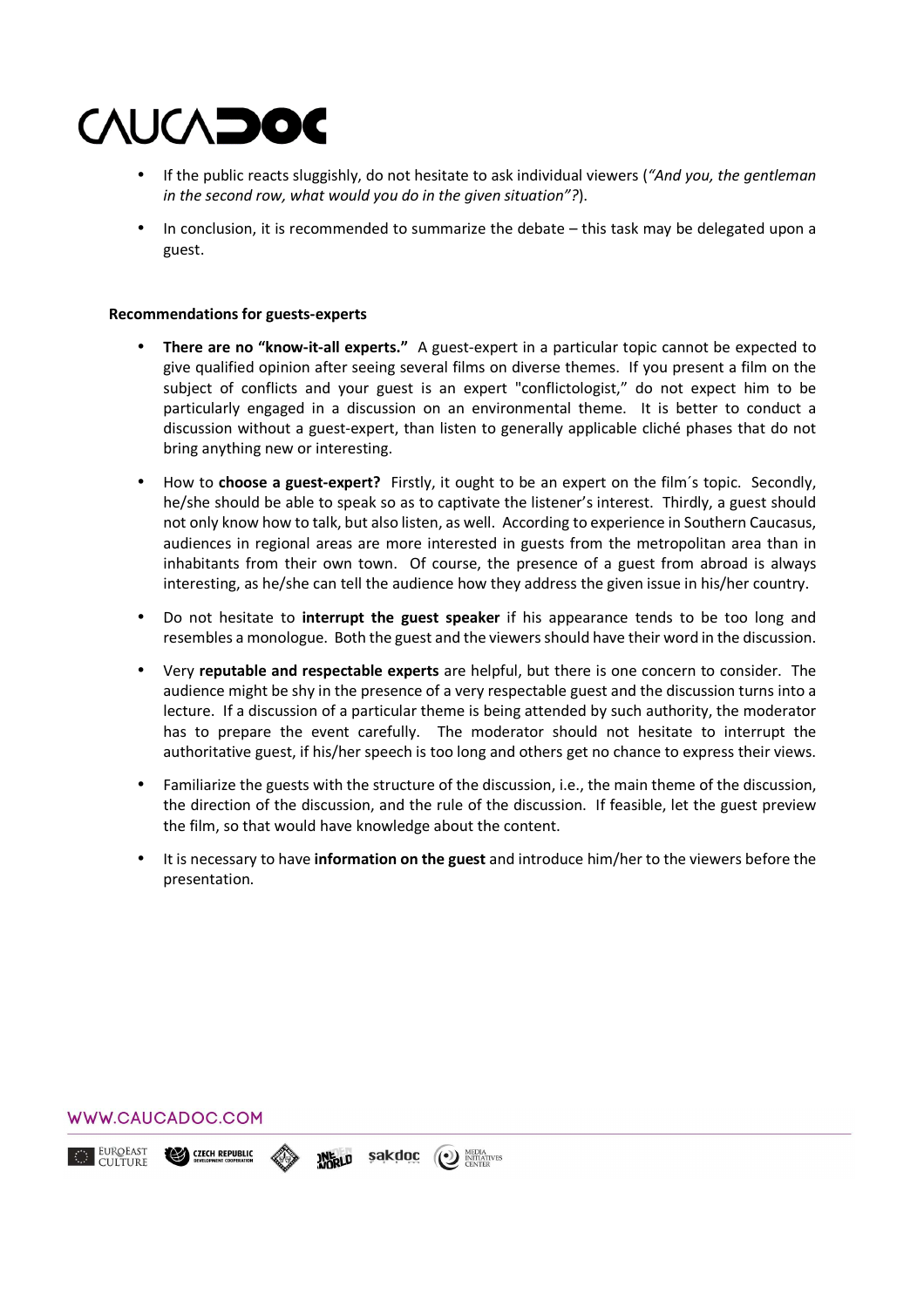## **How to Work with Themes That Arouse Controversy or Disputes<sup>2</sup>**

Many themes covered in films cause controversy and lead to different points of view, in general, which is one of the reasons why we work specifically in the sphere of documentary films.

Which themes are controversial?<sup>3</sup>

Тhe fact that a film could be controversial can be predictable (in the conditions of Southern Caucasus, this applies primarily to films dealing with conflicts, racism, women's rights) or unpredictable (e.g., the organizers of a festival in Azerbaijani Mingechavir did not expect that the audience, comprising mostly physicians, would so strongly dislike a film about corruption). **How to prepare for such scenarios** to avoid fixation of stereotypes, aggravation of tension, and embarrassment in the audience?

- The purpose of discussing films that cover controversial themes is mainly as follows: to elevate the degree of knowledge amongst the population about the given theme, to present information that is normally not discussed during informal debates.
- Be prepared even better than usual: direct discussion to deal with a certain question or set of questions (based on a list of questions prepared in advance); be an active **facilitator** rather than a passive observer; on the other hand, do not exert excessive control. The moderator's role during the discussions is to formulate the audience's questions, correct inaccurate/ misleading information, ask the participants for clarification, and review the main points.
- **Engage a large number of persons** in the discussion**.** Do not let the most talkative and opinionated participants dominate the discussion and do not let any of the viewers call himself an "expert", just because he has some experience or has something to do with the conflict.
- If necessary, you may use the following methods, in order to alleviate growing tension in the audience or amongst certain viewers:
	- o Engage other participants, whom you expect to have different views
	- o Ask the audience how they think the theme in point impacts on their reactions and what could they do to abstain from such behavior. Quite often, groups act during their debate the same way as the given theme dictates. For example, during a discussion on the theme of ignoring women's comments, the participants themselves may ignore the observations expressed by the women in the audience. Having witnessed such behavior and discussed the same problem at the moment of action, people will begin to understand it better.

<sup>2</sup> Teaching Controversial Issues,  $\odot$  Oxfam GB 2006, http://isites.harvard.edu/fs/html/icb.topic58474/hotmoments.html, http://www.crlt.umich.edu/publinks/racialManuallines <sup>3</sup> Teaching Controversial Issues, © Oxfam GB 2006

**ANGRLD** 

sakdoc

(1) MEDIA<br>
CENTER



**CZECH REPUBLIC** 

<u>.</u>

EUROEAST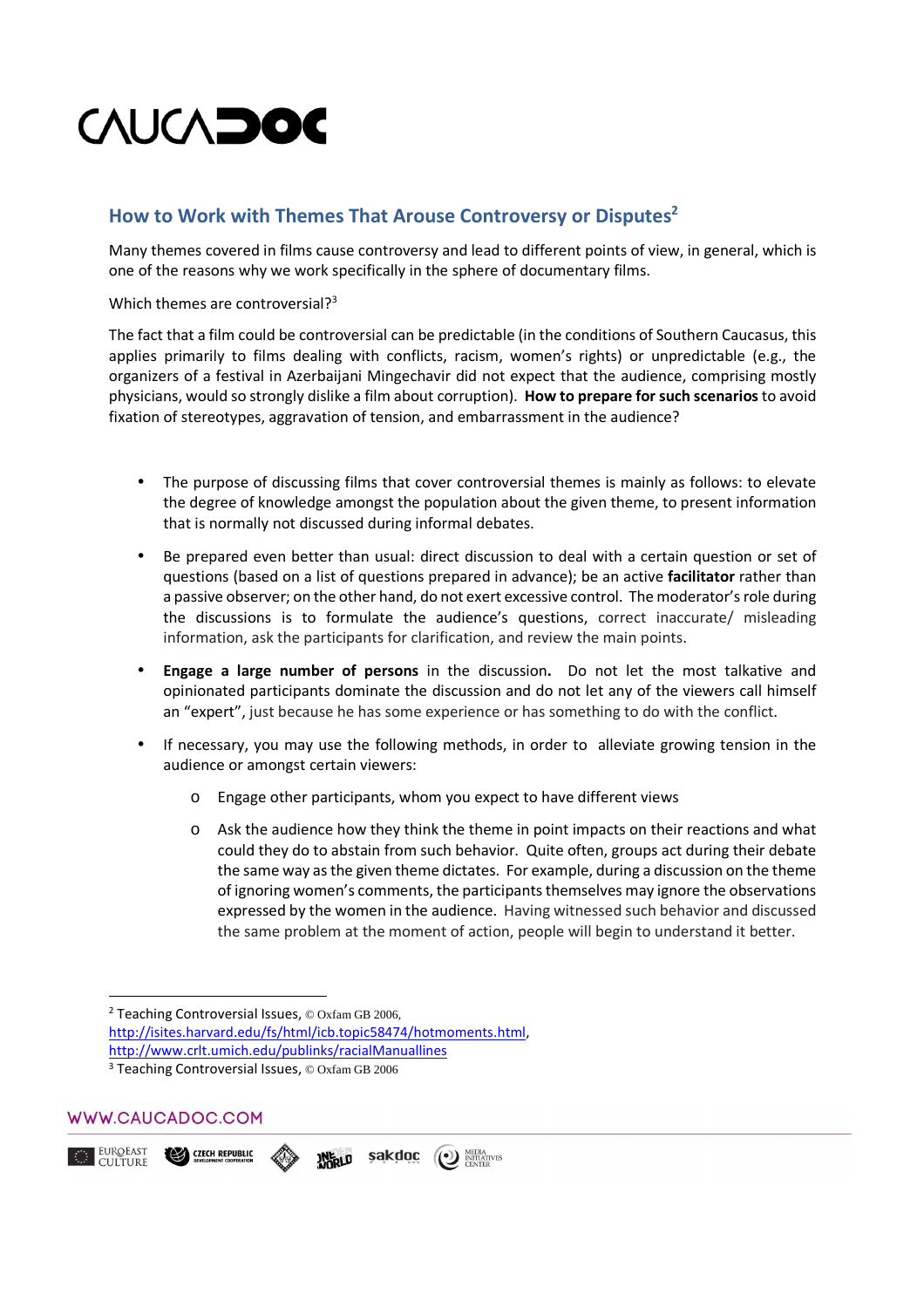- In conclusion, **sum up the key points** of the discussion. The likelihood that the audience will appreciate the meaning of the discussions will be greater, if the moderator summarizes all that has been said.
- **Avoid mentoring and do not read quotations**. Controversial issues concern deeply ingrained views and fixated standpoints. Telling people how to think or lecturing them how to behave generates no results, in the best case, or blocks people's minds, in the worst case, and the audience stops searching for alternative positions.
- Adhere to the **basic rules** and outline them clearly to the audience:
	- $\circ$  Only one person may speak at a time interrupting the interlocutor is not allowed
	- o Challenge ideas, not people
	- o Express yourself correctly no race or gender-related comments
	- o Explain your point of view
	- o Avoid accusations and speculation
- Control yourself be balanced, do not be afraid of tense atmosphere, take a deep breath. If necessary, make a pause. A pause is beneficial, if you can show that you are comfortable. Do not make personal remarks. Do not take arguments personally, when discussing a theme that is close to your heart or if a remark addresses a group that you are a part of. Do not let yourself be drawn into a personal argument with a person who has made an unpleasant comment. It is very easy to lash out at a person who insults you personally. To do so means to deprive yourself of the opportunity to understand that particular viewer and his/her idea – both within the audience and outside of it. Learn something about yourself. Admit to yourself what you are prejudiced against, what makes you upset and fall into a stupor. Each of us is vulnerable to something specific and tends to manifest strong feelings.



EUROEAST (<sup>O</sup>) MEDIA<br>
CENTER **CZECH REPUBLIC** sakdoc **ANGRLD**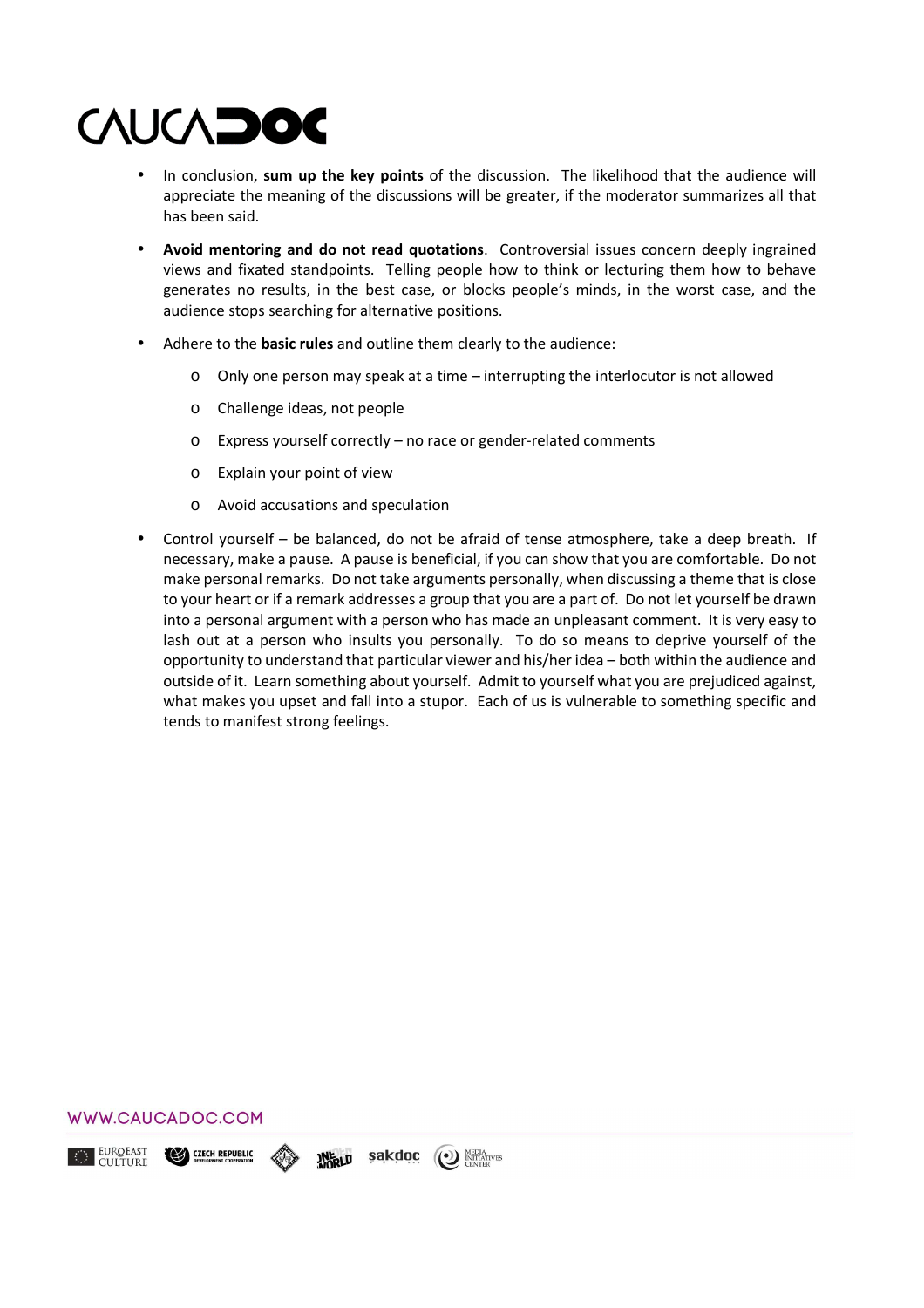## **Practical Aspects of Realizing Festivals (Production)**

Organizers involved in the organization of presentations very often spend a lot of energy trying to get the money and set up a distinctive and extraordinary program, so that in the end they do not have enough strength to pay adequate attention to such "details" as testing the format for display or the quality of the sponsors' logos on PR materials. This chapter contains recommendations that you can use as a guideline and for making a checklist. Remember – the person who will be responsible for the realization of the festival has to be practical and have a clear vision of the festival. There should always be a member of the team who is responsible for the practical aspects of the festival's implementation.

## **The Location**

The location where the festival or an individual event is to take place is very important. Basically, it is necessary to consider the following:

- Is the location suitable for presentation of films? Is it possible to darken the windows? Darkness is needed – if there is light in the room, the quality of the presentation will be inferior – in spite of everything else, the viewers will get tired soon, before they relax and watch with interest. Check, if there is place for the screen and the projector? Isn't too loud?
- How **comfortable** will the audience be in the room? Do not stage presentations in too large halls. Presentations of films in halls for 200-300 persons, such as are in many cultural centers built in regional towns during the socialist era, when filled with 30 people are doomed to failure. The viewers will feel lost in the big hall and it will be difficult to hold a discussion. Neglecting basic needs is a risk. Often, these large halls are inadequately heated and if it is cold and you force people to sit down, watch a film, and discuss it – nothing will come of it. It is better to show it in a chamber-size room that can be kept warm.
- **What kind of technology is available in the location** and what will we have to provide ourselves?
- Are **people used to attend events** in the given location? The more popular the location, the easier it is to make the public come. If you invite viewers to some place they have never heard of, in a town they have lived in all their life, it arouses suspicion.
- How **safe** is the location? If you have reason to suspect possible interference with the festival or presentation (the police, local authorities), the choice of location becomes very pertinent. **If it is likely that the presentation of the film might be banned in the given location,** have another location in reserve, where the films could be screened (local clubhouse, non-profit organization etc.). As a rule, large institutions, such as administrative centers or hotels, can provide better protection than small clubs. **If a public presentation is not possible, for security reasons,** use a private apartment or your organization's seat – inform about the presentation only those whom you want to invite personally and be prepared that some interference might occur, despite the fact that it is not an open-door event.

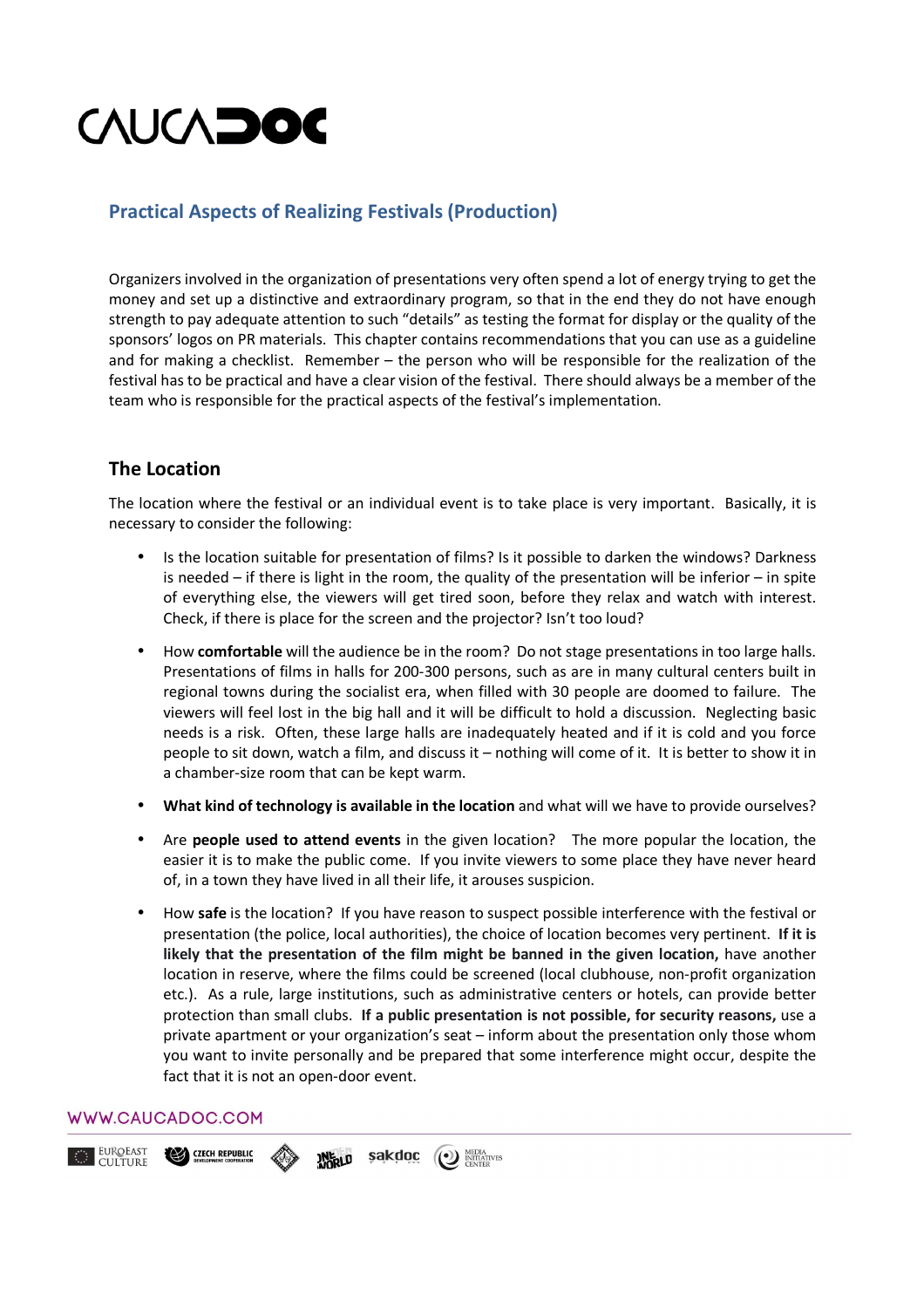- Especially in the winter or on rainy days, you will need a cloakroom for the viewers.
- Prior to the beginning of the festival, ensure easy access to the hall for the audience hang up direction arrows, sign showing the way to the hall, cloakroom, etc. Thus, arriving spectators will not have to ask you hundreds of questions during the most stressful time – before the presentation.

## **Technology/Equipment**

Although everyone knows that staging a presentation requires certain technology, it is easy to forget about the most basic and indispensable things.

If the presentation is held in a not fully equipped hall, it is necessary to have:

- **Film** (mostly on DVD);
- **Player** it has to be checked for compatibility with the computer, in which a high-quality player must be installed and checked for compatibility with the film. While it might appear to be natural, it has happened often enough, unfortunately, that a presentation had to be postponed due to incompatibility of the player and the film. Experience shows that the most reliable one is VLC Media Player (available for downloading, legally and free of charge, at: http://www.videolan.org/index.html).
- **Audio equipment** to have a good sound system is absolutely necessary. Even if it is a film in a foreign language with subtitles, you cannot do without good sound. The audio equipment has to match the dimensions of the presentation hall - do not count on the usual house speakers in the hall for 200 people. First of all, decide whether you need **microphones**. They are necessary, if the hall is very big or you expect a large audience (more than 70-80 people). To be able to conduct a good-quality discussion with such a large audience, you need a microphone (better yet, 3 microphones – one for the moderator, two for the audience).
- **Projector and screen** or a smooth white wall the bigger the screen, the better cinema-like experience can be achieved. People get tired easily, if the screen is small.
- **Extension cords, tees** it is always useful to have one or two good extension cords in reserve, as there might not be enough outlets or they might be in wrong places, etc.
- If it is likely that power might be shut off during the presentation (during CAUCADOC, it happened more than once), it is a good idea to have a **generator** in reserve.

The operability of the **projecting equipment ought to be checked before the show** (at least 10 days in advance), so that you would have time to get another copy, if a problem comes up; the DVD film must be checked **using the same equipment that you will use for the presentation**, including the audio equipment. It is advisable, in all places designated for presentations, to conduct a technical check to verify the purity and volume of the sound, the clarity of the visual imagery, and correct installation of the film (the projector/monitor has to be set for appropriate projection format - 4:3, for old films, 16:9, for new films. If you fail to set it up properly, the resulting projection will be distorted - see below).

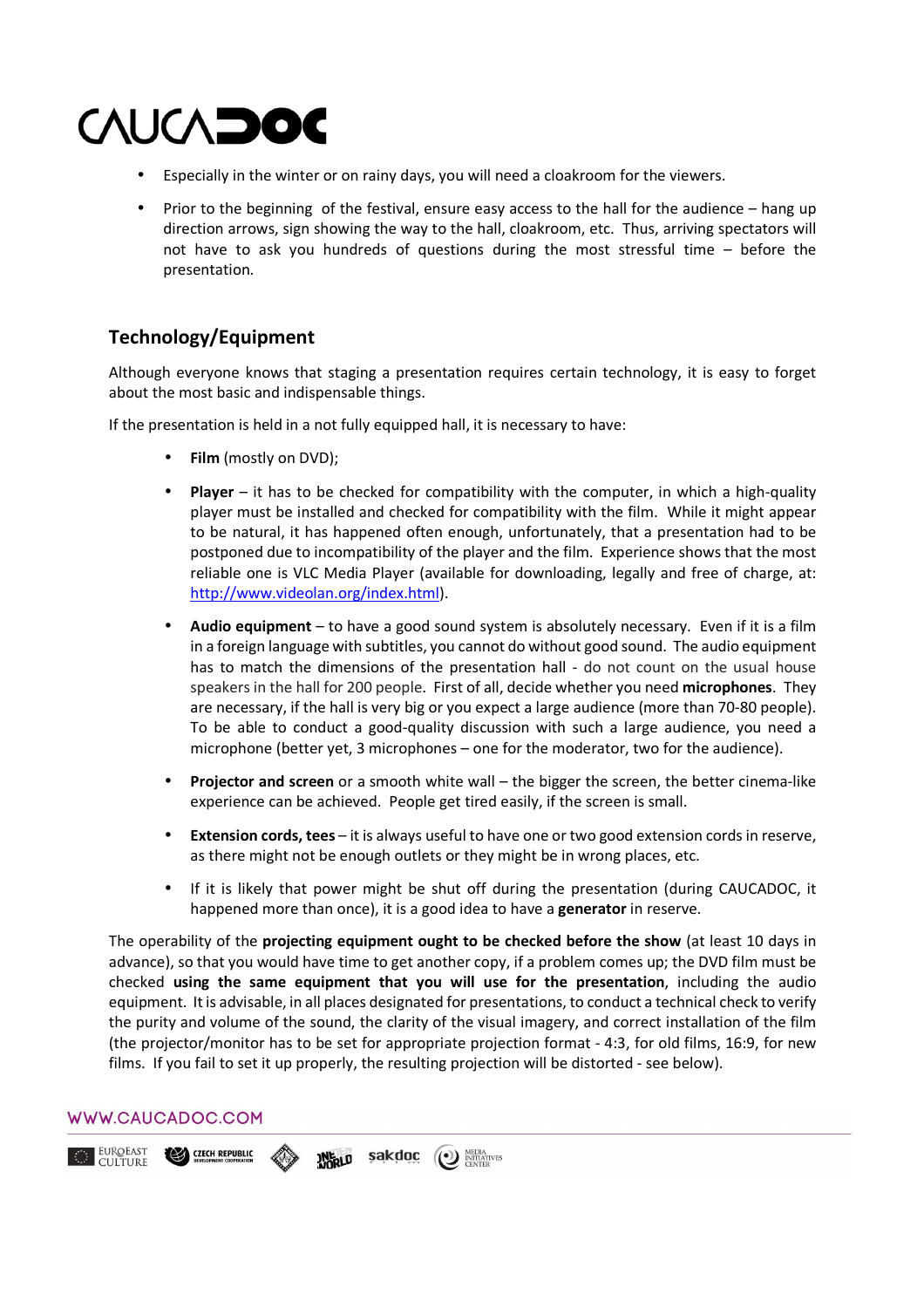

Projection format Projection format

**correct incorrect** 

## **The Team**

In a single show or a small festival, the number of team members is small. They need to take care of the following tasks, but often there are only 2 people to do so:

- team leader
- fundraiser
- person responsible for the budget, spending, and all financial issues
- programmer (coordinator of the program of films)
- technical and organizational agenda (production)
- PR, the media
- moderator

Generally, it is recommended that the team be comprised of **at least 2 persons**. It is impossible to be a good organizer and facilitator, and simultaneously keep up with all the technical details. It is important to decide who is responsible for the budget, accounting, and financial documentation. Furthermore, handling PR and promotion is not easy for a non-professional. According to experience with CAUCADOC, festivals that engaged professionals from the media in their team, managed to attract a much larger audience than festivals that relied merely on the members of their NGO and their PR capabilities.

Good practice – **recruitment of volunteers**. For instance, approximately 20 volunteers were engaged in the Terzhola Festival. Prior to the festival, a survey about the potencial audience´s film interest was conducted in the whole region and the festival's program was drafted based on the results. Moreover, before the festival, the volunteers co-organized a roundtable session for the guest-experts, where they briefed them on the program and prepared discussion materials. The volunteers took over the technical aspects of the entire PR agenda, such as allocation of posters, flyers, personal invitations, etc. during the festival, the volunteers provided technical support, maintenance, took photographs and videos.

If numerous volunteers participate in your festival, you have to organize a **general meeting of the volunteers** before the start of the festival, where all the important issues will be explained concerning the

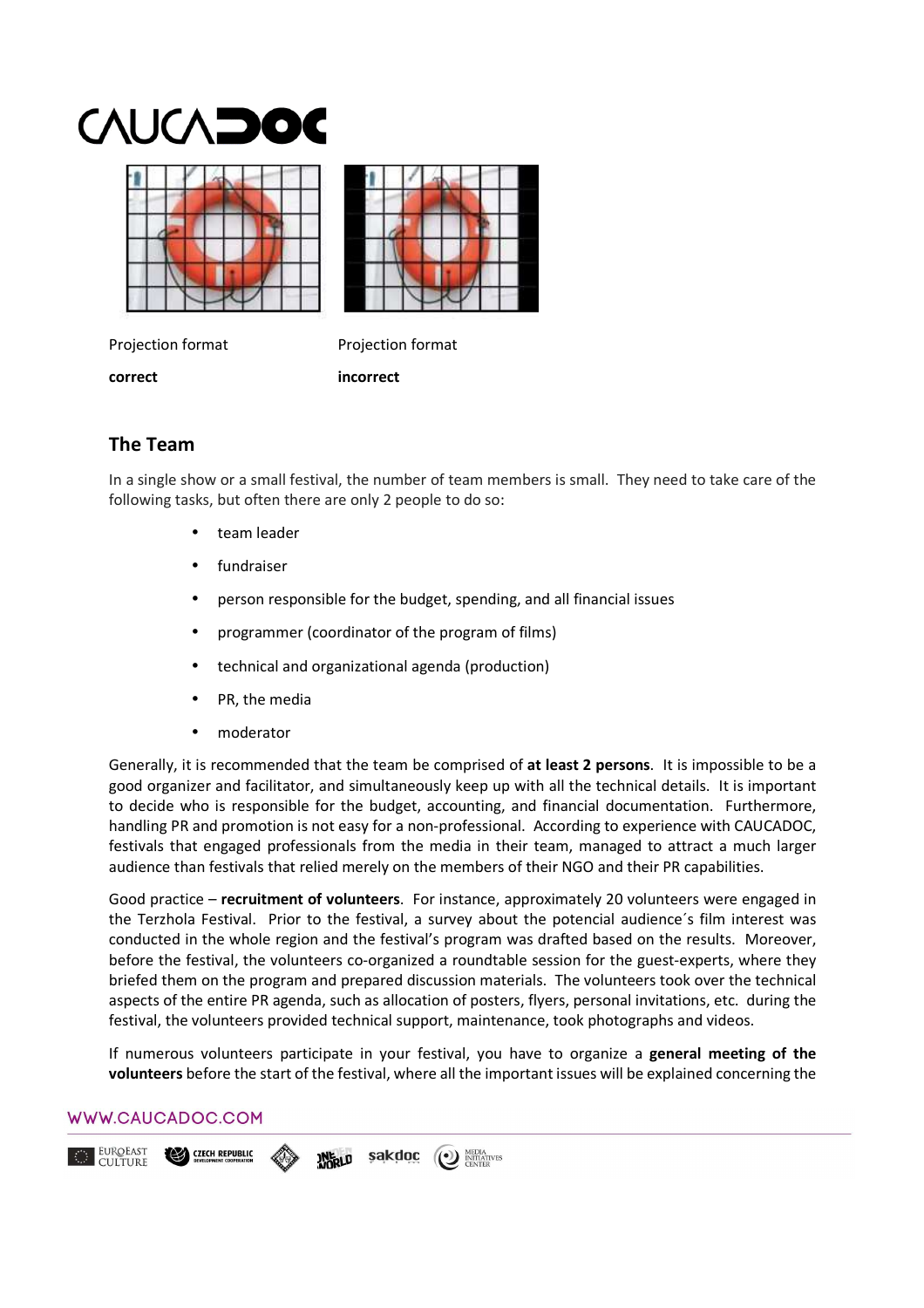timing of scheduled presentations, the films in the program, what is planned after presentations), so that they would be able to answer any curious viewer's questions or learned whom to refer to more complex questions.

In Gyumri, the organizers recruited EVS volunteers (European Volunteer Services), who were in Gyumri on a mission. They actively supported and were involved effectively in the process of organizational tasks related to the festival in Guymri, e.g., they helped with the technical agenda, elaboration of PR materials and their distribution. One volunteer was responsible for conducting a quiz at the festival.



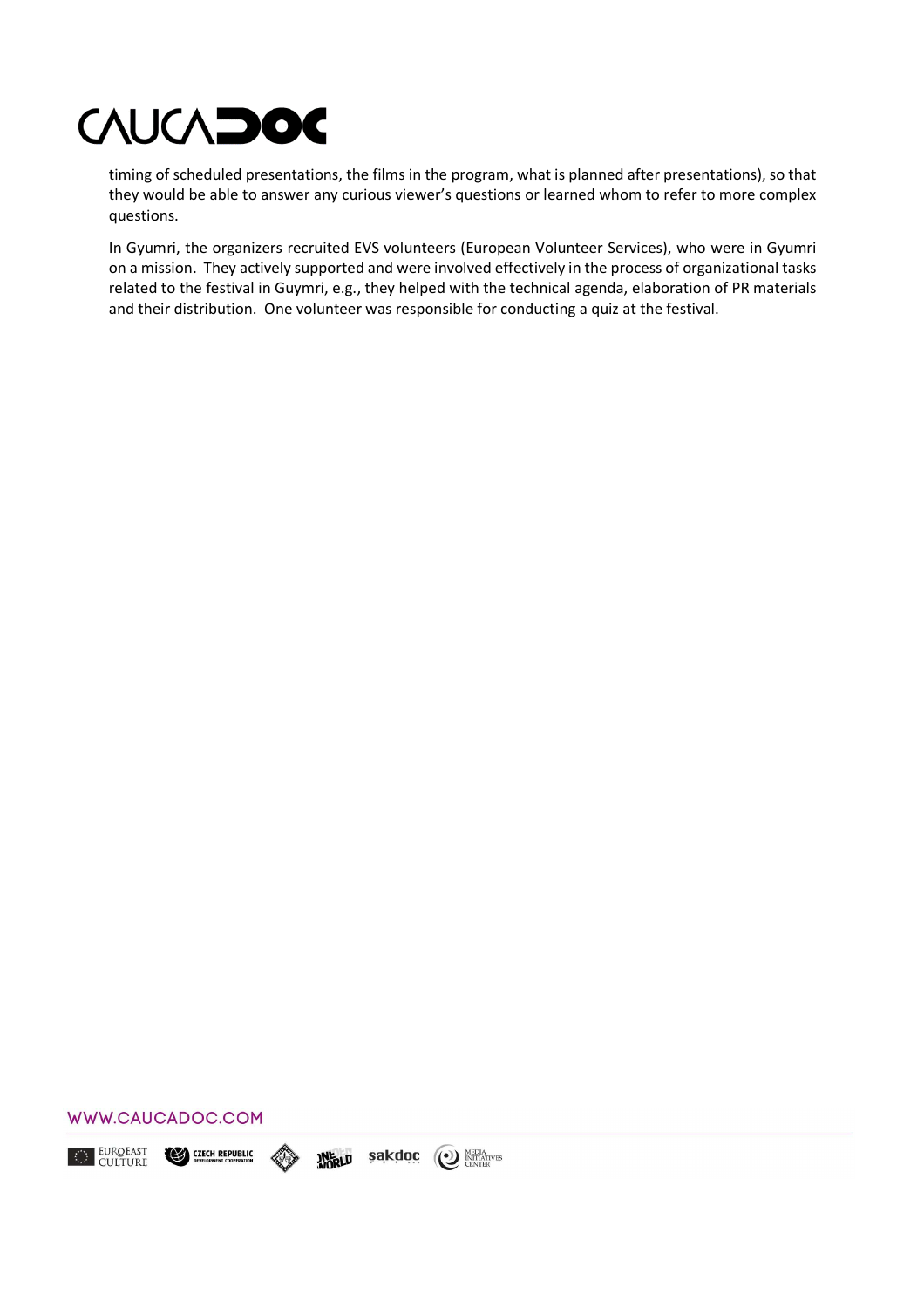

## **The Budget and Fundraising**

## **What funding is needed?**

#### In the case of a **small-scale film festival (2-3 days, 4-9 presentations)**:

Expenses are listed by priority, depending on the degree of necessity for the festival's realization.

- Expenses related to films (screening rights, subtitles, sound technique...)
- Location, showroom/hall
- Теchnology (PC, projector, screen, speakers, microphones)
- Guests (remuneration, transport, accommodation)
- PR and promotional costs
- Personal expenses (organizer, moderator, PR coordinator, etc.)
- Side event(s)
- Сommunication, transport
- Coffee breaks

For example, the table shows the average distribution of expenses of one of the CAUCADOC festivals (EUR) – Technology, Guests, PR and promotional costs, Personal expenses, Communication & transport.



(1) MEDIA<br>CENTER

sakdoc

**ANGRLD** 

#### WWW.CAUCADOC.COM

**CZECH REPUBLIC** 

EUROEAST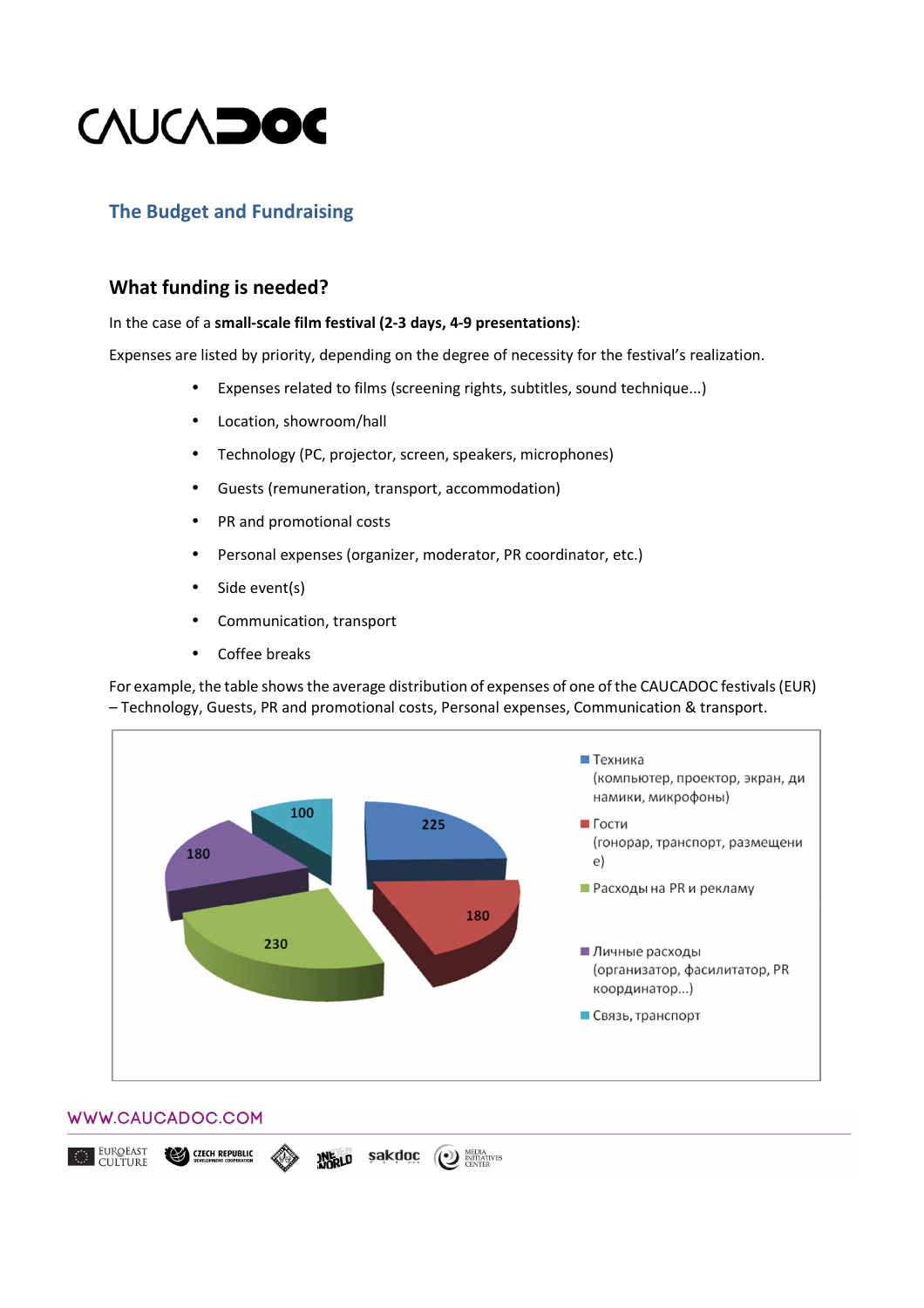Expenses related to films are listed separately, as the event's organizers use partly films prepared in the past, i.e., from CAUCADOC's collection of films. **However, if you count on films from other sources, you have to consider the costs of such films – they account for at least one third of the overall budget**.

|                | <b>Services</b>                                                             | <b>Unit</b><br>price | No. of<br>units | <b>Total</b> |
|----------------|-----------------------------------------------------------------------------|----------------------|-----------------|--------------|
|                |                                                                             | <b>EUR</b>           |                 | <b>EUR</b>   |
|                |                                                                             |                      |                 |              |
| 1              | Personnel                                                                   |                      |                 |              |
| 1.1            | Project coordinator                                                         |                      |                 | 135-150      |
| 1.2            | Moderator                                                                   |                      |                 | 85-100       |
| 1.3            | PR coordinator                                                              |                      |                 | 50-80        |
| $\overline{2}$ | <b>Rental for the hall</b>                                                  | 50-100               | 3               | 150-300      |
| 3              | Fee for equipment rental (projector,<br>notebook/laptop, microphones, etc.) |                      |                 | 80-100       |
| 4              | <b>Guests - Experts</b>                                                     |                      |                 |              |
| 4.1            | Remuneration                                                                |                      |                 | $25 - 30$    |
| 4.2            | Transport and accommodation                                                 |                      |                 | 20-100       |
| 5              | <b>PR and advertising</b>                                                   |                      |                 |              |
| 5.1            | Graphical design                                                            |                      |                 | 20-40        |
| 5.2            | Publishing materials (booklets,<br>brochures, posters, banners)             |                      |                 | 120-150      |
| 5.3            | Paid PR (magazines, TV, ads)                                                |                      |                 | 50-100       |
| 6              | Accompanying program (essays, CVs,<br>exhibition and other activities)      |                      |                 | 130-250      |
| 7              | Regional transport to organization's<br>events                              |                      |                 | 55-80        |
| 8              | Coffee break                                                                |                      |                 | $50 - 60$    |
| 9              | <b>Communication (phone, Internet)</b>                                      |                      |                 | $15 - 20$    |
| 10             | <b>Bank charges</b>                                                         |                      |                 | $8 - 10$     |
|                | <b>Total</b>                                                                |                      |                 | 993 - 1570   |

### WWW.CAUCADOC.COM

EUROEAST<br>CULTURE

≪≫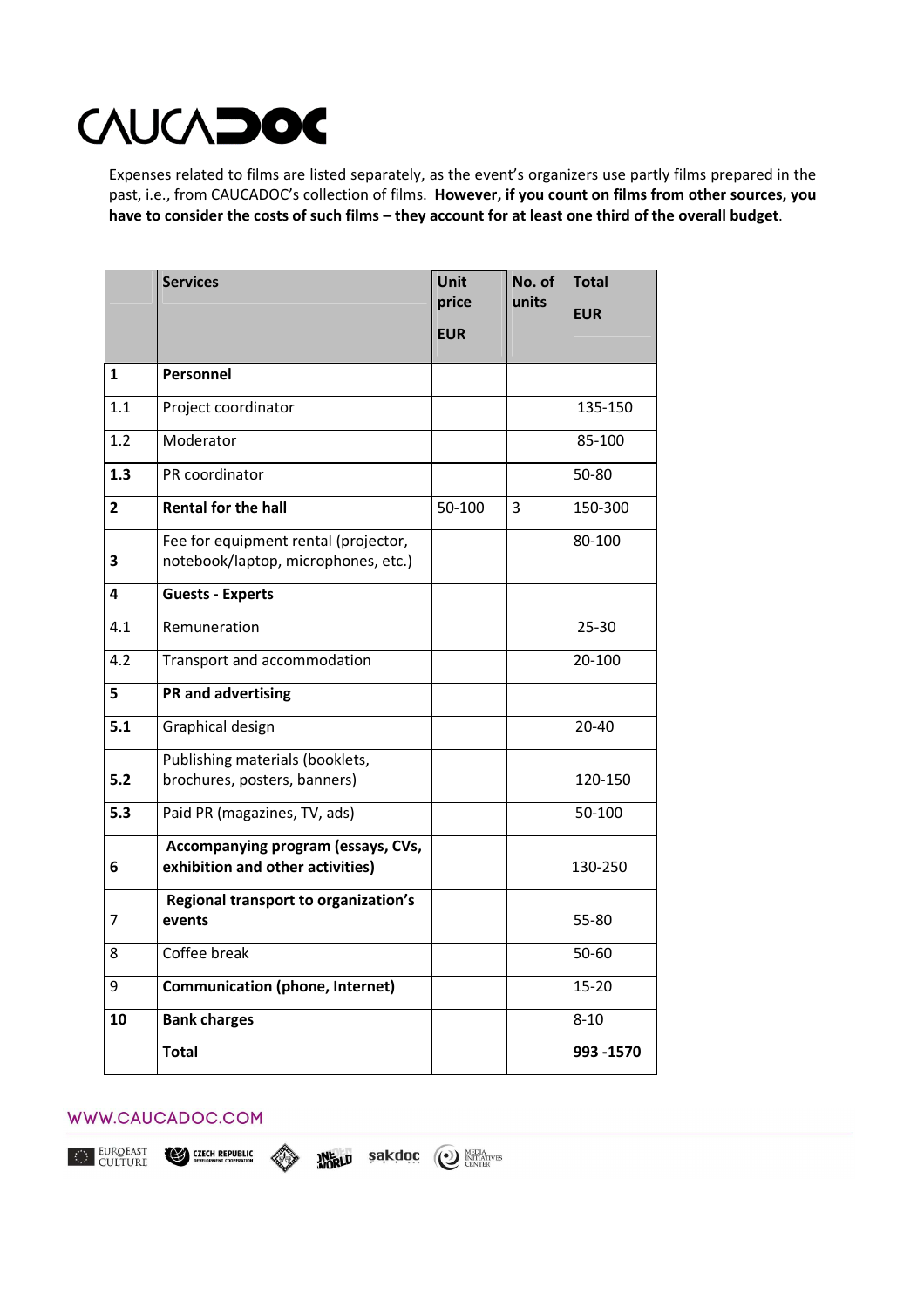

**Expenses related to films** (price per one-hour film)

| copyright (license)   | 0-300 EUR        |
|-----------------------|------------------|
| translation & editing | <b>250 EUR</b>   |
| subtitles             | 100-300 EUR      |
| dubbing               | 100-300 EUR      |
| printing, DVD copy    | 50-150 EUR       |
| Total                 | $500 - 1300$ EUR |

If you organize a **single-presentation of a film with a discussion**, you have to count with the same type of expenses, in principle, as in the case of a small festival (perhaps except the cost of a PR coordinator and side events, and with adjustment for reduced PR expenses, coffee breaks, etc).

## **Where to Find Funding?**

#### **1) Donors – Institutions**

At the time this Guide 's composition, there exist several funds in Southern Caucasus, with which it makes sense to file an application for the funding of a small-scale festival or a series of presentations:

**Southern Caucasus Regional Office – Heinrich Böll Fund:** headquarters in Tbilisi, www.ge.boell.org, applications may be filed in Georgian, Russian, or English

The Black Sea Trust of Regional Cooperation**:** based in Bucharest, http://www.gmfus.org/grantsfellowships/grantmaking-programs/black-sea-trust, applications may be filed in Russian or English

Georgian projects may apply to the Civil Society Support Program at Open Society Georgia Foundation: www.osgf.ge, in Georgian, Russian, or English.

Grants from these foundations are in the range of USD 20-25 000. The list is far from complete.

In addition to foundations, small-scale festivals or series of presentations may obtain support from **embassies**, e.g., the Embassy of Great Britain in Armenia, Georgia, and Azerbaijan announce a general competition usually at the end of the year. The Czech Republic Embassy in Tbilisi finances projects of moderate scale (approx. EUR 10,000) in Armenia and Georgia.

When addressing donors - institutions, you can significantly improve your chances, if you do not do it individually, but **in a coalition of several organizations**, instead, offering to hold a festival not only, say, in Vanadzor, but in 5-6 regions of a certain country or even several countries. Five organizers of small-scale festivals from Georgia used this method when applying for funding with the Open Society Georgia Foundation.

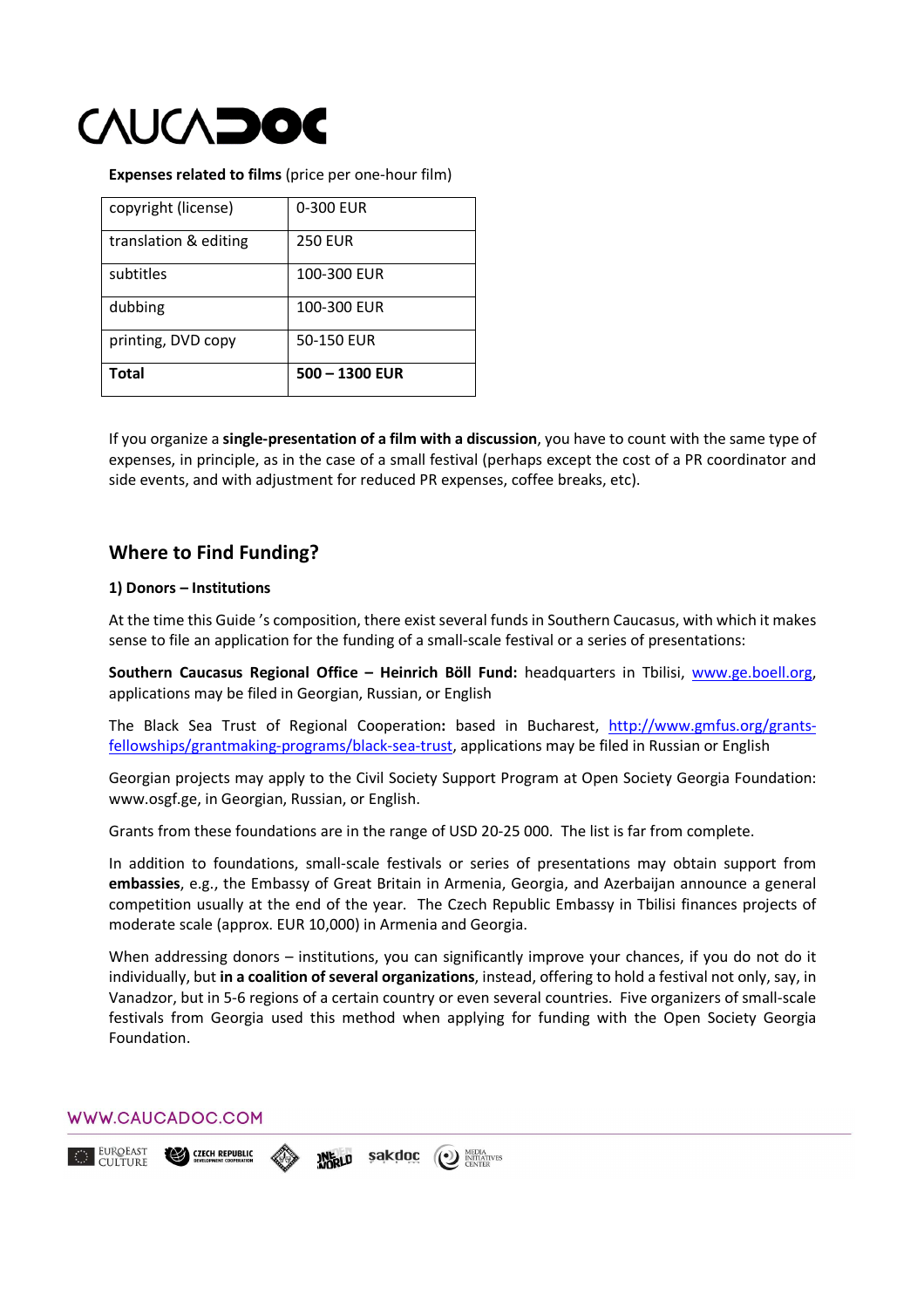#### **2) Municipalities and other public entities**

Local support is very important for small festival organizations – even more so, if they intend to make the festival an annual tradition, rather than a one-time event. Municipalities are not always able to contribute financially, but they can provide a festival hall free of charge (e.g., in Bolnisi), or transport for viewers from their villages (e.g., Noyemberyan), etc.

There are places where the municipality is able to support a small festival financially, e.g., in Gori, where the local government covered a half of the festival's budgeted expenses. In Syunik, in the south of Armenia, an agreement on financing was signed with the Ministry of Sports and Youth Affairs of the Republic of Armenia to ensure implementation of the festival also in other towns of the Syunik Region (Goris, Sisian, Meghri, Agarak) in the summer season.

#### **3) Business**

The third possibility – private donors and enterprises. The festival in Kapan received support from a major local businessman, copper and steel works, thanks to which it became possible to hold the festival in nearby Kadjaran a third day.

Support from any party/entity carries along the risk that the donor might exert pressure to prevent criticism of the donating entity (whether it is a local authority or a company contaminating the environment, etc.).

**Do not forget to invite all sponsors, make sure that their logo and other materials are clearly visible in the festival hall and all PR materials. When opening and closing the festival, present the donors properly.** 

## **What is not necessary to spend money for?**

- **The hall** try to get for free
- **Advertising** (posters, brochures, invitations, social networks) engage volunteers
- **Теchnical support** during the festival engage volunteers
- **Printing** make an arrangement with the printing company, include their logo in the promotional materials and get a discount
- **Articles in newspapers, reports in the radio & TV** try not to pay for them. Again, include the logo of the given media in the festival's materials, present the media as partners, propose to distribute the newspaper in the audience for free and get a spot in the media gratis.

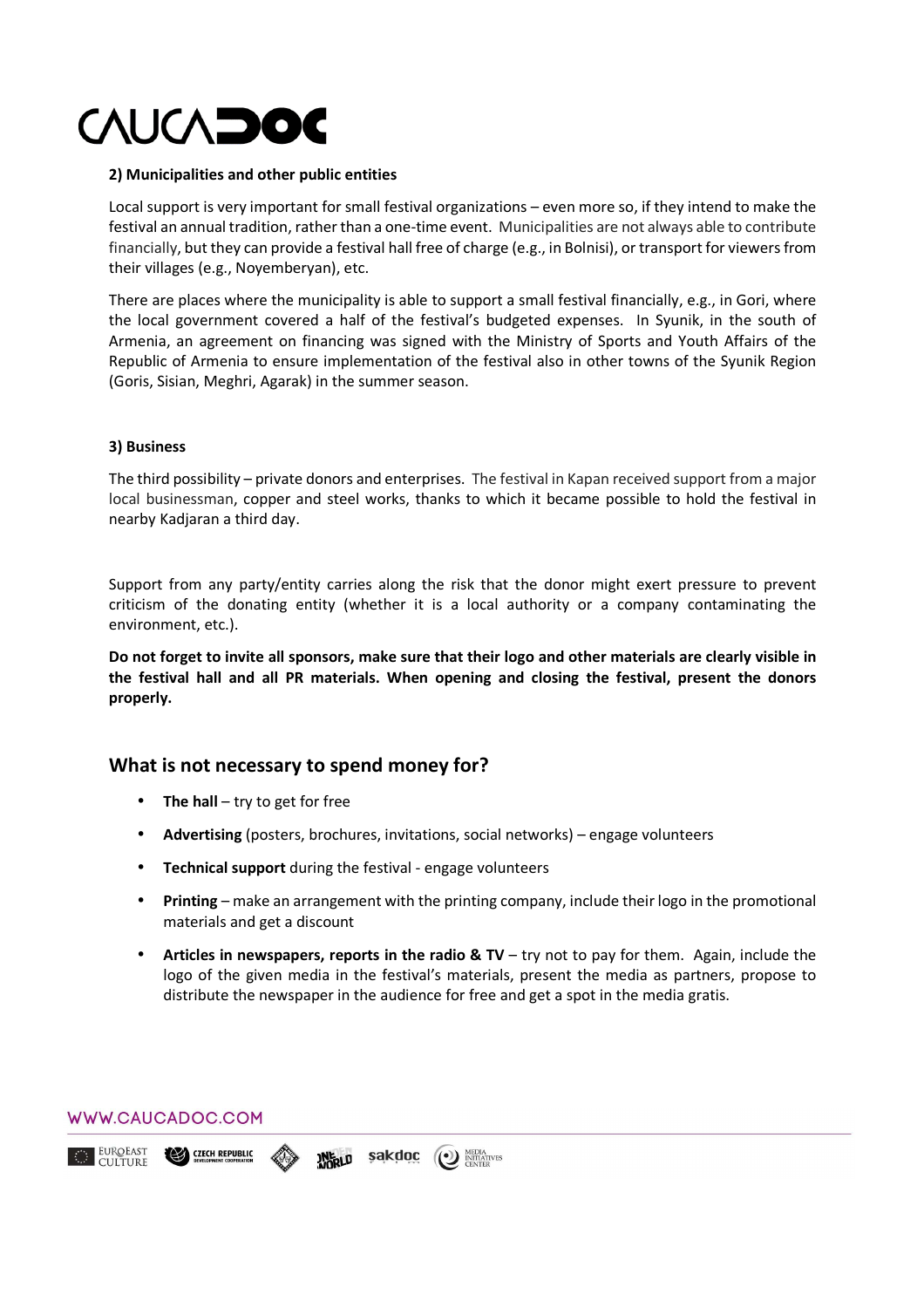

## **Public Relations (PR)**

How do people learn about your event? How to invite them?

Remember:

- When you do something, the world need to know about it.
- If nobody knows about it, it is as if you did nothing.

Start by defining your target group, so that you know whom you want to address and could determine, how to do it effectively. Who is your target group – the youth? Women? NGOs? Activists? Depending on the target group, define the PR strategy and the means you want to use.

What worked in the Caucasus:

**Posters and banners** in the streets of towns – aimed at people "in the street," on the premise that they will come to the event after seeing the poster. It is not easy to attract people from the street. The film festival's organizers succeeded only if the festival became a real event for the whole town (such was the case in Terzhola). If this is not done right – and does not take merely a lot of investing into posters and banners, but also constructive use of other means, then this type of advertising has been spent in vain.

On the other hand, organizers often say that they do not want to waste money on posters, claiming that the only way of making people come is personal invitations, phone calls, etc. While this might be true, such a festival would not really look like a real festival, аs it would rather resemble a get-together of the friends of NGO's members. There must be at least one or two large poster in the hall and on the street in front of the hall.

**Personal invitations (phone calls)** – this approach is of key importance, primarily in small towns. As described above, it works, but if you relied solely on this approach, it would affect the festival's atmosphere.

**Local media** – all depends on the quality and popularity of the local press, television, or radio. For instance, in Mingechevir, the announcements about the festival in the local press and TV attracted an unexpected number of viewers. The situation was similar in Kapan. PR articles and coverages during and after festivals are undoubtedly useful, as the experience of Vanadzor, Mingechevir, and other places shows.

**Social networks** – for some festivals, this channel seems to be fundamental (e.g., in Baku, Facebook was the sole means of attracting the public – and the results were not bad, as the chosen approach corresponded with the target group, i.e., young activists).

**Flyers** – necessary and important, they just have to be distributed in the right places with many people (target group).

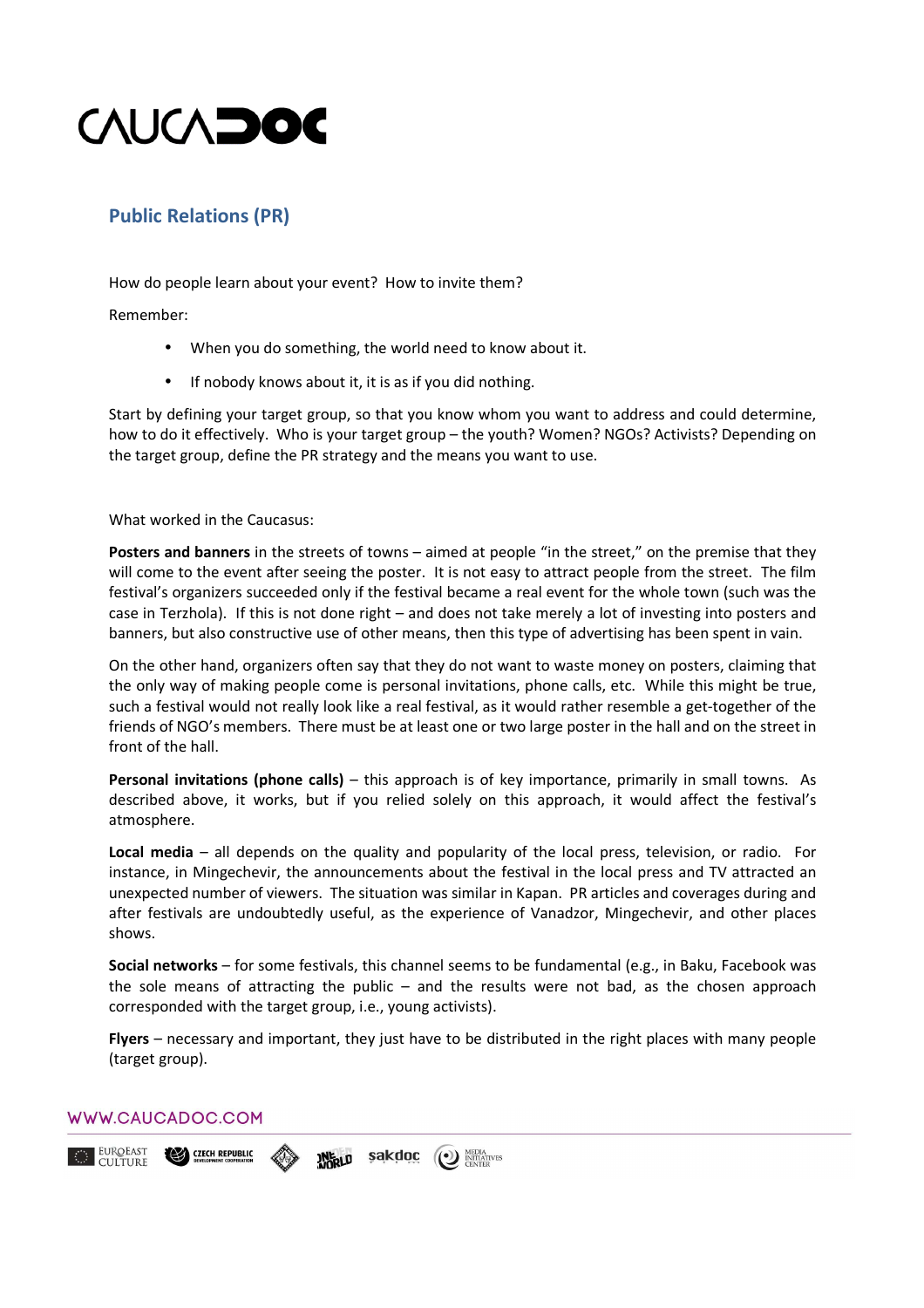**Promotional materials** (T/shirts, stickers) – it is necessary to have clear vision of where they might be useful and how they would be used. For instance, T-shirts were made in Terzhola with the festival's logo for all of the festival's team, including volunteers. This drew a lot of attention to the festival and led to an overall impression that the whole town lives for the festival.

## **Contacts**

**Start with the databases of all the contact persons you want to tell about the festival (journalists, potential donors).** Try to create a broad **network of partners** (PR and media agencies, other festivals, sponsors, donors, VIPs). Always keep enough business cards, ask for the business cards of people you want meet again, and try not to lose them as you put in your pocket. In all seriousness, it can be said that it is extremely important to establish and keep up a database of all contact persons. Do not contact these persons only when you need them, rather, try to invite them to non-official events (opening ceremonies, other occasions). When sending out electronic letters addressed to a large number of people, with a press release and photographs attached, you can say in the main part of the letter as follows: *"Dear sir or madame, I would like to take this opportunity to inform you of an upcoming event …"*, in short, presenting relevant information. It would not be a bad idea to add a short press release to the main part of the letter (below the signature). **Many journalists do not open enclosed attachments**, unless it is necessary …

Furthermore, it is necessary to write personal letters to concrete journalists. Тhe text should be formal, but the content should be personal, e.g., *Dear XY, I would like to inform you …* if they do not answer your letter, you have to call them. Firstly, call their local number. If nobody picks up the phone, dial the number of their mobile phone and say that you only want make sure that they have received your e-mail … Ideally, you ought to have the number of the mobile phone of all journalists!!!

## **Press Release**

It is advisable to write a good press release about the festival. It should contain an interesting quote from the festival's director and specific information about the program (as temptation). Furthermore, it should contain a quote about the festival's significance on behalf of the festival's patron. **Journalists love quotes**, as they can use them later in their articles and reports. At the very beginning of the press release, there must be key information on the event, its organizers, dates, ticket prices, the location of the event, etc. (reporter's rule - **who, what, when, where, why,** and **how**). After that, it is desirable to specify the most attractive and substantial films in the program, not forgetting, however, to **underline the accompanying activities**.

**The first press release** may be distributed **two weeks before** the event, along with a visual image of the festival or a catchy photograph from a film (up to 1 MB in size). As the date of the event gets closer, additional information may be added. Ideally, you should have one short and one long press release with links to other films.

**At the end of this Guide, please find sample press releases of some film festivals**.



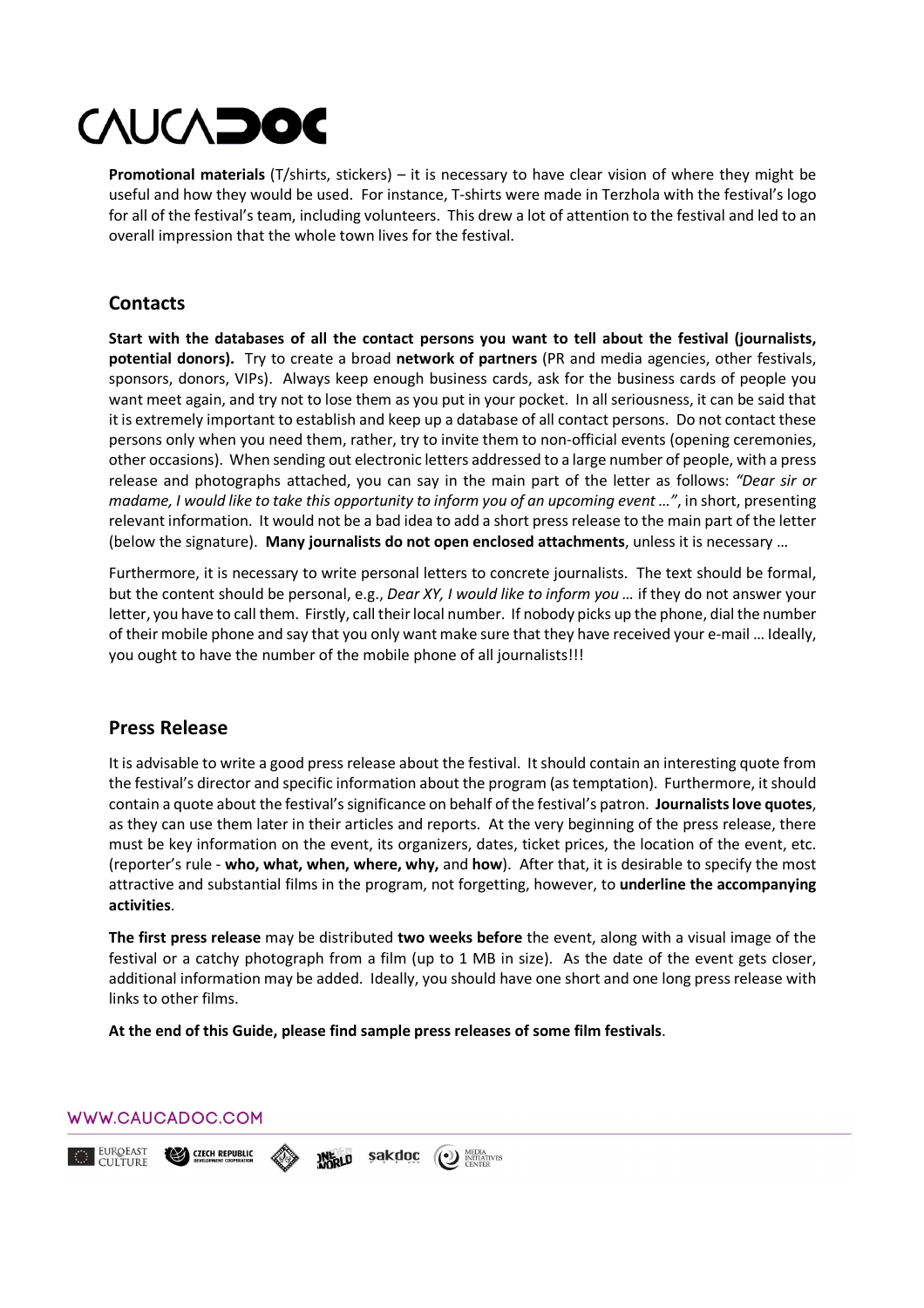## **Visuals and Photography**

It is imperative to have **high-quality photographs/stills of selected films.** They ought to be as attractive as possible and provide clear information оn the given film. You should propose to send them to journalists. Simultaneously, you can put them on the Internet, where they may be downloaded in large size.

**Do not forget to include in your promotional materials the logos of all the organizations and companies that supported you (donors, sponsors, companies that gave you a discount on printing, coffee break, etc.)**. Also, give your event a singular identity (logo, font).



Example: (Оne World Prague, 2012)

After the festival, collect all the published materials about the festival. Then prepare a **Media report (Press clipping**) as detailed as possible, which you can show subsequently to sponsors to prove how successful the event was and how much appreciation it had won.

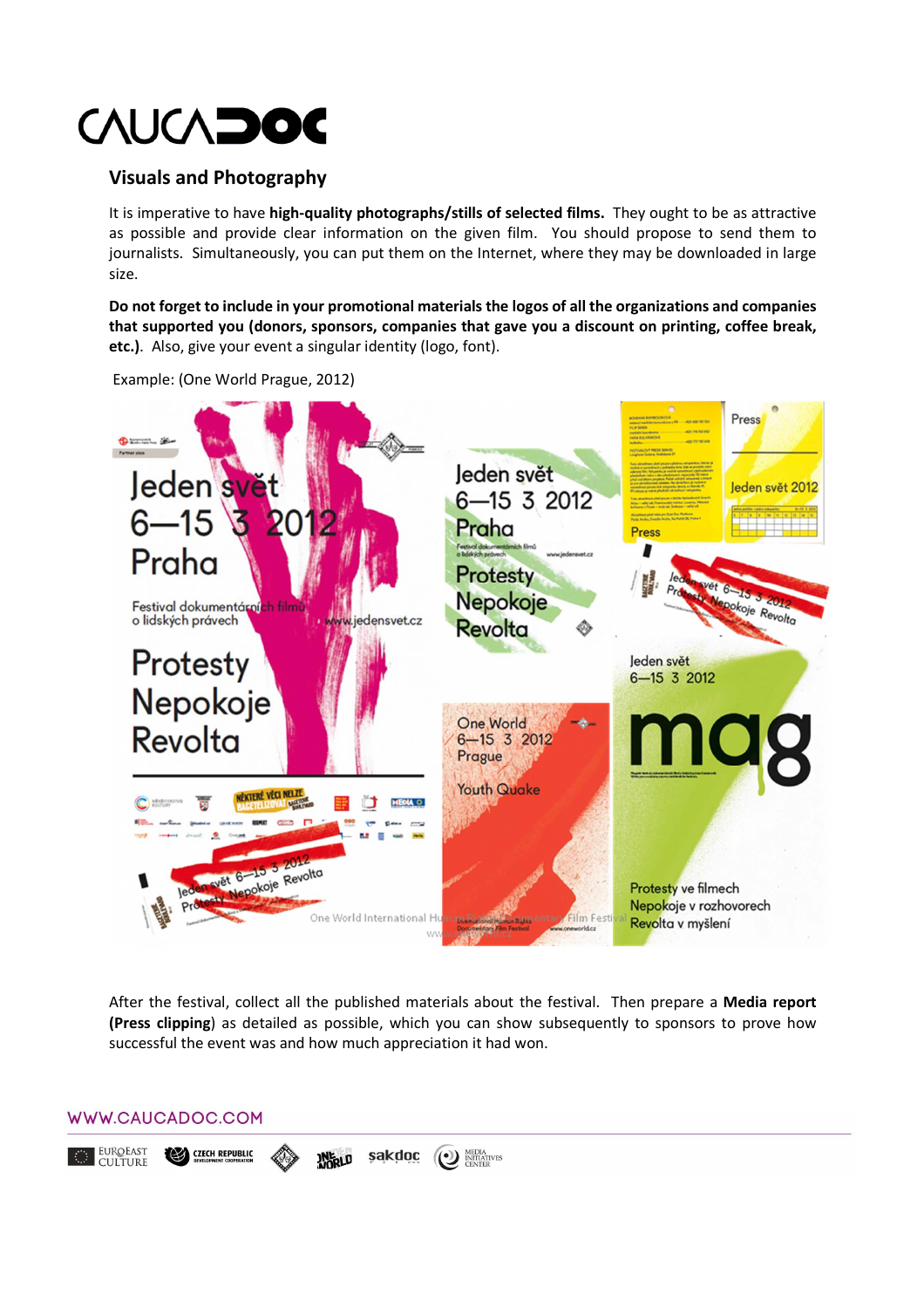Sample of a good media plan (as prepared in Armenia)

### 15-20 days before the start of the festival:

- Posters in public places and targeted institutions
- Booklets, promotional flyers, information materials
- Press release & announces through the media (TV, daily press); websites and social networks
- Invitations to guests and target groups

#### **During the festival:**

- Notifications to special guests, individual invited viewers
- Coverage of the event: TV programs, newspaper articles
- Reviews (feedback)

### **1-10 days after the festival:**

• Reports, analyses, photos and videos on TV channels, in the press, on websites, and social networks

(<sup>o</sup>) MEDIA<br>
CENTER

sakdoc

**JNE LD** 



**CZECH REPUBLIC** 

EUROEAST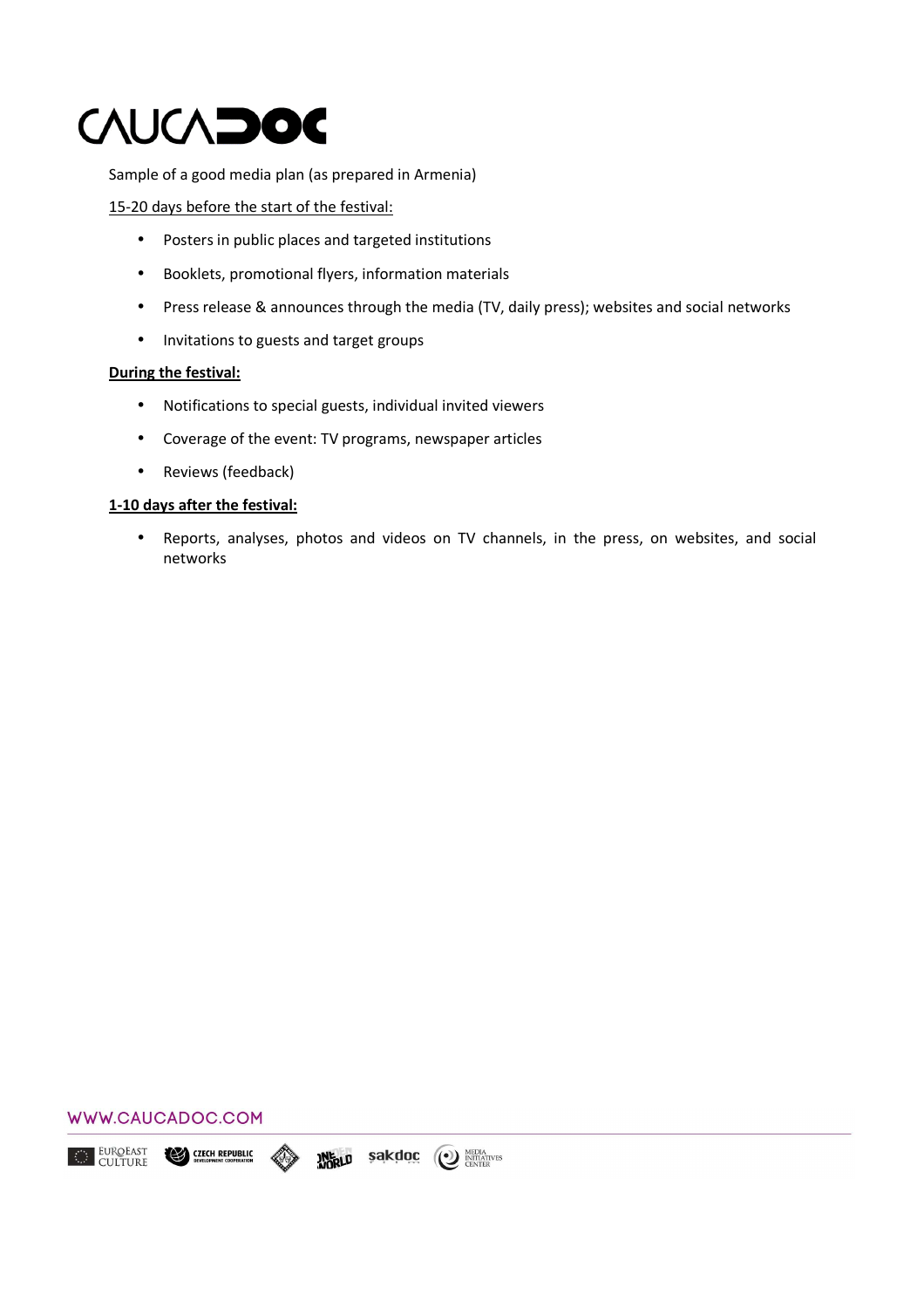

## **School Screenings**

Organizers of festivals or individual presentations often count on the youth (students) as their primary audience. There are several reasons for it: presentations of documentary films are often staged by organizations whose target group is the youth (at least such is the experience of CAUCADOC). School classes is an easily accessible/available audience (where would children go? You can easily make them watch a movie). Finally, of course, documentary films are interesting and attractive to young people.

Presentations for children/adolescents have certain distinct specifics to reckon with:

- **Not all films are suitable/appropriate** for a young audience. When choosing a film for a presentation to children, it is essential to select a theme that interests the given group. The length of the film is ideally up to 30 minutes; basically, not to exceed one hour. Reading the subtitles might be a bit difficult for children, but they can cope with it.
- Students may be either **invited into the festival hall**, or **the projector can be taken to the school**. Both variants have their pros and cons. To take children out to the festival place has a positive effect, but the logistics are more complicated. If you are planning to stage a presentation at the school, it is necessary to make sure that the windows can be darkened and the projector set up properly. Moreover, consider the fact that the school bell might interrupt the film at the most dramatic moment and the noise during the break will affect the quality of the presentation.
- For school presentations, the **presence of guests,** as well as good feedback, are particularly important. Growing-up children are very emotional/impressionable – children must not be left with possibly conflicting impressions and experiences. Subsequent **discussion is a must and the presence of guests is recommended**.
- **Meet with the school's administrators**, in order to familiarize them with the idea of the film's presentation, the theme at issue, and short description of the content. If they tell you, "*Yes, we have the necessary equipment,"* do visit the school in advance anyway and double-check the situation – otherwise, you might end up having no sound system or suitable player, etc. Discuss the importance of guest-experts.
- When organizing presentations for the youth, it is better to limit the audience to a **smaller number of viewers** – optimally up to 50 persons.

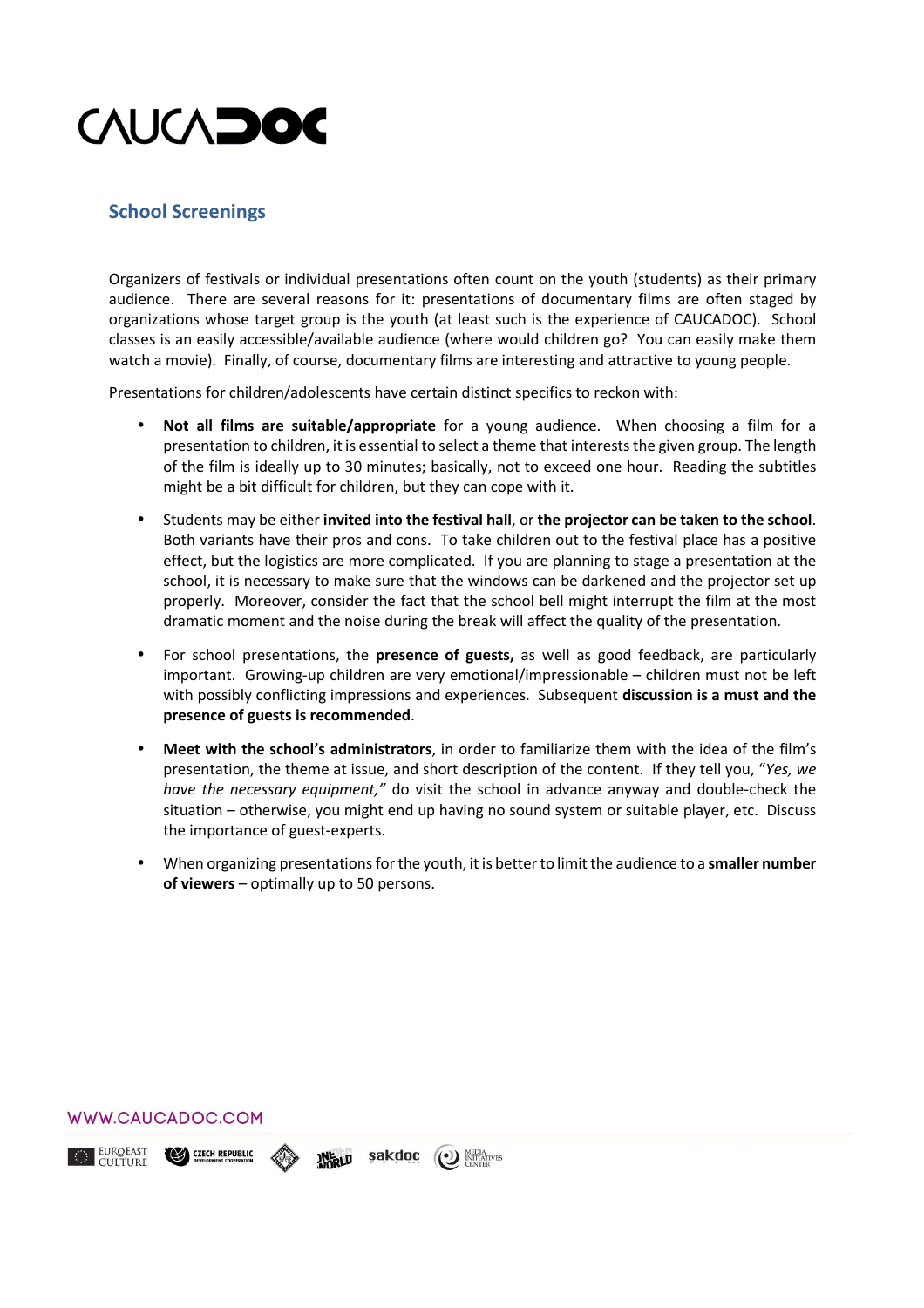

## **Evaluation and Feedback**

Evaluation of the festival is very important. If we consider organizing another festival in the future, feedback from the public is indispensable.

#### **During the festival**

Handing out questionnaire is one of the most common and simple ways of getting the viewers' opinion, in particular, what they liked and otherwise. Give them the opportunity to express their view (see sample questionnaire below). Try to have the questionnaires filled out by viewers who came to see different films on different days to make sure that you get feedback for the whole festival. If the total number of viewers is 200-300 persons, a survey of 20-30% would give you a fairly good idea about the viewers' assessment of the festival.

The questionnaire has to be drafted prior to the festival's opening. First of all, the organizer has to define the main objectives and the reasons for wishing to get the respondents' opinions – based on these premises, you can draw up the questionnaire.

If you use **hard-copy (paper) questionnaires**, your audience may fill them out after each presentation. In this case, it is necessary to keep in mind that the questionnaire should not be long, i.e., it should be limited to several questions. It is advisable to include as more close-ended questions, where the respondents choose from a choice of suggested answers. Do not forget to provide pencils.

The questionnaire should include questions concerning the overall organizational aspects, the event's concerns, and several questions about future plans.

In short, draw up a short questionnaire, choose questions that help you develop a better PR campaign and promotion strategy, and figure out how to motivate people to fill in the questionnaire! For instance, the first 5 people who answer all questions will get small courtesy gifts in the form of a promotional item or the like.

The second variant is an **online questionnaire**. If your viewers have easy access to the Internet and computer literacy, you can put an online questionnaire on your website or Facebook during the festival and leave it there for one or two weeks.

Below, see an example of a very short questionnaire, drawn up by " YIC" (Gyumri)

## WWW.CAUCADOC.COM

EUROEAST **CZECH REPUBLIC** sakdoc (1) MEDIA<br>
CENTER **INFOLD**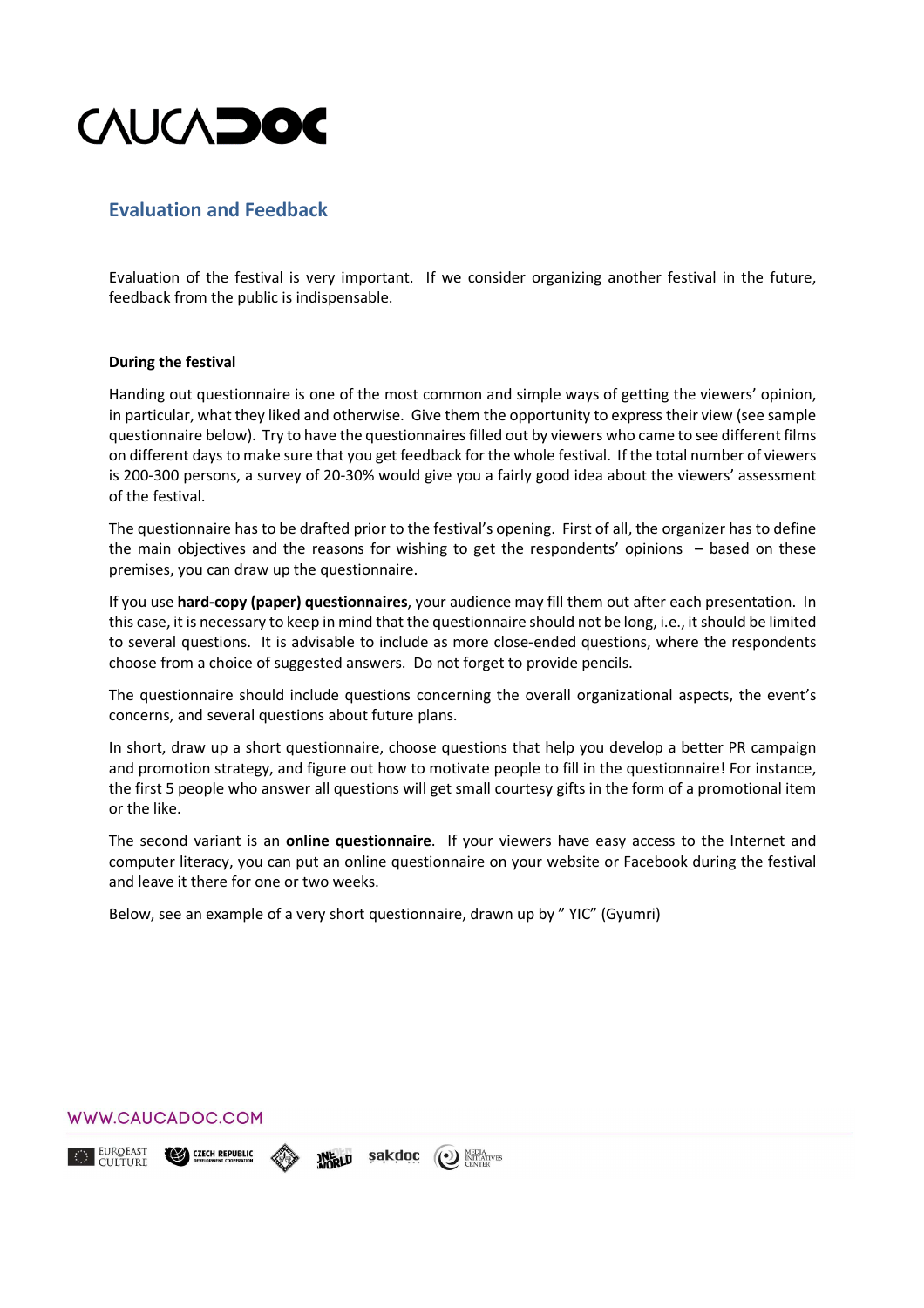

**Get involved and become a winner!** 

**You can become of three lucky participants who will receive a special prize at the end of the festival.** 

*Please, do not forget to fill in your contact data.*

- **1. How did you learn about the festival?** 
	- 1. Facebook
	- 2. Friends
	- 3. PR materials: posters
	- 4. PR materials: brochure
	- 5. Educational institution(s)
	- 6. Other (please, specify)
- **2. How would you evaluate the festival? (on a scale of 1-5: 1 = very bad, 5 = excellent, like at the school)**

| Location           |  |
|--------------------|--|
| Films              |  |
| <b>Discussions</b> |  |
| Guest-experts      |  |
| Atmosphere         |  |
| Organization       |  |
| Overall            |  |

Comments, Suggestions |

**3) What themes would you be interested in seeing in a film the next time?** 

- 1. Young people
- 2. The environment
- 3. Human rights
- 4. Corruption

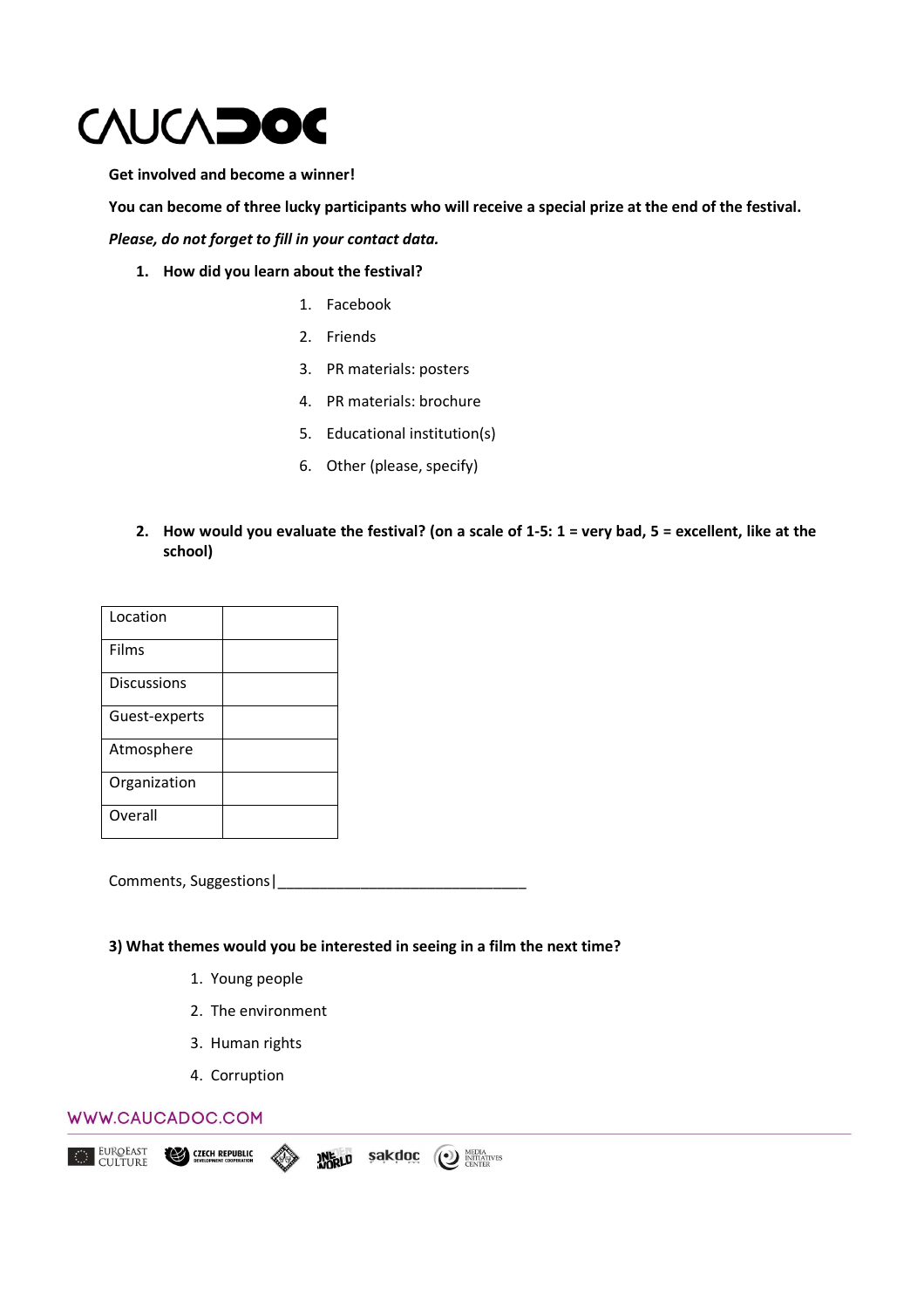

- 5. The handicapped
- 6. Conflicts
- 7. Gender problems
- 8. Other (please, specify)



#### **Which film(s) did you see during the festival?**

**Sex:** female / male

**Age:** 

- 1. 20 or younger
- 2. 21-40
- 3. 41-60
- 4. over 60

**Contact data: phone, e-mail \_\_\_\_\_\_\_\_\_\_\_\_\_\_\_\_\_\_\_\_\_\_\_\_\_\_\_\_\_** 

#### **After the festival**

- Appreciations: do not forget to express gratitude to your **guests, partners, and sponsors.**
- Evaluation:
	- o Prepare evaluation summary
	- o Define positive & weak aspects and tasks for next year
	- o Thank your team
	- o Analyze problems calmly
	- o Get together to evaluate in a quiet place to feel comfortable
- **Reporting**: If you have donors, you will have to report according to their requirements and deadlines. However, even if you are not obliged to file formal reports, it is useful to draw up a short report, as it will be convenient for the purposes of informing your partners and sponsors, who do not require a formal report, when it comes to presenting the festival later in pursuit of partners and donors. In "your" report, include numbers (how many presentations, viewers, guests, overall budget), photographs, links to festival website, articles, coverages on the festival, letters of appreciation to partners and sponsors.

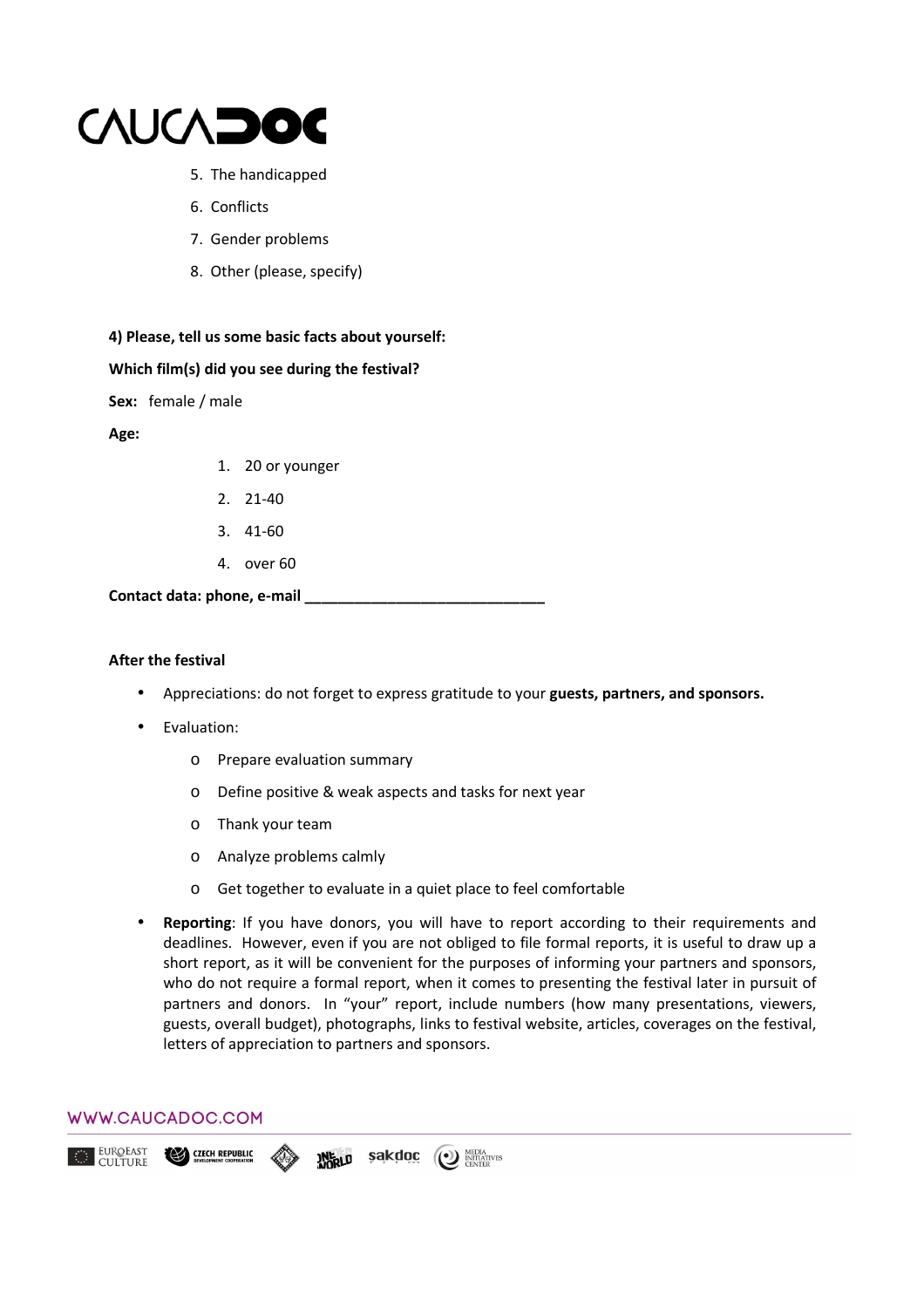

### **During the year**

- Maintain contacts with your partners and sponsors, the public, and the team (volunteers, etc.);
- Invite them to other events that you organize throughout the year;
- Advertise the festival at your other events.



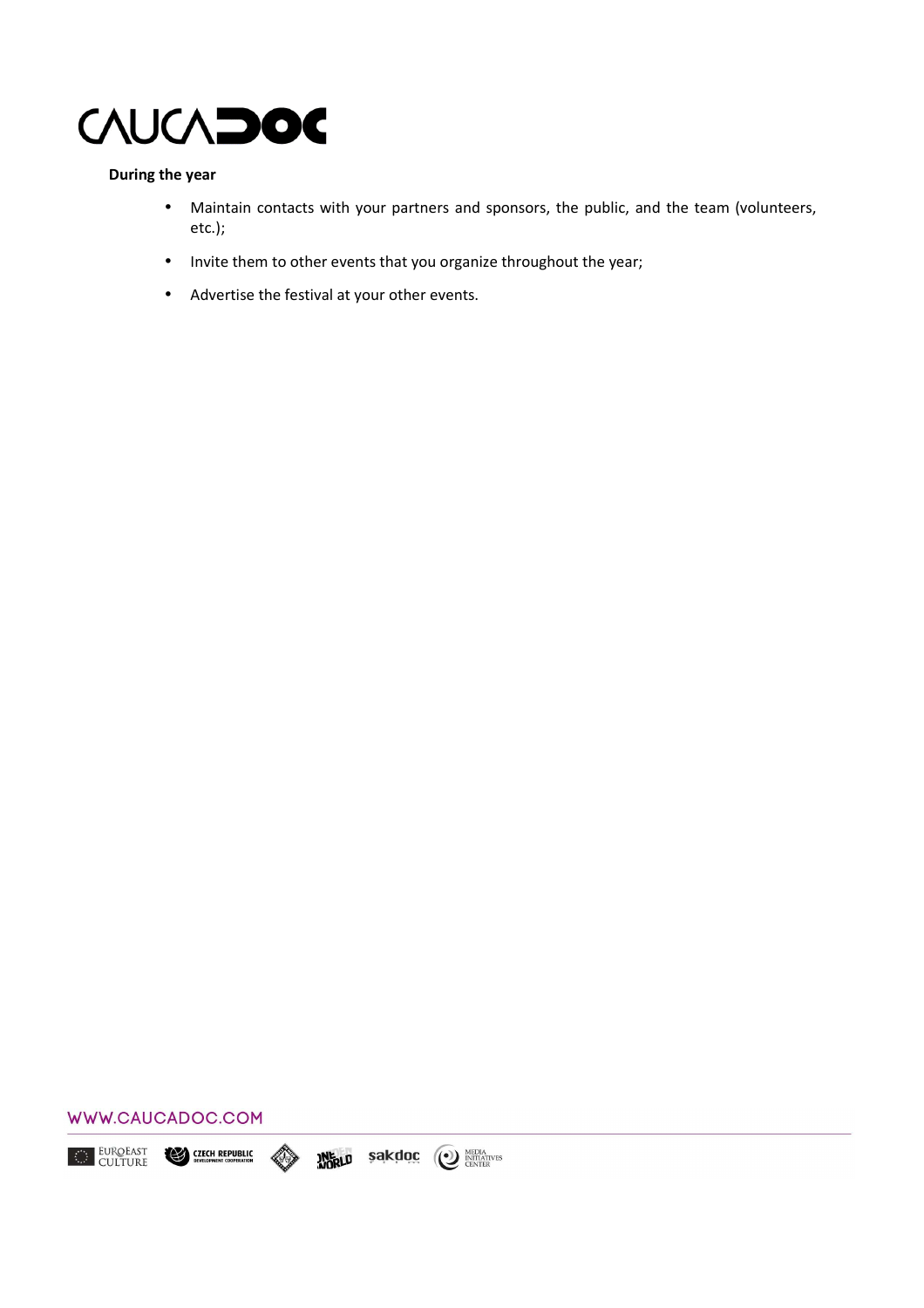

## **Schedule, Checklist**

### **6-3 months before the festival**

- Define your **objectives**
- Define the **target group**
- Define **where and when** the festival will take place
- Create a **team**
- Create a **budget and** start **fundraising**
- Start compiling a portfolio of contacts

#### **3-2 months before the festival**

- Prepare a **PR strategy** and start developing **graphic design**
- Continue **fundraising**
- Determine types of **side activities**

#### **6-4 weeks before the festival**

- Place basic information on your **website**
- Draft the **program**
- Engage **volunteers**
- Get in touch with **guests**
- **Budget and graphics ready**
- **All team members know what to do**
- Gather up **photographs/stills from films**

### **3-1 weeks before the festival**

- The program is finalized
- Prepare and distribute **press release**, invite **journalists**
- Printing and distribution of **posters,** etc.
- Large meeting before the start of the festival
- **Technical check of** films, halls (showroom), technology

### WWW.CAUCADOC.COM

EUROEAST **CZECH REPUBLIC** sakdoc (<sup>o</sup>) MEDIA<br>
CENTER **INFRLD**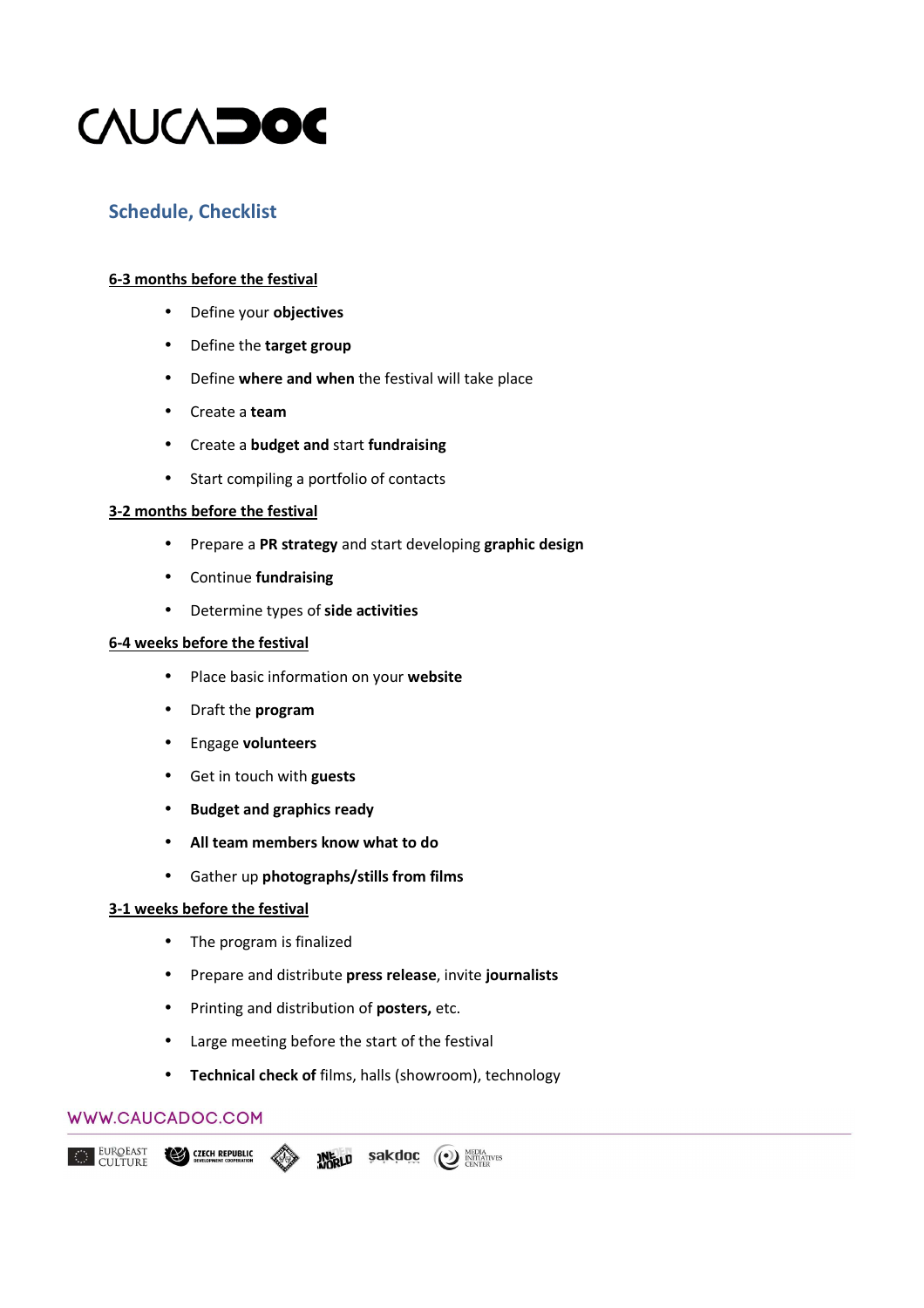

- Update of the website
- Questionnaires ready

### **Festival**

|                              | All workers, including volunteers, should be aware what they are                                                                                                                                                    |
|------------------------------|---------------------------------------------------------------------------------------------------------------------------------------------------------------------------------------------------------------------|
| <b>Description of tasks</b>  | responsible for.                                                                                                                                                                                                    |
| <b>Telephone numbers</b>     | save all telephone numbers on your phone                                                                                                                                                                            |
| <b>Last meeting</b>          | Before the festival begins, hold a large preparatory meeting.                                                                                                                                                       |
| Good frame of mind/good mood | Get a new outfit and go to the hairdresser, you will feel better                                                                                                                                                    |
| Your mobile phone            | Remember that your phone has to be charged at all times.                                                                                                                                                            |
| <b>Check all locations</b>   | <b>Technical provisions</b>                                                                                                                                                                                         |
|                              | Films ready (check the format).                                                                                                                                                                                     |
|                              | Technicians have got all the necessary instructions                                                                                                                                                                 |
|                              | Festival promotional decorations (posters, etc.).                                                                                                                                                                   |
|                              | Ensure easy access to the hall (arrows, posters).                                                                                                                                                                   |
| Guests                       | Check arrivals / departures                                                                                                                                                                                         |
| <b>Opening / Closing</b>     | Scheduled opening (who, where, dynamics, lights on/off).                                                                                                                                                            |
|                              | 1-2 people at the door to welcome gests - explain how to verify<br>invitations.                                                                                                                                     |
| <b>Regular projection</b>    | Before the presentation starts, greet/welcome the audience, tell<br>briefly about the festival and film, and introduce the guest(s),<br>mention debate after the film.                                              |
|                              | If the hall is large, use a microphone (preferably 2 or 1 portable<br>ones for the audience).                                                                                                                       |
|                              | Reserve seats for the moderator and gest(s). If there are several<br>guest-experts, put a small table on the stage, plus adequate<br>number of chairs. Prepare glasses and water for the moderator<br>and guest(s). |
|                              | Ask 1-3 questions during the debate, then let the audience talk                                                                                                                                                     |

### WWW.CAUCADOC.COM

EUROEAST<br>CULTURE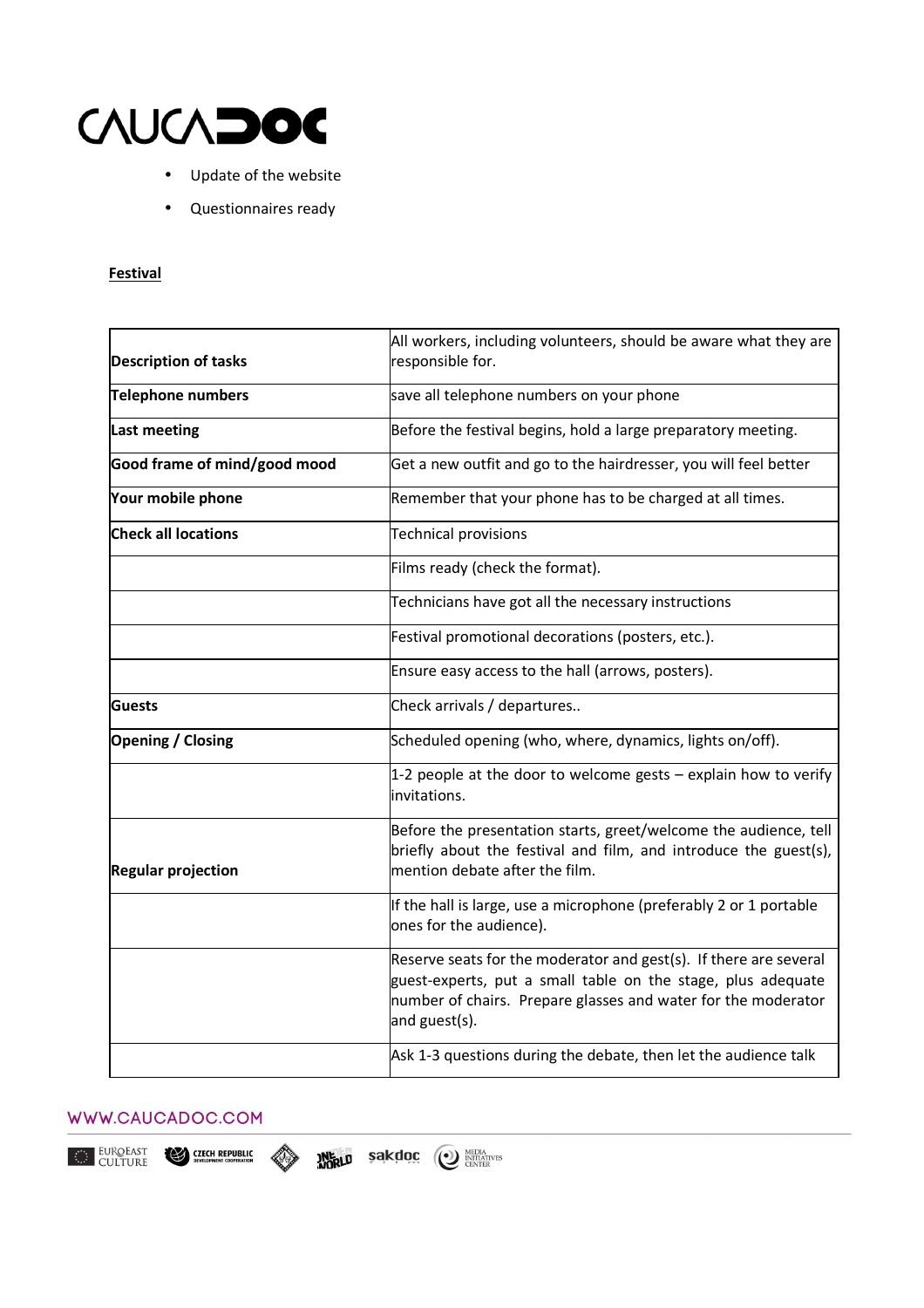|                           | Repeat the question, if some people could not hear it.                                  |
|---------------------------|-----------------------------------------------------------------------------------------|
|                           | After the debate, thank the audience and guest(s), invite them to<br>the next program.  |
|                           | Hand out and collect the questionnaires.                                                |
| PR, advertising/promotion | Make sure to get quality photos and video recordings.                                   |
| <b>Problems</b>           | If any problems come up, try to resolve them peacefully, not in<br>front of the public. |

#### **After the festival**

- Process the questionnaires
- Collect all articles and reviews of the festival published in the media
- Save a database of contacts
- Make evaluation
- Draft a report

#### **In general**

- **Double-check your plans at the end of each phase (interim checks)**
- Try to take notes at the end of each week of what you have done for the festival.



EUROEAST<br>CULTURE **INFRLD Sakdoc (O) MEDIA ANTITATIVES CZECH REPUBLIC**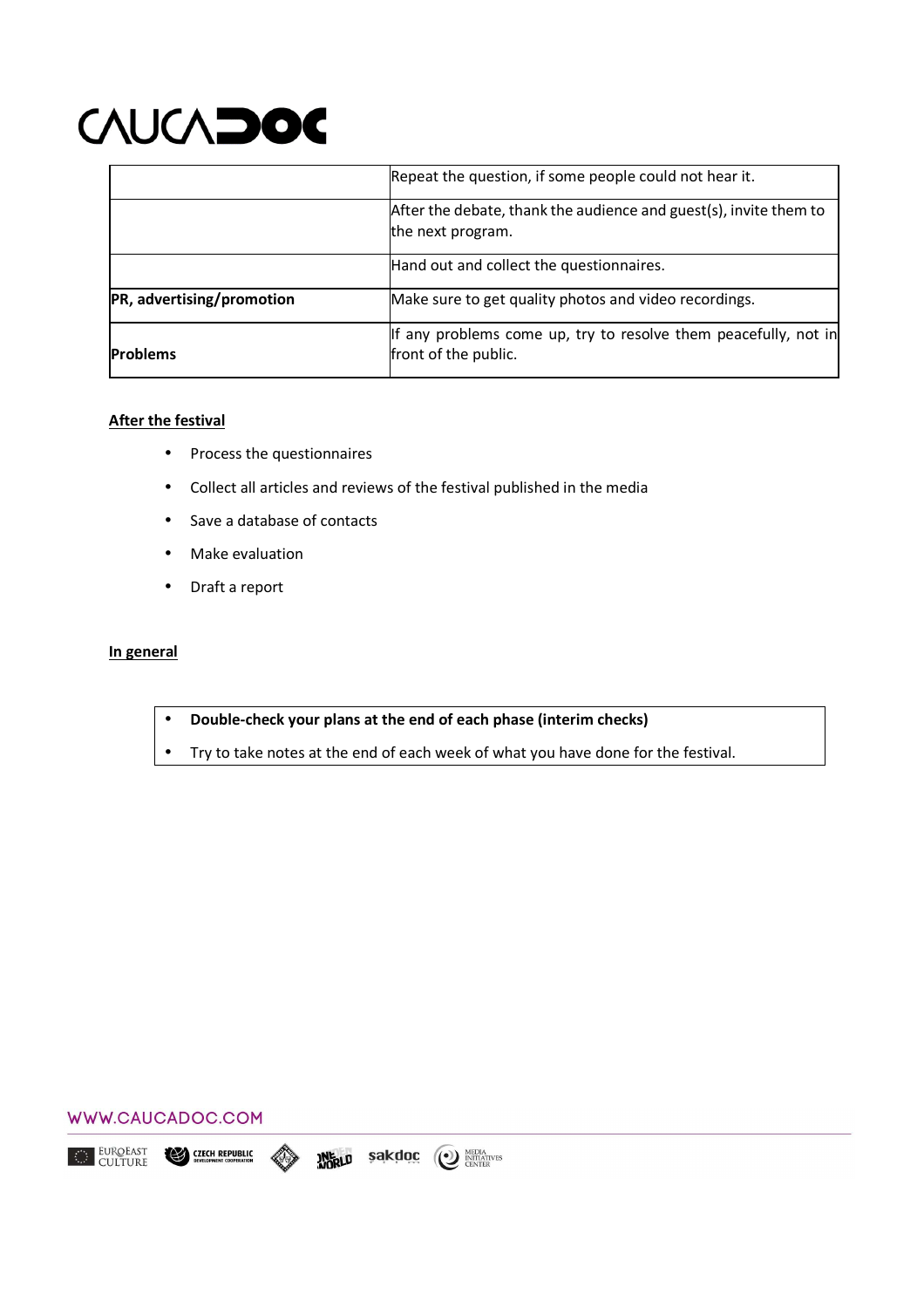

### **In conclusion**

We want to thank you all who organize film screenings and discussions for your courage and initiative, and we wish you success. Should you have any uncertainties or questions when reading this Guide or preparing a presentation or festival, do not hesitate to ask for assistance using the contact data below. We will be happy to hear about your experience and help you as much as we can.

#### **Contact**:

**One World** – Safarikova 24, Prague 2, Czech Republic. www.oneworld.cz, +420 226 200 400 People in Need **Armenia** – Bagramyan 2, Yerevan, Armenia, (+374 60) 51 91 59 , Varduhi.dadunts@peopleinneed.cz **Azerbaijan** – Teyyub Mirgasimov, Mirgasimov@gmail.com People in Need **Georgia** – Sh. Didiani 8, Tbilisi, Georgia, www.pin.ge, Shorena.kuchukhidze@peopleinneed.cz, (+995 32) 2 92 00 15

#### WWW.CAUCADOC.COM

EUROEAST CZECH REPUBLIC sakdoc (<sup>o</sup>) MEDIA<br>
CENTER **JNE LD**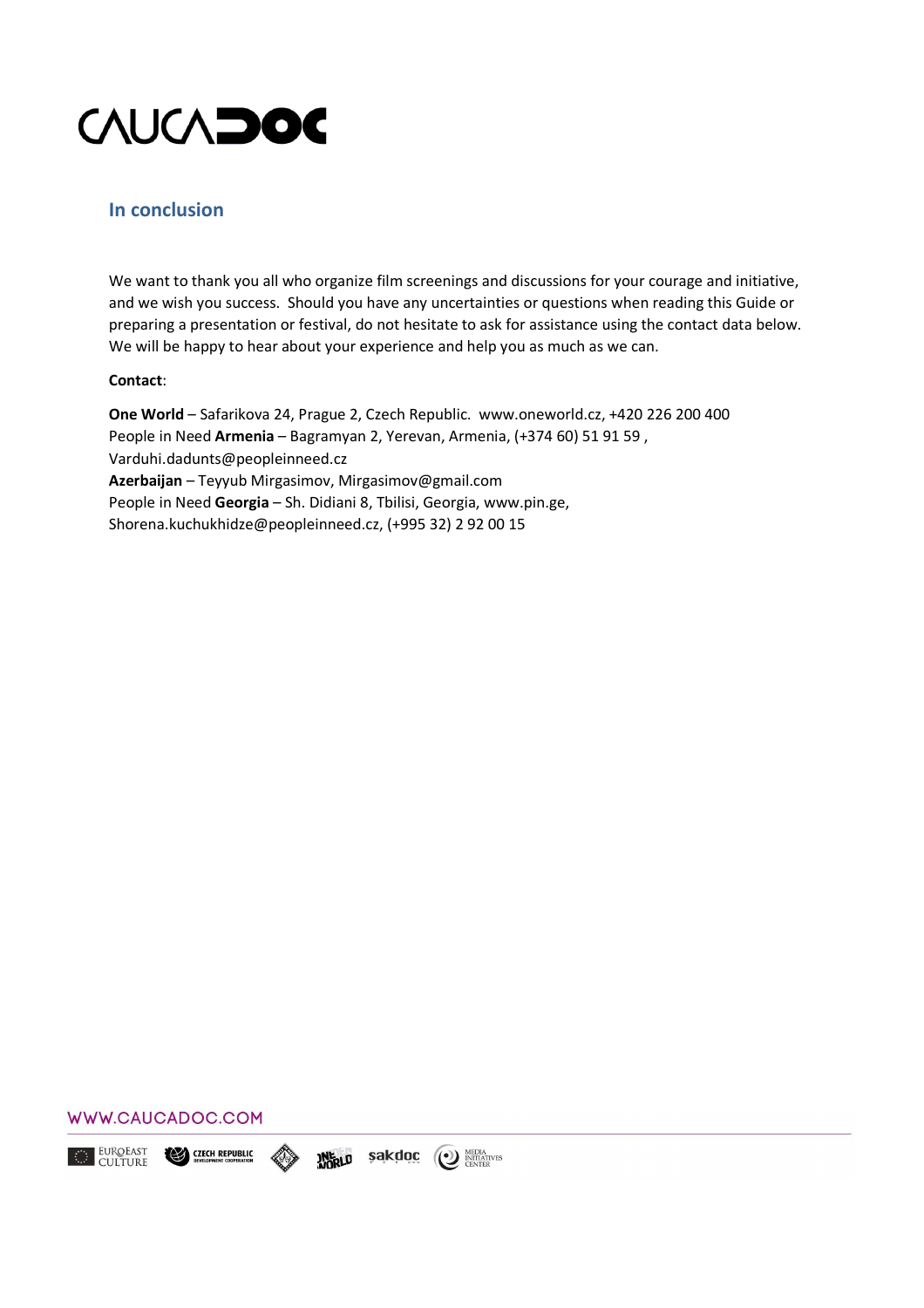

### **Annexes**

**Sample press releases** 



**Yerevan, March 22, 2013** 

#### **DOCUMENTARY FILM FESTIVAL**

As part of Project CAUCADOC, regional documentary film festivals will be organized in 14 towns of Armenia, Georgia, and Azerbaijan in March and April. During each of the festivals, it is planned to show about 10 films ranging from 30 to 80 minutes in length, content-wise focusing on such themes as migration of the population, human rights, political systems, etc.

"*The films were made in very different parts of the world and all provided from the archives of the Prague film festival "Оne World." Actually, the aim of the festival is not merely to show good films in regions that are remote from cultural life. Rather, we want to involve people into discussions of very important contemporary issues, because people in such regions are largely deprived the opportunity to hold open discussions*", - noted Sarka Zahradnikova, the project manager of CAUCADOC.

The entry to the event is free of charge. After screening the documentaries, discussions are planned on the themes dealt with in the films, in the attendance of experts and guests knowledgeable of the issues covered in the specific films. **In Armenia, the festival will be held in five towns: Noyembryan (March 23- 25), Gyumri (28-30), Vanadzor (29-31), Yeghegnadzor (April 5-7) and Kapan (April 11-13)**. For detailed festival schedule, go to www.caucadoc.com.

The initiator of the documentary film festivals is the NGO "Человек в беде" (People in Need), in collaboration with its regional partners: "Sakdok Film" in Georgia and "Internews" in Armenia. CAUCADOC promotes the production of documentary films and their presentation as an educational instrument and means of increasing the level of public awareness and information about social issues. The project is financed by the European Union and the Czech Development Cooperation, and implemented simultaneously in Armenia, Azerbaijan, and Georgia from March 2012 to February 2014.

Contact for obtaining complementary information: Sarka Zahradnikova, sarka.zahradnikova@peopleinneed.cz, +374 91 345 678

sakdoc

**INFOLD** 

(1) MEDIA

www.caucadoc.com, www.facebook.com/caucadoc



CZECH REPUBLIC

EUROEAST